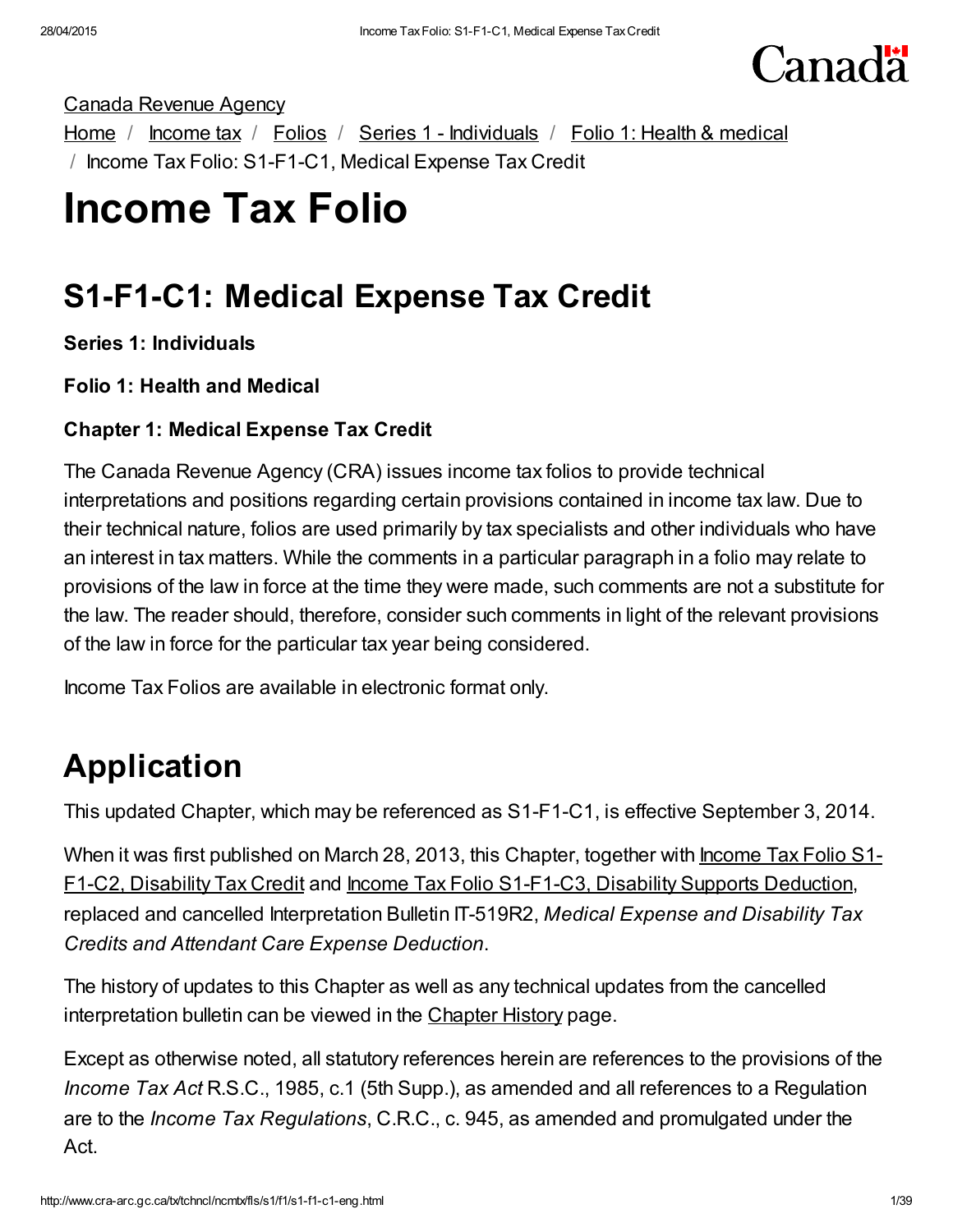Links to jurisprudence are provided through CanLII.

# Reference

Sections 118.2, 118.3, 118.4 and 122.51 (also see sections 63, 64 and 118.8, and subsection 118(6)); Income Tax Folio S1-F1-C2; Income Tax Folio S1-F1-C3; Guide RC4064, Medical and Disability - Related [Information.](http://www.cra-arc.gc.ca/E/pub/tg/rc4064/README.html)

# **Summary**

The medical expense tax credit provides tax relief for individuals who have sustained significant medical expenses for themselves or certain of their dependants. The medical expense tax credit is a non-refundable tax credit that is applied to reduce the Part I tax liability of an individual. This Chapter discusses who is eligible to claim the medical expense tax credit, the calculation of the credit, the expenditures that qualify for the credit and the receipting requirements for claiming the credit. Individuals with low incomes who have incurred substantial eligible medical expenses may also be eligible for a refundable tax credit known as the refundable medical expense supplement. This Chapter also briefly discusses the requirements and calculations related to the refundable medical expense supplement. Persons seeking a less technical discussion of the medical expense tax credit are referred to Guide [RC4064.](http://www.cra-arc.gc.ca/E/pub/tg/rc4064/README.html)

#### Table of contents

- Discussion and [interpretation](#page-2-0)
	- [Calculating](#page-2-1) the medical expense tax credit
		- Medical expenses for individual, spouse or [common–law](#page-3-0) partner, and children under 18
		- **Medical expenses for [dependants](#page-3-1)**
	- [Conditions](#page-4-0) for claiming medical expenses
	- Medical [expenses](#page-5-0) outside Canada
	- Medical expenses paid [subsequent](#page-6-1) to the death of an individual
	- o Medical [expenses](#page-6-2) paid or deemed to have been paid
	- Entitlement to [reimbursement](#page-6-0) of medical expenses
	- **Eligible medical [expenses](#page-7-0)** 
		- References to medical [professionals](#page-7-1)
		- **Fees paid to medical [professionals](#page-8-0)**
		- Cost of [attendant](#page-9-0) care and care in certain types of facilities
		- [Transportation](#page-15-0) and travel expenses
		- **EXTENDING** Artificial limbs, aids and other devices and [equipment](#page-17-0)
		- **Products required because of [incontinence](#page-20-0)**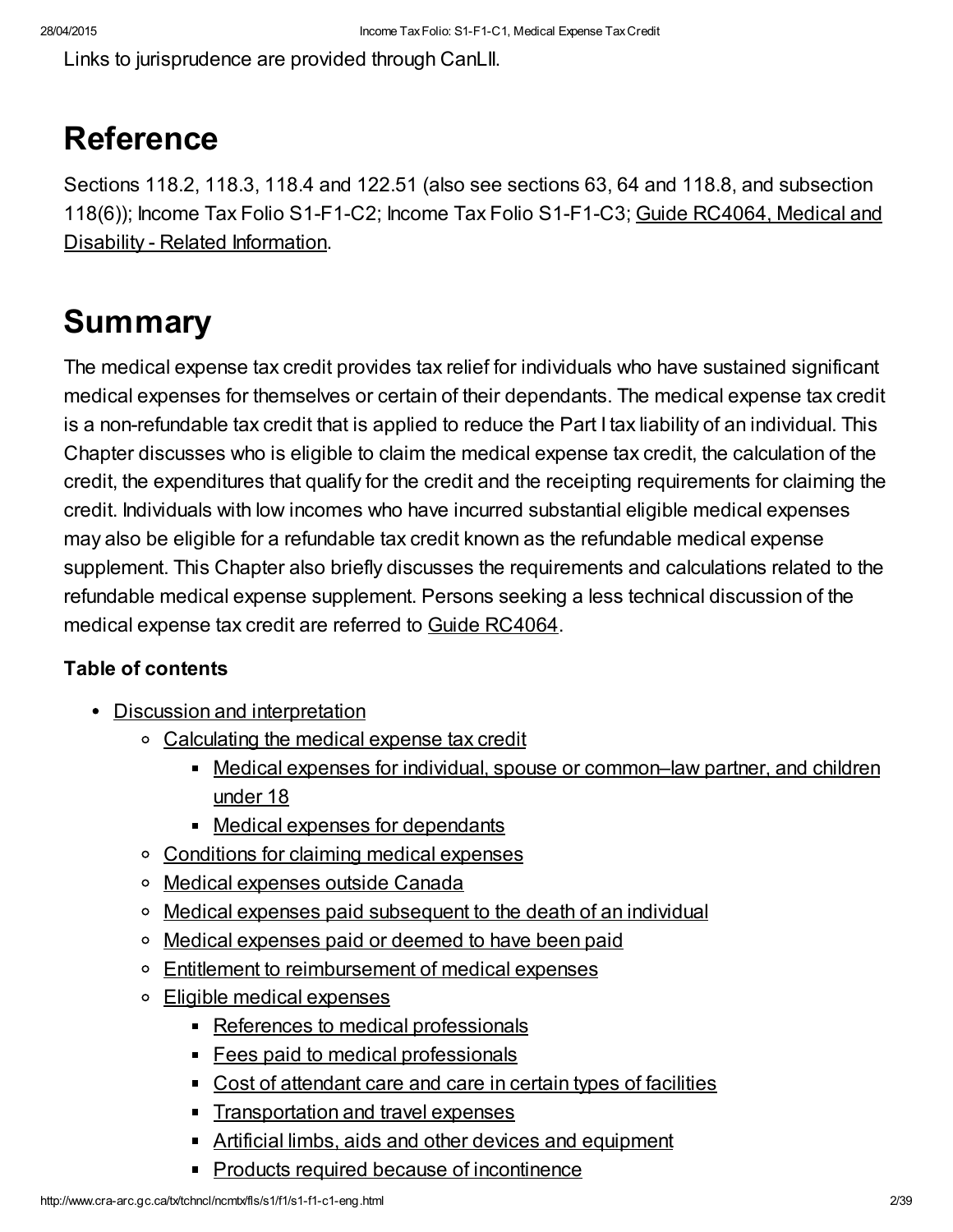- [Vision](#page-20-1) care
- **Dxygen, insulin and injections for [pernicious](#page-21-1) anaemia**
- Guide and hearing-ear dogs and other [animals](#page-21-2)
- Bone marrow or organ [transplants](#page-21-0)
- Alterations to an existing dwelling or [construction](#page-22-0) of a new dwelling
- [Rehabilitative](#page-23-1) therapy
- Sign [language](#page-23-0) services
- **[Note-taking](#page-24-4) services**
- **Voice [recognition](#page-24-0) software**
- [Reading](#page-24-3) services
- Deaf-blind [intervening](#page-24-1) services
- **Moving [expenses](#page-24-2)**
- **Driveway [alterations](#page-25-0)**
- **Van for [wheelchair](#page-25-1)**
- [Caretaker](#page-26-0) training
- Therapy for eligible person with a [disability](#page-26-2)
- **Tutoring [services](#page-26-1)**
- [Individualized](#page-27-0) therapy plan
- Devices and equipment [prescribed](#page-27-1) by regulation
- Drugs, [medicaments](#page-31-0) and other preparations or substances
- [Preventive,](#page-32-0) diagnostic and other treatments
- **[Dentures](#page-33-1)**
- **[Premiums](#page-33-0) paid to a private health services plan (PHSP)**
- [Gluten-free](#page-34-0) food
- Drugs not yet [approved](#page-34-1) for sale
- **Medical devices not yet [approved](#page-34-2) for sale**
- Medical [marihuana](#page-34-3)
- Cosmetic [procedures](#page-35-0)
- <sup>o</sup> [Receipts](#page-36-1)
- Refundable medical expense [supplement](#page-36-0)

# <span id="page-2-0"></span>Discussion and interpretation

## <span id="page-2-1"></span>Calculating the medical expense tax credit

1.1 An individual may claim a medical expense tax credit for the amount determined by the formula in subsection 118.2(1). Under the formula, the lowest tax rate percentage (15% for 2013) is multiplied by the total of two calculated amounts. The first calculated amount relates to medical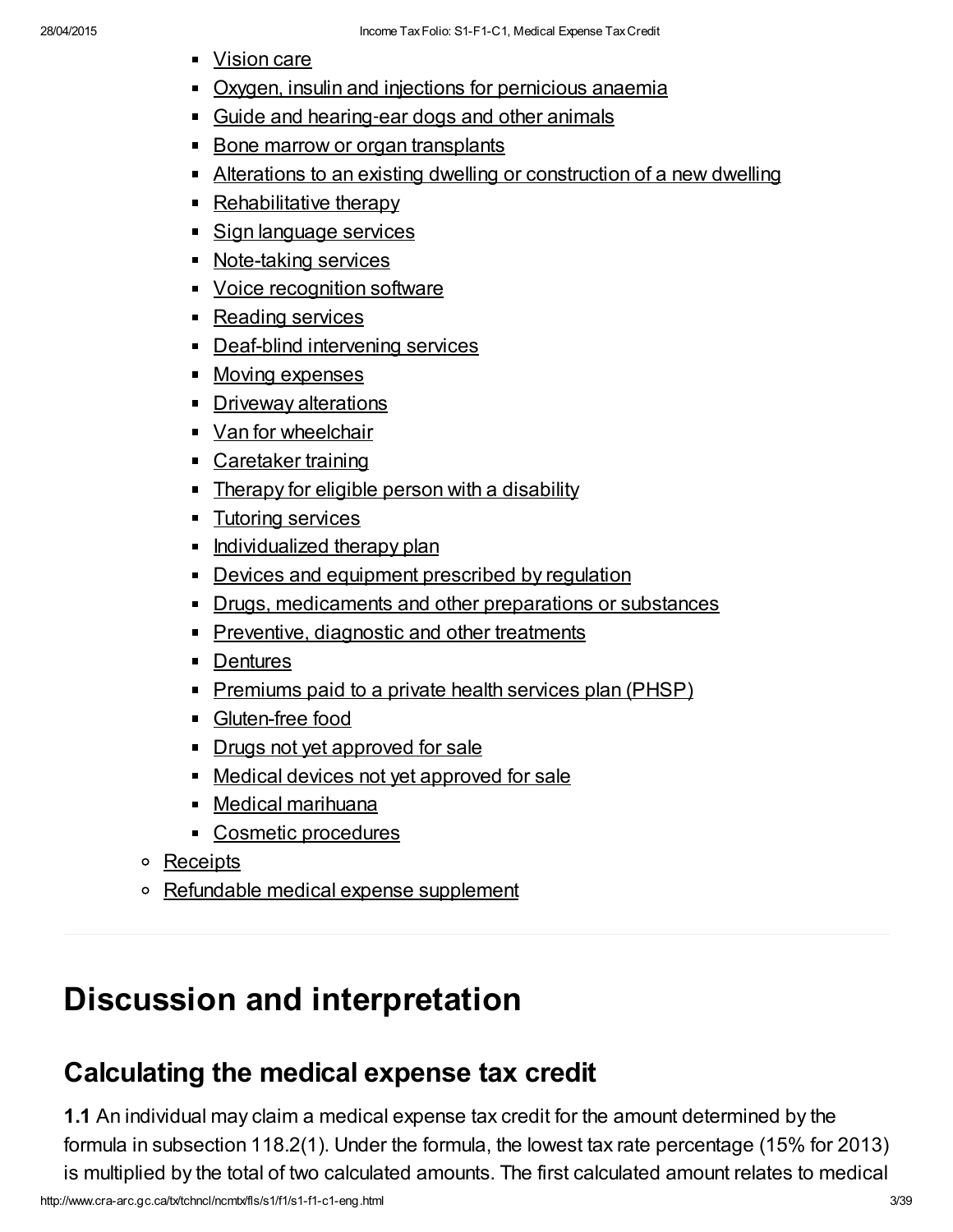expenses paid in respect of the individual, the individual's spouse or common–law partner and children under 18 years of age (see  $\P$ 1.2 – 1.3). The second calculated amount relates to medical expenses paid in respect of other dependents of the individual (see ¶1.4 - 1.7).

#### <span id="page-3-0"></span>Medical expenses for individual, spouse or common–law partner, and children under 18

1.2 The first calculated amount in the medical expense tax credit formula relates to eligible medical expenses paid by the individual in respect of:

- the individual:
- the individual's spouse or common–law partner;
- a child of the individual who is under 18 years of age at the end of the year; or
- a child of the individual's spouse or common–law partner who is under 18 years of age at the end of the year.

Where an individual has, at the same time, both a spouse and a common-law partner, the individual can claim either the eligible medical expenses in respect of their spouse, or the eligible medical expenses in respect of their common-law partner, but not both.

1.3 Under the first calculated amount in the medical expense tax credit formula, an individual may claim the amount by which the eligible medical expenses in respect of the above listed people exceeds the lesser of the following two amounts:

- a fixed amount (\$2,152 for 2013) indexed annually in accordance with subsection 117.1(1); and
- 3% of the individual's net income for the year.

Where an individual has, at the same time, both a spouse and a common-law partner, the individual can claim either the eligible medical expenses in respect of their spouse, or the eligible medical expenses in respect of their common-law partner, but not both.

## <span id="page-3-1"></span>Medical expenses for dependants

1.4 The second calculated amount in the medical expense tax credit formula relates to eligible medical expenses paid by the individual in respect of a person who is a dependant of the individual. For this purpose, a **dependant** of an individual for a particular tax year is defined in subsection 118(6) to be a person who is:

- a child, grandchild, parent, grandparent, brother, sister, uncle, aunt, niece or nephew of the individual or of the individual's spouse or common–law partner;
- dependent on the individual for support at some time in the year; and
- a resident of Canada at some time in the year. (This residence requirement does not apply if the person is the child or grandchild of the individual or of the individual's spouse or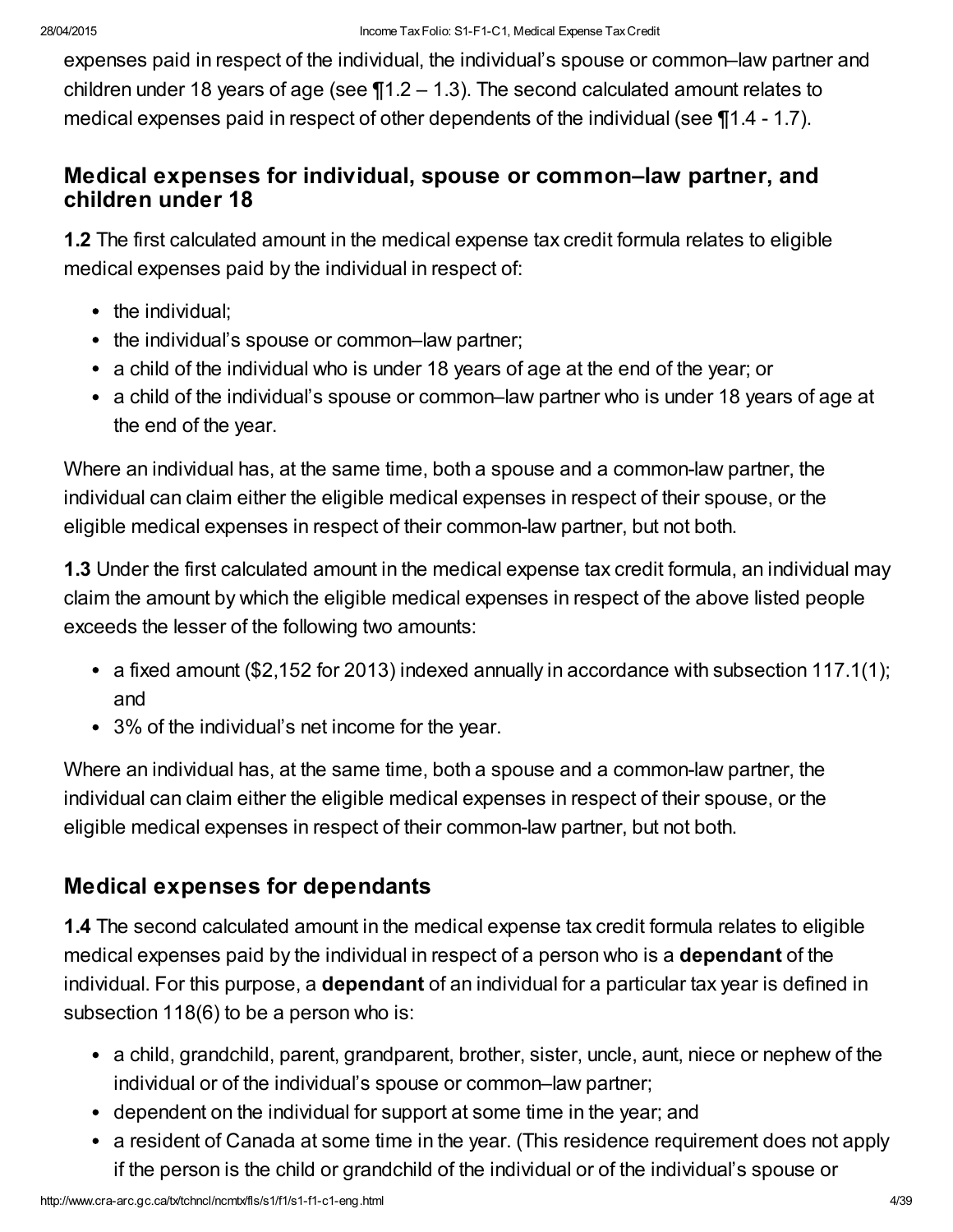#### common–law partner.)

1.5 Children of the individual or of the individual's spouse or common–law partner, who are under 18 years of age at the end of the year, are not considered dependants for this purpose because their eligible medical expenses are included under the first calculated amount of the medical expense tax credit formula as discussed at ¶1.2 and ¶1.3.

1.6 Whether a person is dependent upon the individual for support, for purposes of the definition is a question of fact. In general terms, support involves the provision of the basic necessities of life such as food, shelter and clothing, on a regular and consistent basis. This support may be given voluntarily or pursuant to a legal commitment.

1.7 The amount that an individual may claim in respect of a dependant for a tax year is equal to the amount by which the individual's eligible medical expenses in respect of the dependant exceed the lesser of the following two amounts:

- a fixed amount (\$2,152 for 2013) indexed annually in accordance with subsection 117.1(1); and
- 3% of the dependant's net income for the year.

## <span id="page-4-0"></span>Conditions for claiming medical expenses

<span id="page-4-1"></span>1.8 Throughout this Chapter, references will be made to a **patient** and to an eligible person with a disability. Where the term patient is used, it refers to the person in respect of whom a medical expense was incurred. An eligible person with a disability refers to a person in respect of whom a disability tax credit could be claimed (either by the person with the disability or by some other person for the tax year in which the medical expense was incurred), if the rule in paragraph 118.3(1)(c) did not apply. The rule in paragraph 118.3(1)(c) is discussed at  $\P$ 1.35. For more information on determining whether a person qualifies for the disability tax credit, refer to Income Tax Folio [S1-F1-C2](http://www.cra-arc.gc.ca/tx/tchncl/ncmtx/fls/s1/f1/s1-f1-c2-eng.html) .

1.9 There are a number of conditions that must be satisfied for an individual to claim a medical expense tax credit for amounts paid in respect of a patient for a particular tax year:

a) The medical expenses must be eligible medical expenses as described in subsection 118.2(2) (see ¶1.18 - 1.146);

b) The medical expenses must have been paid or deemed to have been paid (see ¶1.15 ) by either the individual or his or her legal representative;

c) The medical expenses must have been paid within any 12‑month period ending in the calendar year, except where the person in respect of whom the expenses were paid died in the year, in which case the medical expenses must have been paid within any 24‑month period that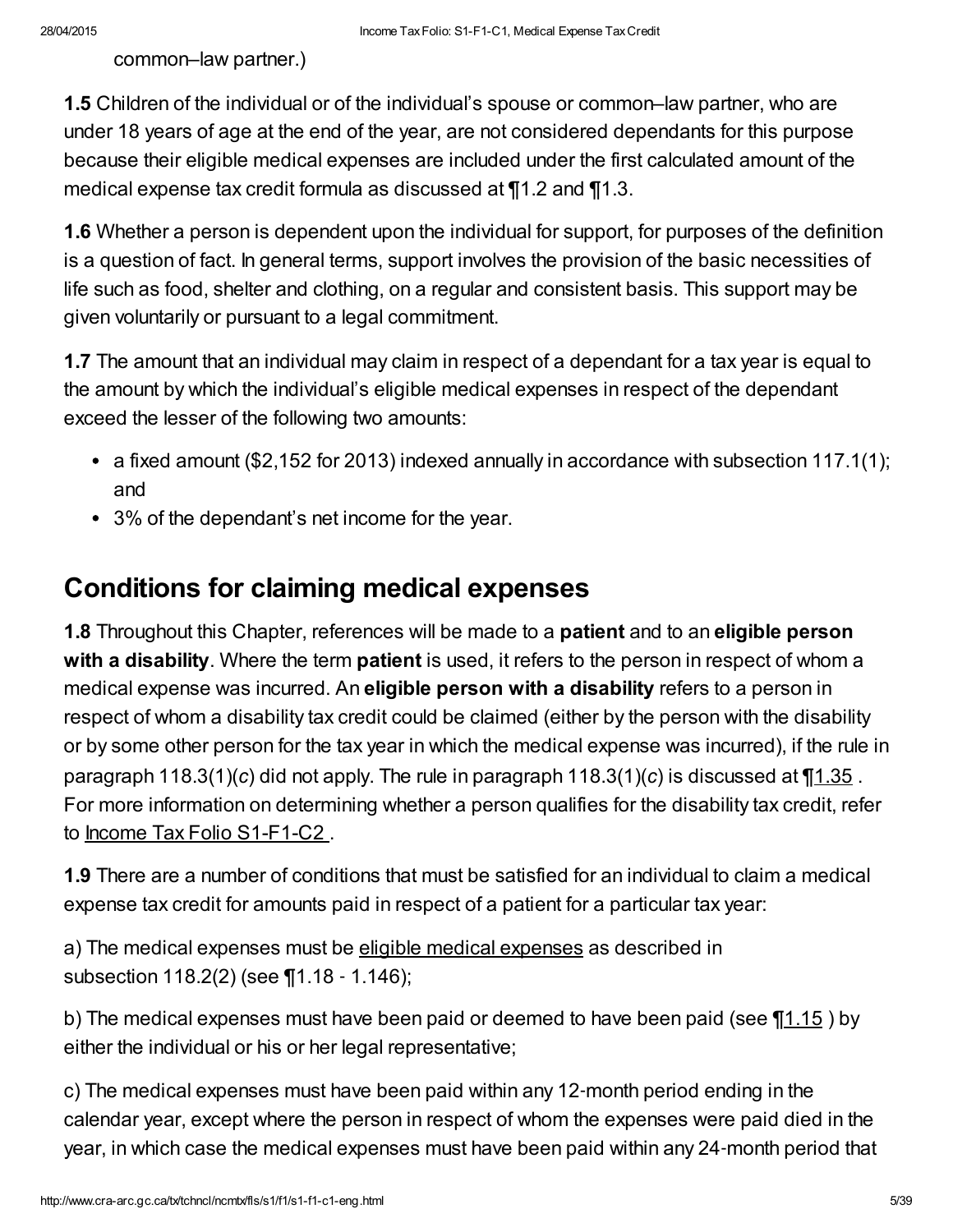includes the date of death (see ¶1.14 );

d) The medical expenses must not have been used in calculating the individual's medical expense tax credit under section 118.2, a disability supports deduction under section 64 (see Income Tax Folio [S1-F1-C3](http://www.cra-arc.gc.ca/tx/tchncl/ncmtx/fls/s1/f1/s1-f1-c3-eng.html) ) or the refundable medical expense supplement under section 122.51 (see  $\P$ 1.148 - 1.153) for a previous year;

e) The medical expenses must not have been used in calculating a medical expense tax credit under section 118.2, a disability supports deduction under section 64 or a refundable medical expense supplement under section 122.51 for any other taxpayer for any tax year;

f) The medical expenses must be proven by filing supporting receipts (see  $\P$ 1.147); and

g) In many cases, the medical expenses must not have been reimbursed or be reimbursable (see  $\P$ 1.16 - 1.17).

**1.10** If a medical expense was incurred in one year on behalf of a spouse or common-law partner, or a dependant, but is not paid until the following year at a time when such person is no longer a spouse or common-law partner, or a dependant of the individual, the expense can nevertheless qualify in the year of payment since the person referred to is only required to have been a spouse or common-law partner, or a dependant, at the time the expense was incurred.

1.11 An individual may claim the medical expenses incurred by their spouse or common-law partner (see ¶1.2) or former spouse or common-law partner (see ¶1.10) regardless of that person's income in the tax year. A receipt in the name of either spouse or common-law partner is considered acceptable evidence of a medical expense of either, and the amount of that expense may be used by either, as agreed between them.

## <span id="page-5-0"></span>Medical expenses outside Canada

1.12 To be an eligible medical expense, the expense must be paid in respect of the individual, the individual's spouse or common–law partner or a dependant of the individual. As a general rule, however, eligible medical expenses are not restricted to those paid in Canada or for medical services provided in Canada. There are several situations that are exceptions to this general rule. Some of the main exceptions are:

- paragraph 118.2(2)(b.1) in respect of attendant care provides that the attendant care must be provided in Canada;
- paragraph  $118.2(2)(b.2)$  in respect of care in a group home provides that the group home must be located in Canada;
- paragraph 5700(w) of the Regulations, dealing with talking textbooks for use by a patient with a perceptual disability in connection with the patient's enrolment at an educational institution, requires that the educational institution either be in Canada, or be a designated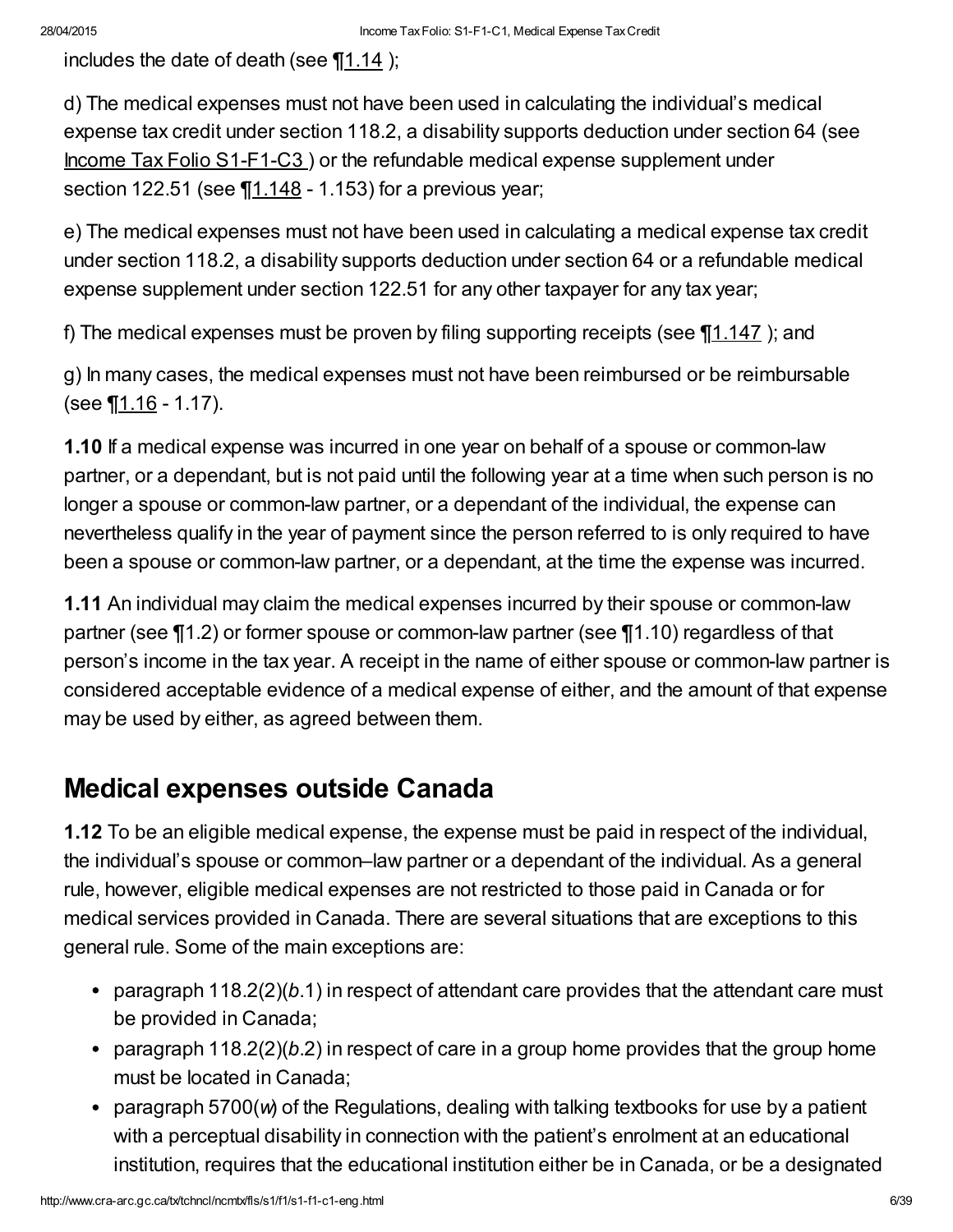[educational](http://www.cra-arc.gc.ca/tx/tchncl/ncmtx/fls/s1/f2/s1-f2-c1-eng.html#p1.9) institution (as defined in section 118.6 – see Income Tax Folio S1-F2-C1, Education and Textbook Tax Credits).

1.13 As noted at  $\P$ 1.4, an otherwise eligible medical expense in respect of a dependant who is the parent, grandparent, brother, sister, uncle, aunt, niece or nephew of the individual, or of the individual's spouse or common–law partner, may only be claimed where that dependant is a resident of Canada at some time in the year in which the expense was incurred.

# <span id="page-6-1"></span>Medical expenses paid subsequent to the death of an individual

1.14 If the legal representative of a deceased individual has filed a return for the year of death and has subsequently (but within the time period specified for a deceased individual in  $\P$ 1.9(c)), paid additional medical expenses, an adjustment in eligible medical expenses and in the medical expense tax credit will be made, if requested, to reflect such payments. Requests for adjustments to a return may be sent to the CRA tax [centre](http://www.cra-arc.gc.ca/cntct/t1ddr-eng.html) where the individual's returns are filed.

# <span id="page-6-2"></span>Medical expenses paid or deemed to have been paid

1.15 A medical expense cannot qualify for the medical expense tax credit unless it has actually been paid or is deemed to have been paid by the individual claiming the credit or his or her legal representative. Any reference throughout this Chapter to the cost of a particular medical expense is subject to this rule. Medical expenses paid or provided for by an employer but included in the employee's income are deemed by paragraph 118.2(3)(a) to have been paid by the employee and, therefore, can be claimed by the employee for purposes of the medical expense tax credit, assuming the expenses otherwise qualify. The employee is deemed to have paid such expenses at the time the employer paid or provided them.

# <span id="page-6-0"></span>Entitlement to reimbursement of medical expenses

1.16 Paragraph 118.2(3)(b) provides that an individual shall not include as an eligible medical expense, any expense to the extent that the individual or certain other persons are entitled to be reimbursed for the expense. There is an exception to this rule to the extent that the amount of the reimbursement is required to be included in computing income and is not deductible in computing taxable income. The rule in paragraph 118.2(3)(b) applies where any of the following persons are entitled to a reimbursement in respect of the medical expense:

- the individual;
- the patient;
- any person related to the individual or the patient; or
- the legal representative of the individual, the patient or any person related to the individual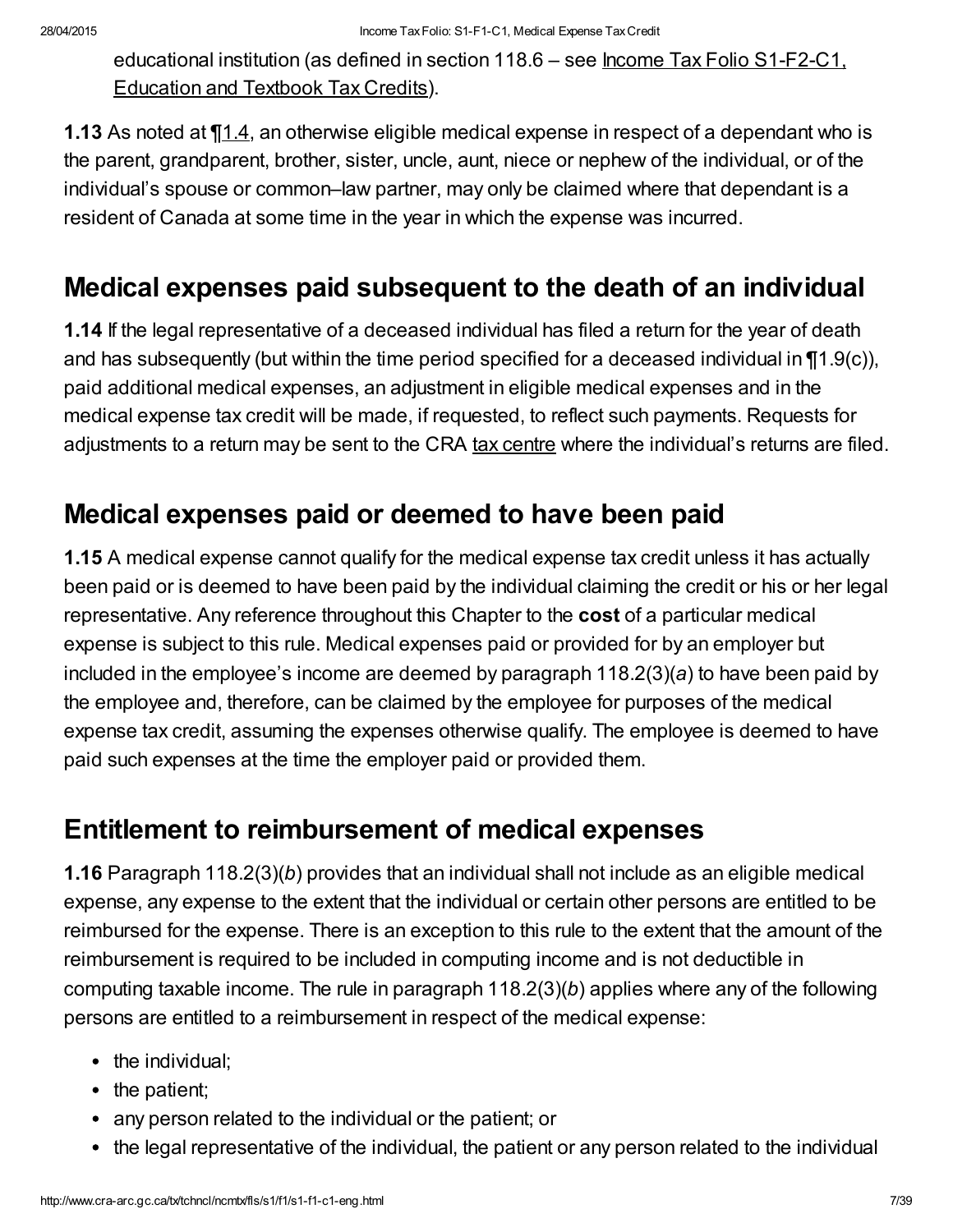or patient.

1.17 Common examples of reimbursements are amounts received under a Private Health Services Plan (PHSP) (see [Interpretation](http://www.cra-arc.gc.ca/E/pub/tp/it339r2/README.html) Bulletin IT–339R2 – Meaning of Private Health Services Plan, for more information on PHSPs), or under a public or private medical, dental or hospitalization plan.

# <span id="page-7-0"></span>Eligible medical expenses

1.18 Subsection 118.2(2) describes the types of medical expenses that are eligible for the medical expense tax credit. Additional requirements for paragraphs  $118.2(2)(m)$  and  $(n)$  are provided in sections 5700 and 5701 of the Regulations, respectively. If a particular expenditure is not described in subsection 118.2(2) (or does not satisfy the additional requirements in sections 5700 or 5701 of the Regulations, where paragraphs  $118.2(2)(m)$  or (n) as applicable, are relevant), the expenditure is not eligible for purposes of claiming a medical expense tax credit, even though the expenditure may have been incurred for medical reasons.

**1.19** The meaning of the term medical practitioner and the expenditures that are eligible medical expenses for purposes of claiming the medical expense tax credit will be discussed in ¶1.20 - 1.146.

## <span id="page-7-1"></span>References to medical professionals

1.20 This Chapter uses the terms medical doctor, medical practitioner, as well as various other terms to describe individuals involved in the medical profession, in a way that is consistent with the terms found in the Act. Medical practitioner encompasses a broad range of individuals in the medical profession.

1.21 For purposes of the medical expense tax credit as well as the disability tax credit (see Income Tax Folio [S1-F1-C2](http://www.cra-arc.gc.ca/tx/tchncl/ncmtx/fls/s1/f1/s1-f1-c2-eng.html) ) and the disability supports deduction (see Income Tax Folio S1- F1-C3 ), subsection 118.4(2) provides that a reference to an [audiologist,](http://www.cra-arc.gc.ca/tx/tchncl/ncmtx/fls/s1/f1/s1-f1-c3-eng.html) dentist, medical doctor, medical practitioner, nurse, occupational therapist, optometrist, pharmacist, physiotherapist, psychologist, or speech-language pathologist is a reference to a person who is authorized to practice as such, according to the following laws:

a) for a service rendered to an individual, the laws of the jurisdiction in which the service is rendered;

b) for a certificate issued for an individual, the laws of the jurisdiction in which the individual resides or of a province; and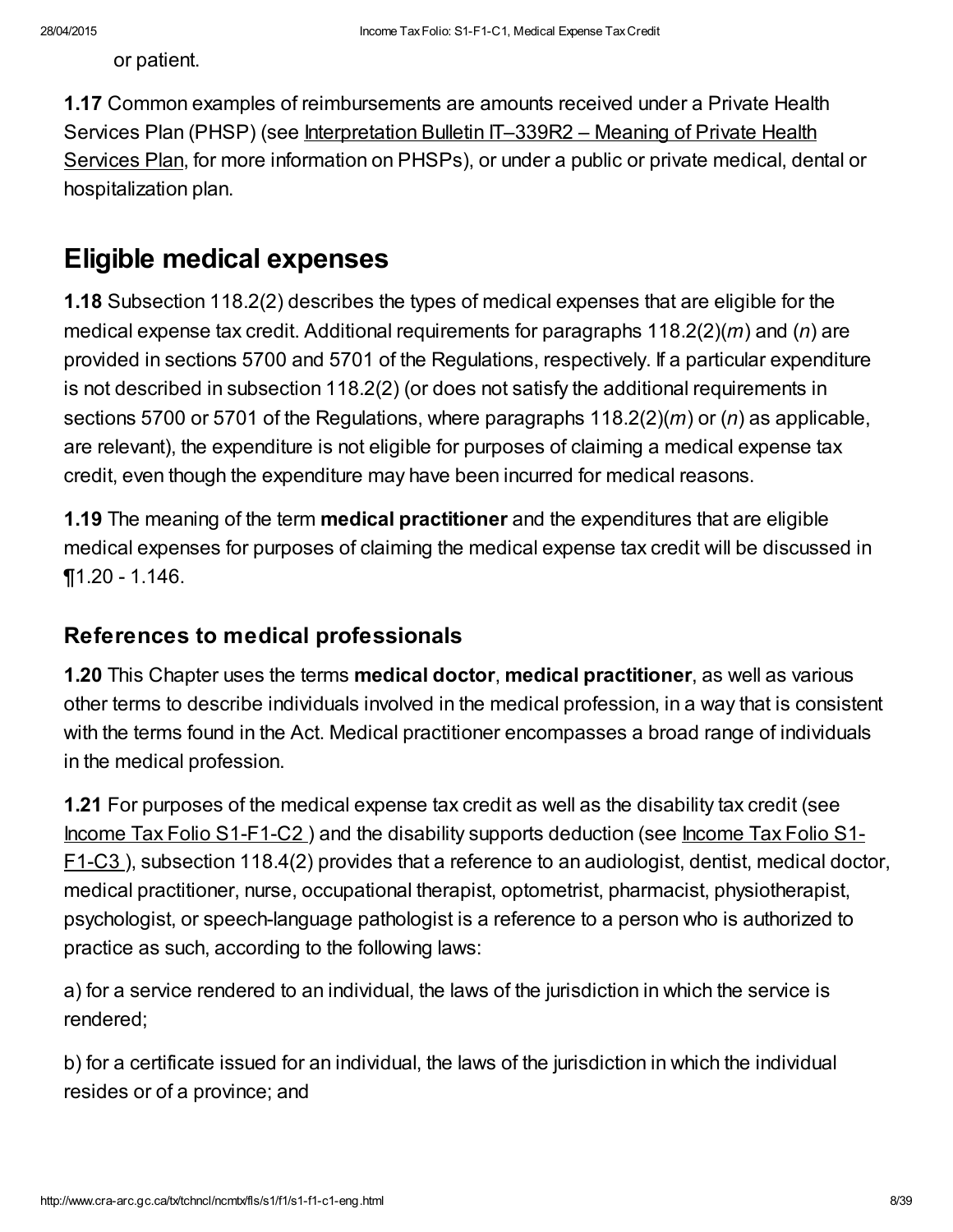c) for a prescription issued to an individual for property to be provided to or for the use of the individual, the laws of the jurisdiction in which the individual resides, of a province or of the jurisdiction in which the prescription is filled.

1.22 In accordance with the decision of the Federal Court of Appeal in Canada v [Couture,](http://canlii.ca/t/22233) 2008 FCA 412, 2009 DTC 5040, it is the CRA's view that an individual is authorized by the laws of the jurisdiction to act as a medical practitioner if there is specific legislation that enables, permits or empowers that individual to perform medical services. Generally, such specific legislation would provide for the licensing or certification of the practitioner as well as for the establishment of a governing body (for example, a college or board) with the authority to determine competency, enforce discipline and set basic standards of conduct.

1.23 Medical practitioners authorized to practice in accordance with the above laws can include the following (depending on the applicable province or jurisdiction, as the case may be): chiropractors, dental hygienists, dieticians, midwives, optometrists and naturopaths. A current list of Authorized medical [practitioners](http://www.cra-arc.gc.ca/tx/ndvdls/tpcs/ncm-tx/rtrn/cmpltng/ddctns/lns300-350/330/ampp-eng.html) by province or territory for the purposes of claiming medical expenses is available on the CRA website.

## <span id="page-8-0"></span>Fees paid to medical professionals

1.24 Under paragraph 118.2(2)(a) an eligible medical expense includes an amount paid to a medical practitioner, dentist or nurse or a public or **licensed private hospital** for medical or dental services provided to the patient.

1.25 A licensed private hospital in the context of a facility located inside Canada generally refers to a private hospital licensed under the laws of the province or territory in which it operates. In the context of a facility located outside of Canada, a licensed private hospital is a private hospital licensed under the laws of the jurisdiction in which it operates. An individual claiming medical expense tax credits in respect of amounts paid to a licensed private hospital outside of Canada will need to provide evidence to support this claim in the event the CRA asks for supporting evidence. Therefore, an individual making such a claim should obtain (and retain in their records) full particulars of the licence under which the facility operates, as well as the details of the professional qualifications of the medical staff in attendance and of the medical or remedial care given to the patient to whom the expense relates.

1.26 Medical services are diagnostic, therapeutic or rehabilitative services that are performed by a medical practitioner acting within the scope of his or her professional training. The completion of health and disability forms by a medical practitioner is considered to be ancillary to the provision of medical services and the associated costs may also be claimed as an eligible medical expense under paragraph 118.2(2)(a).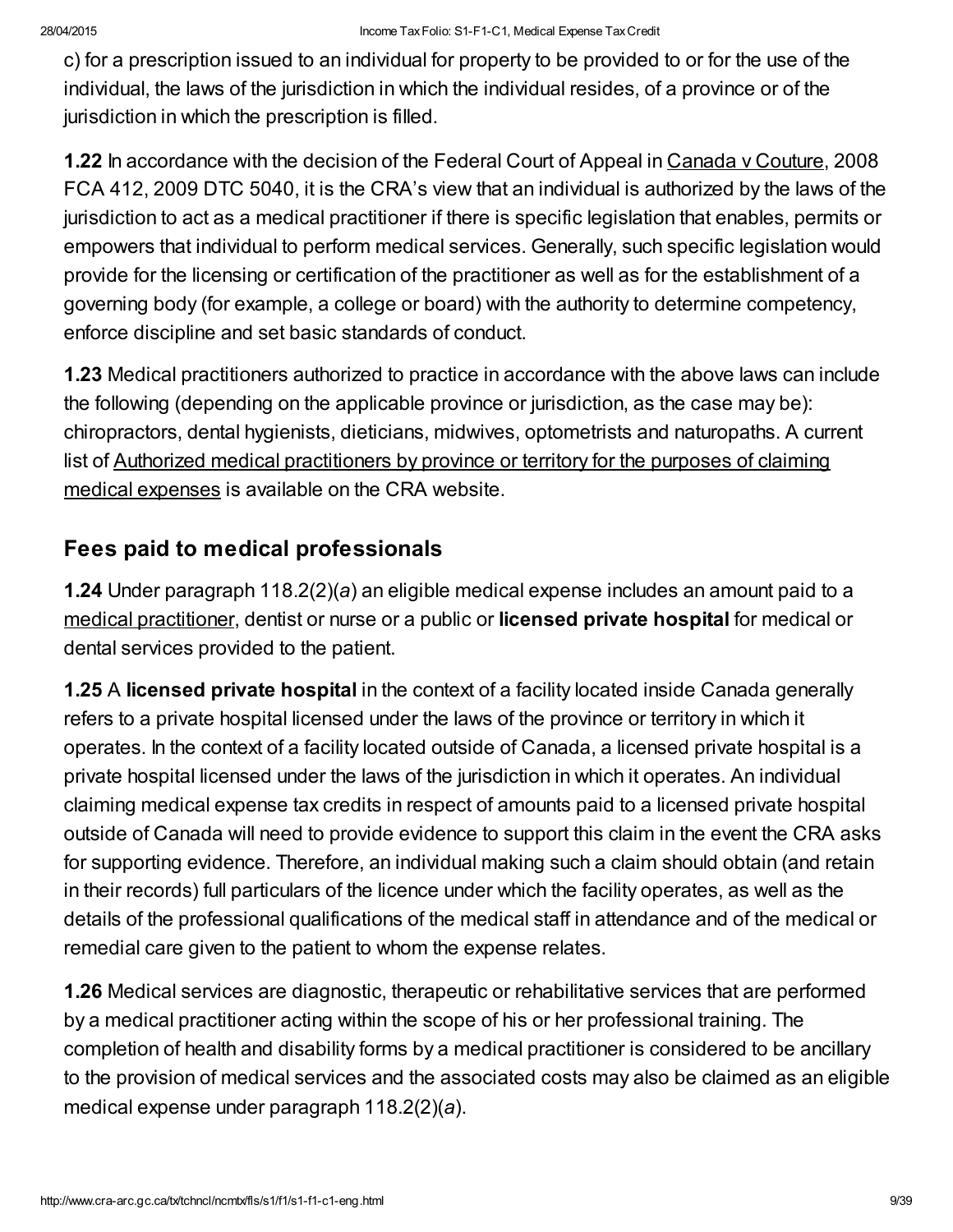#### 28/04/2015 Income TaxFolio: S1-F1-C1, Medical Expense TaxCredit

1.27 Payments to medical practitioners are considered eligible medical expenses where they are paid for medical services or procedures that relate to existing illnesses or conditions. In this regard, because payments made for the collection and storage of cord blood are generally for the treatment of illnesses or conditions that may arise in the future, they are not considered to be eligible medical expenses even where the amounts are paid to a medical practitioner.

1.28 Payments made to corporations, partnerships, societies and associations for medical services rendered by their employees or partners are eligible medical expenses only where the person who provided the service is a medical practitioner, dentist or nurse authorized to practice in accordance with the laws discussed in  $\P$ 1.21(a) - (c), and the service provided was a medical or dental service. For example, fees paid to a weight-loss clinic for therapeutic or rehabilitative treatments for the purpose of treating obesity, or fees paid to a registered charity for physiotherapy treatments are eligible medical expenses only to the extent that the treatments were administered by a medical practitioner acting within the scope of his or her professional training. The fact that the receipt for medical services may be issued by the corporation, partnership, society or association, rather than the medical professional who provided the service will not in and of itself result in the expense being disallowed as an eligible medical expense.

1.29 The cost of membership fees or access fees paid to a private medical clinic, where additional fees must be paid when medical services are actually provided, is not an eligible medical expense as it is not considered to be for medical services. However, an amount paid to a medical clinic that can reasonably be considered a prepayment of services that are to be provided over the course of the year and are actually provided in that year (block fees) will generally be an eligible medical expense.

1.30 Where an amount has been paid to a medical practitioner, dentist or nurse or to a public or private licensed hospital for a medical or dental service that was provided purely for cosmetic purposes, the amount may not be an eligible medical expense even though it meets the conditions in paragraph 118.2(2)(a). See  $\P$ 1.143 – 1.146 for more information on the disallowance of medical expenses incurred for purely cosmetic purposes.

## <span id="page-9-0"></span>Cost of attendant care and care in certain types of facilities

#### General

1.31 Under paragraphs 118.2(2)(b) through (e), eligible medical expenses may include costs paid for attendant care or care in certain types of facilities (for example, nursing homes, group homes, schools, institutions).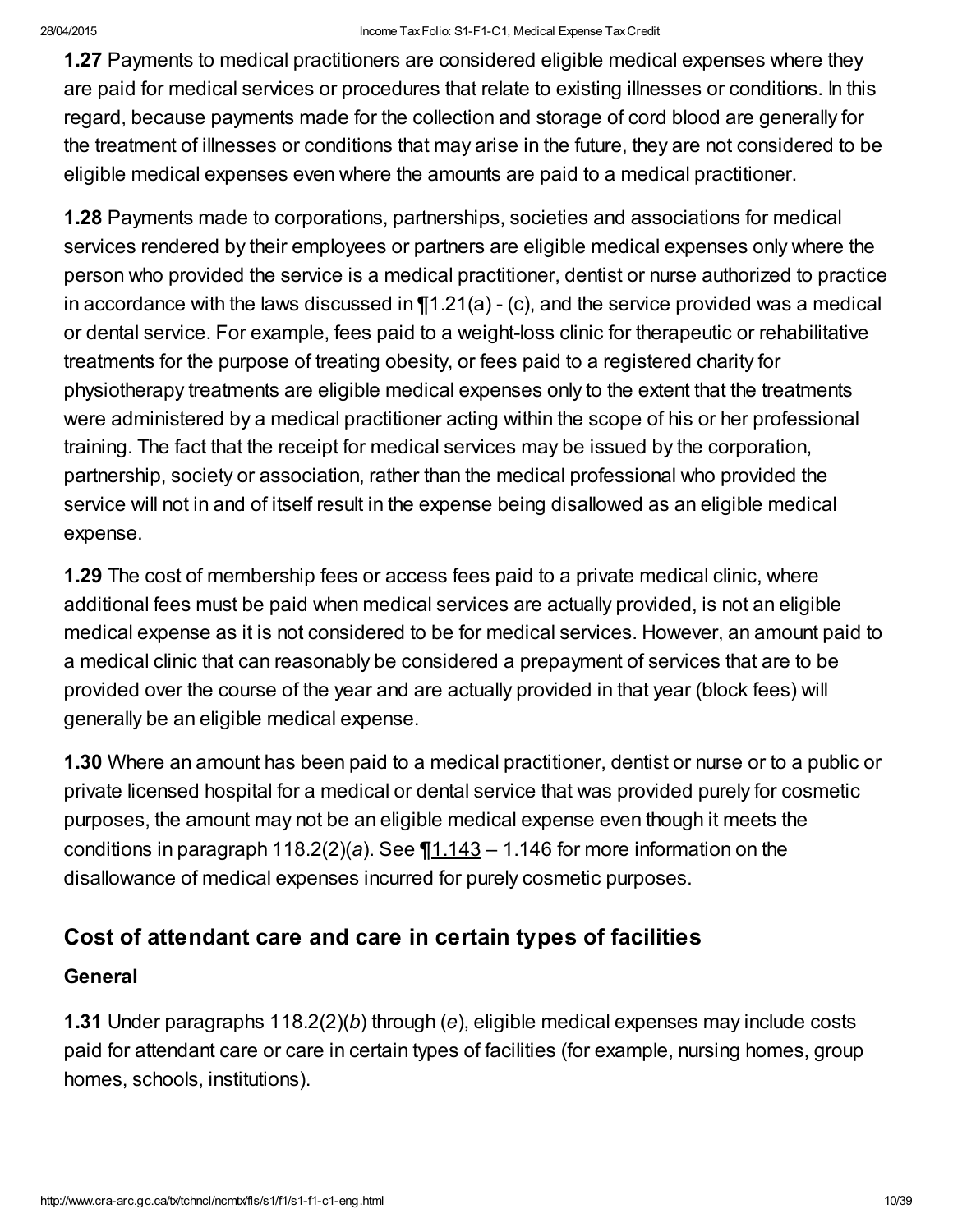1.32 Attendant care is care provided by an attendant who performs those personal tasks which a patient is unable to do for him or herself. Depending on the situation, such tasks could include meal preparation, maid and cleaning services, transportation, and personal services such as banking and shopping. Attendant care would also include providing companionship to a patient. However, if a person is employed as a single service provider, such as a provider of only maid and cleaning services, or a provider of only transportation services, the provision of such service would not be viewed as attendant care. Where the expression one full–time attendant is used, it is not intended to mean one attendant only looking after the patient on a continuous basis but rather several attendants could be utilized over a specific period of time so long as there is only one attendant for any given period of time.

1.33 A nursing home is generally considered to be an establishment that provides full–time maintenance or nursing home care for patients who are unable to care for themselves. While a particular place need not be a licensed nursing home, it must have the equivalent features and characteristics of a nursing home. For example, a nursing home is normally a facility of a public character which offers 24-hour nursing care to patients who are not related to the facility owner/operator. The use of the expression full–time care in a nursing home is not intended to place a requirement of a minimum time spent caring for a patient but rather implies the constant care and attendance required by the patient by reason of an injury, illness or disability of the patient. The CRA is generally of the view that a retirement home does not provide the care required to be classified as a nursing home.

1.34 Paragraphs 118.2(2)(b), (b.1) and (b.2), only apply in respect of the costs of caring for an eligible person with a disability. However, paragraphs  $118.2(2)(c)$ , (d) and (e) apply in respect of the costs of caring for a patient regardless of whether the patient is an eligible person with a disability.

**1.35** Where the costs of care relate to an eligible person with a disability, paragraph 118.3(1)(c) must be considered. Under paragraph 118.3(1)(c), where an amount in respect of remuneration for attendant care or for care in a nursing home is claimed as an eligible medical expense in respect of an eligible person with a disability for a tax year, no taxpayer may claim the disability tax credit in respect of that person for that tax year. Paragraph 118.3(1)(c) does provide an exception where remuneration for attendant care is being claimed as an eligible medical expense under paragraph 118.2(2)(b.1). Paragraph 118.2(2)(b.1), when it applies, limits the amount of a medical expense claim that can be made for remuneration paid for attendant care in respect of an eligible person with a disability. Individuals will need to determine, based on their specific circumstances, whether it is more beneficial to claim the limited amount of attendant care expenses provided under paragraph 118.2(2)(b.1) plus the disability tax credit in respect of an eligible person with a disability, or to claim the full amount of the cost of attendant care with no claim for the disability tax credit. The CRA website provides additional information,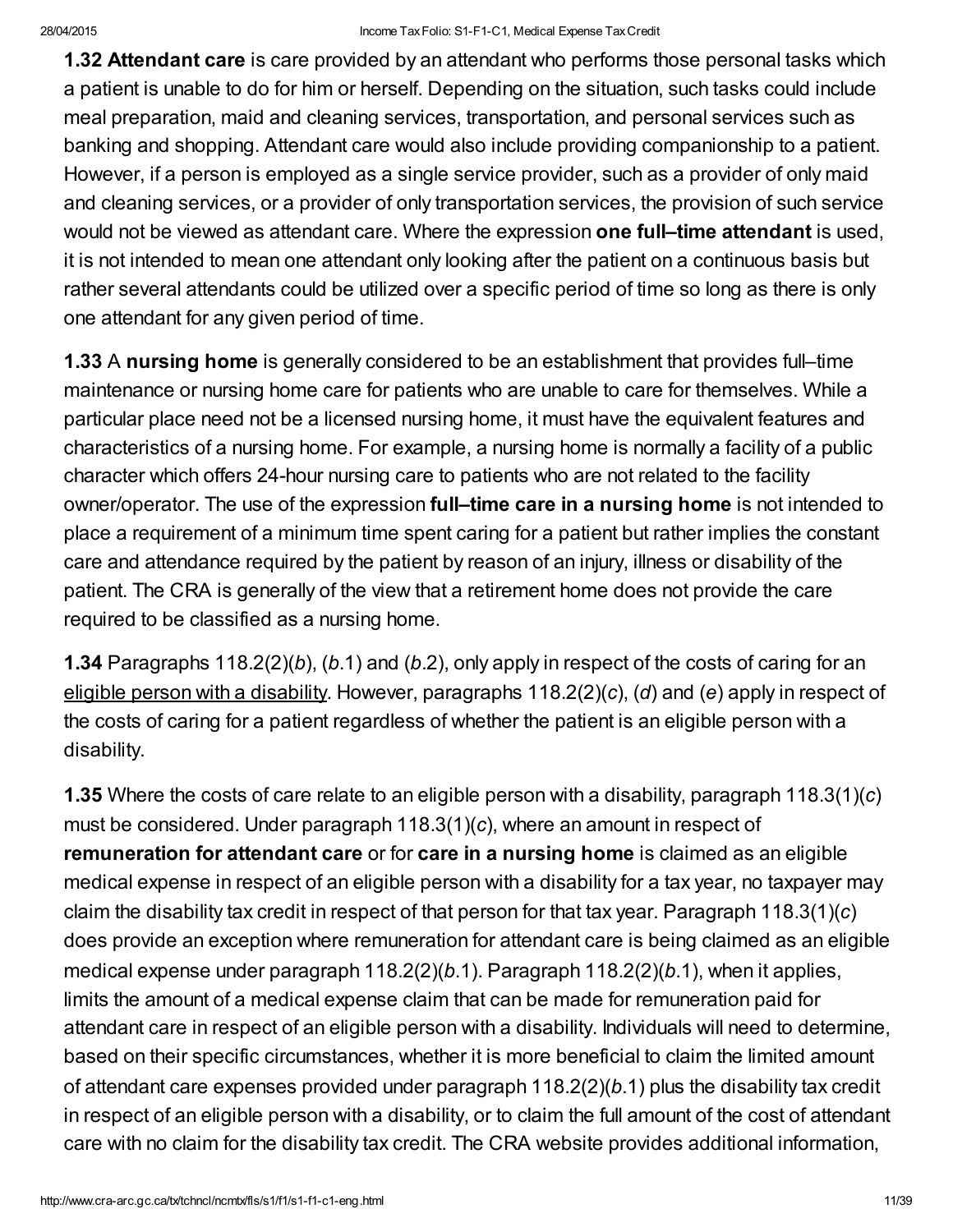including examples, to assist taxpayers in determining which approach is more beneficial to them. This information is found on the CRA website under Attendant care or care in an [establishment](http://www.cra-arc.gc.ca/tx/ndvdls/tpcs/ncm-tx/rtrn/cmpltng/ddctns/lns300-350/330/ttndcr/menu-eng.html) claimed as medical expenses.

**1.36** More detail on the specific requirements relating to claims for eligible medical expenses under paragraphs  $118.2(2)(b)$  through (e) are discussed in  $\P 1.37 - 1.63$ .

#### Full-time attendant care or full–time care in a nursing home

1.37 Under paragraph 118.2(2)(b), eligible medical expenses of an individual for a tax year include remuneration paid for <u>one full–time attendant</u>, or the cost of <u>full–time care in a nursing</u> home provided that:

- the patient is an eligible person with a disability in the tax year in which the expense is incurred; and
- at the time the remuneration is paid, the full–time attendant is not under 18 years of age nor the individual's spouse or common–law partner.

**1.38** As noted at  $\P$ 1.35, if a claim for remuneration paid for attendant care or for care in a nursing home is made under paragraph  $118.2(2)(b)$ , no disability tax credit may be claimed under section 118.3 in respect of the eligible person with a disability by any taxpayer for that tax year.

1.39 Amounts that are actually paid to an attendant for salary or remuneration as well as the employer's portion of employment insurance premiums, Canada or Quebec Pension Plan contributions, and workers' compensation insurance premiums will qualify as medical expenses under paragraph 118.2(2)(b). Imputed salary or remuneration will not qualify since no actual payment is made.

#### Limited claim for attendant care

1.40 Paragraph 118.2(2)(b.1) allows an individual to include up to \$10,000 as an eligible medical expense for a tax year, for remuneration paid for attendant care provided that:

- the patient is an eligible person with a disability in the tax year in which the expense is incurred;
- at the time the remuneration is paid, the attendant is not under 18 years of age nor the individual's spouse or common–law partner;
- the attendant care is provided in Canada;
- no part of the remuneration is claimed by any taxpayer as a child care expense deduction under section 63 (see Income Tax Folio [S1-F3-C1,](http://www.cra-arc.gc.ca/tx/tchncl/ncmtx/fls/s1/f3/s1-f3-c1-eng.html) Child Care Expense Deduction), or by the eligible person with a disability as a disability supports deduction under section 64 (see [Income](http://www.cra-arc.gc.ca/tx/tchncl/ncmtx/fls/s1/f1/s1-f1-c3-eng.html) Tax Folio  $S1-F1-C3$ ), in any tax year;
- no part of the remuneration is claimed by any taxpayer in any tax year as an eligible medical expense under any of paragraphs  $118.2(2)(b)$ ,  $(b.2)$ ,  $(c)$ ,  $(d)$  or  $(e)$ ; and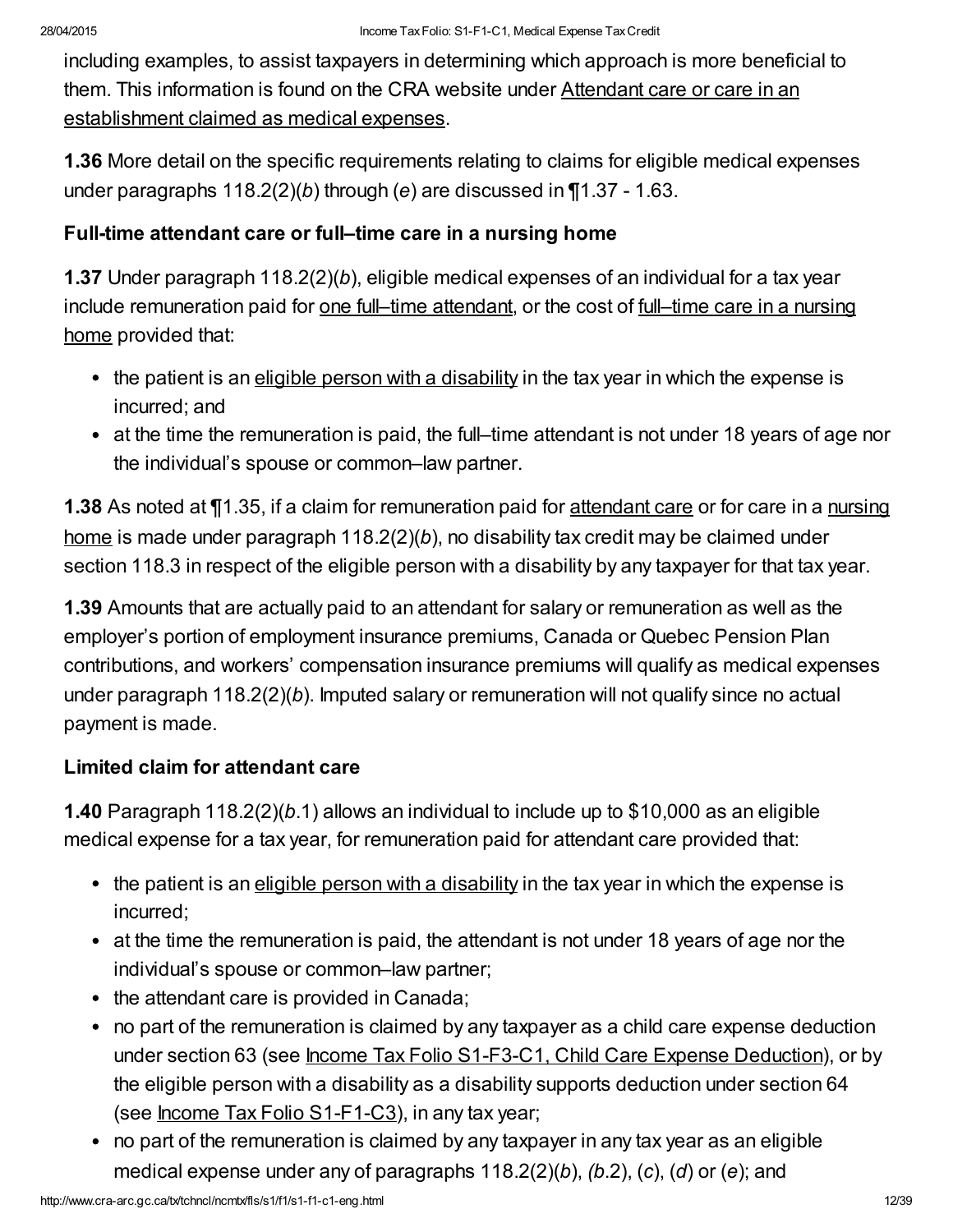• receipts for payments to the attendant are issued by the payee and include, if the payee is an individual, his or her social insurance number.

1.41 The amount that may be claimed by an individual as an eligible medical expense under paragraph 118.2(2)(b.1) for a tax year is the lesser of the amount paid as remuneration for attendant care and \$10,000. The limit under paragraph 118.2(2)(b.1) is increased from \$10,000 to \$20,000 where the individual dies in the year.

**1.42** A claim under paragraph 118.2(2)(b.1) will generally be made where the remuneration is paid for part–time attendant care. However, remuneration for full–time attendant care may be claimed under paragraph 118.2(2)(b.1) (subject to the maximum dollar limit and provided the requirements set out in ¶1.40 are otherwise met), so that a disability tax credit may also be claimed for the year in respect of the eligible person with a disability (see  $\P$ 1.35 for information on claiming remuneration paid for attendant care or for care in a nursing home and the disability tax credit.)

1.43 Amounts that are actually paid to an attendant for salary or remuneration as well as the employer's portion of employment insurance premiums, Canada or Quebec Pension Plan contributions, and workers' compensation insurance premiums will qualify as medical expenses under paragraph 118.2(2)(b.1). Imputed salary or remuneration will not qualify since no actual payment is made.

#### Care in a group home

1.44 Under paragraph 118.2(2)(b.2), the eligible medical expenses of an individual include amounts paid as remuneration for care or supervision in a group-home provided that:

- the patient is an eligible person with a disability in the tax year in which the expense is incurred;
- the group home is located in Canada;
- the group home is maintained and operated exclusively for the benefit of persons who have a severe and prolonged impairment;
- no part of the remuneration is claimed by any taxpayer as a child care expense deduction under section 63 (see Income Tax Folio S1-F3-C1), or by the eligible person with a disability as a disability supports deduction under section 64 (see Income Tax Folio S1- F1-C3), in any tax year;
- no part of the remuneration is claimed by any taxpayer in any tax year as an eligible medical expense under any of paragraphs  $118.2(2)(b)$ ,  $(b.1)$ ,  $(c)$ ,  $(d)$ , or  $(e)$ ; and
- receipts for payments are issued by the payee and include, if the payee is an individual, his or her social insurance number.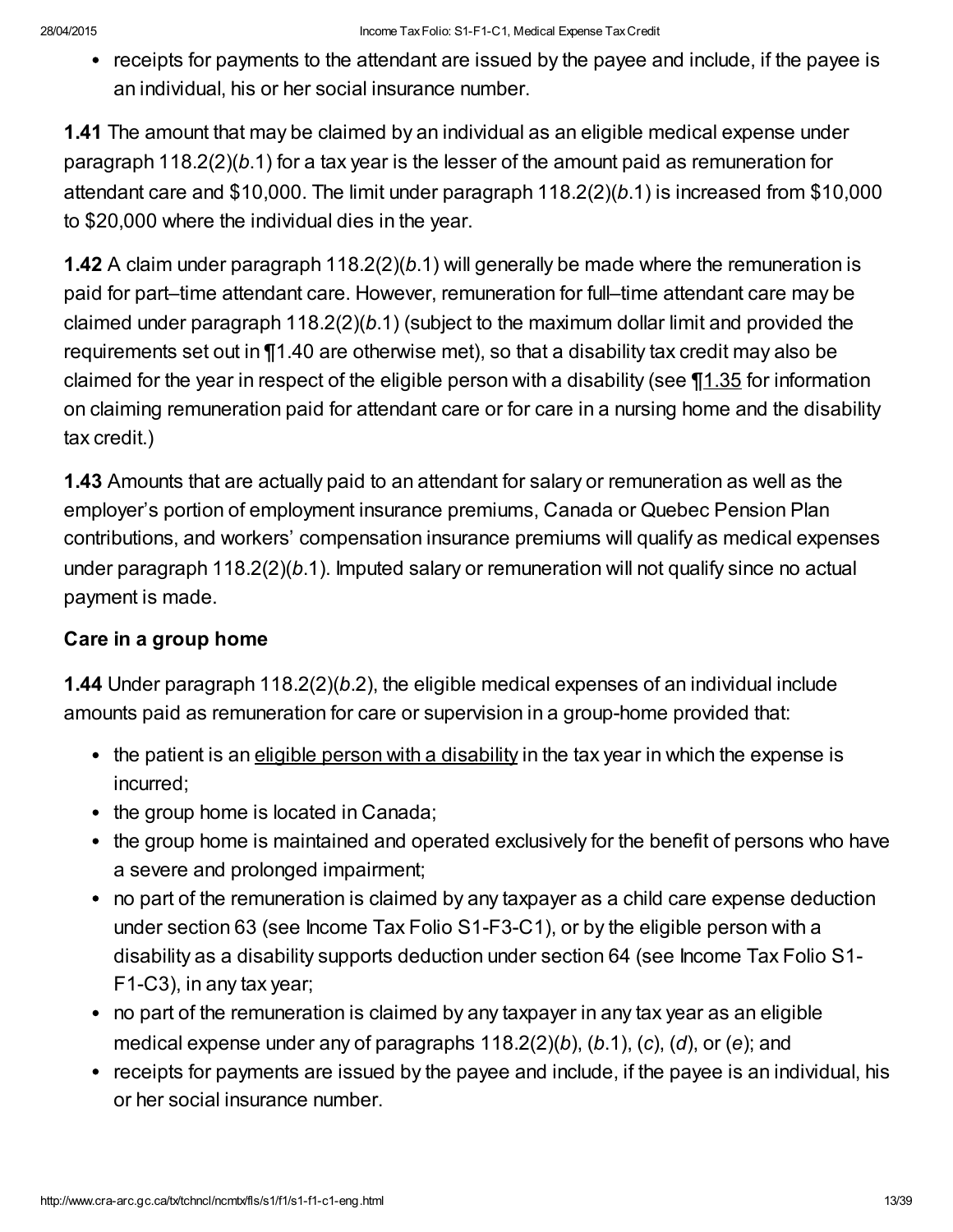1.45 Amounts that are actually paid to a group home for remuneration for care or supervision of the patient, including the employer's portion of employment insurance premiums, Canada or Quebec Pension Plan contributions, and workers' compensation insurance premiums, qualify as medical expenses under paragraph  $118.2(2)(b.2)$ . Imputed salary or remuneration will not qualify since no actual payment is made.

1.46 Where a patient has received care and supervision in a group home and all of the other conditions set out at ¶1.44 have been met, a disability tax credit may be claimed by an individual in respect of the patient for the year (provided the conditions in section 118.3 are otherwise met), in addition to the medical expense tax credit claim under paragraph 118.2(2)(b.2). However, if the facts indicate that the medical expense tax credit claim was for an amount paid for care in a nursing home, as discussed at ¶1.35 , no taxpayer may claim a disability tax credit under section 118.3, in respect of that patient for that tax year.

#### Care in a self–contained domestic establishment

1.47 Under paragraph 118.2(2)(c), eligible medical expenses can include remuneration paid for one full–time attendant for a patient in a self–contained domestic establishment in which the patient lives, provided the following conditions are met:

- a medical practitioner certifies in writing that, because of mental or physical infirmity, the patient is, and will likely continue for a prolonged period of indefinite duration to be, dependent on others for personal needs and care and, as a result, requires a full–time attendant;
- at the time the remuneration is paid, the attendant is not the individual's spouse or common–law partner nor is the attendant under 18 years of age; and
- receipts for payments to the attendant must be issued by the payee and include, if the payee is an individual, his or her social insurance number.

1.48 To be an eligible medical expense under paragraph 118.2(2)(c), the remuneration paid for full–time attendant care does not need to be in respect of an eligible person with a disability. However, where an eligible medical expense claim is made under paragraph 118.2(2)(c) for attendant care for an eligible person with a disability, no disability tax credit may be claimed in respect of that person by any taxpayer for that tax year, as discussed at  $\P$ 1.35.

1.49 Amounts that are actually paid to an attendant for salary or remuneration as well as the employer's portion employment insurance premiums, Canada or Quebec Pension Plan contributions, and workers' compensation insurance premiums qualify as medical expenses under paragraph 118.2(2)(c). Imputed salary or remuneration will not qualify since no actual payment is made.

**1.50** A medical practitioner may certify the person's mental or physical infirmity in a letter.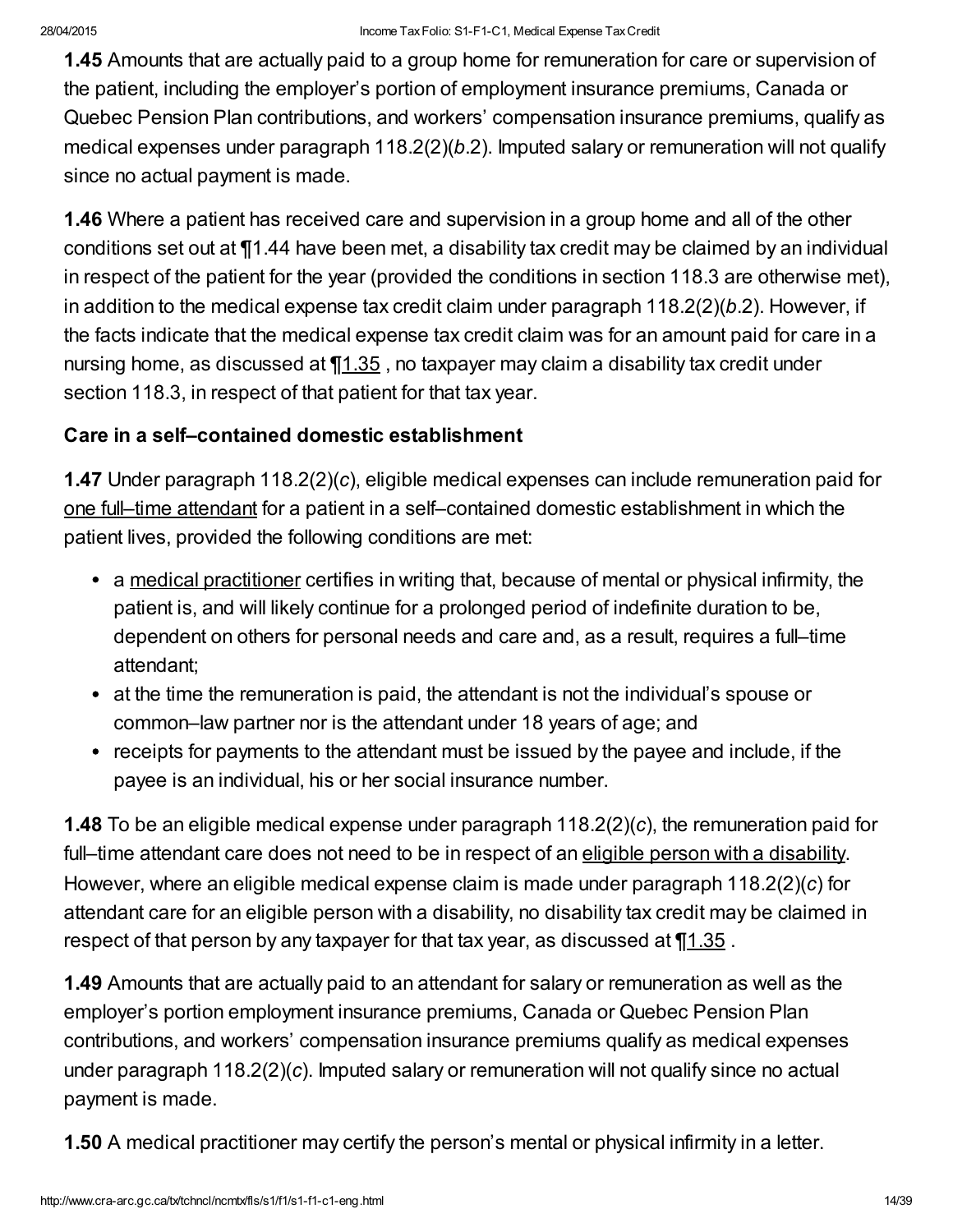#### Full-time nursing home care due to lack of normal mental capacity

**1.51** Under paragraph 118.2(2)(d), the cost of <u>full–time care in a nursing home</u> is an eligible medical expense, provided that a medical practitioner certifies in writing that the patient receiving care in the nursing home is, and in the foreseeable future will continue to be, dependent upon others for personal needs and care due to a lack of normal mental capacity.

**1.52** To be eligible to claim a medical expense under paragraph  $118.2(2)(d)$ , the patient does not need to qualify for the disability tax credit. Where the patient is an eligible person with a disability, the cost of the nursing home care would generally be claimed under paragraph 118.2(2)(b) (see  $\P$ 1.37 – 1.39) or, the cost of the nursing home care that can reasonably be regarded as remuneration paid for attendant care would be claimed under paragraph  $118.2(2)(b.1)$  (see  $\P$ 1.40 – 1.43).

**1.53** As noted at  $\P$ 1.35 above, if the amount of remuneration paid for attendant care or for the cost of care in a nursing home for an eligible person with a disability is claimed as an eligible medical expense for a tax year under any provision other than paragraph 118.2(2)(b.1), no taxpayer may claim a disability tax credit in respect of the person for that tax year.

1.54 Receipts from the nursing home are required to support a claim under paragraph 118.2(2)  $(d)$ .

1.55 A medical practitioner may certify the patient's lack of normal mental capacity in a letter.

#### Care in an institution and care and training in a school

1.56 The costs paid for the care, or the care and training of a patient at a school, an institution or another place will be an eligible medical expense under paragraph  $118.2(2)(e)$ , provided that:

- the patient for whom the care or care and training is provided, suffers from a physical or mental handicap;
- the patient requires the equipment, facilities or personnel specially provided by that school, institution or other place for the care or the care and training of persons suffering from the handicap suffered by the patient; and
- an appropriately qualified person has certified in writing that the physical or mental handicap is the reason that the patient requires the equipment, facilities, or personnel specially provided by that school, institution or other place, for the care or care and training of persons suffering from the same handicap, as the patient.

1.57 For purposes of paragraph 118.2(2)(e), another place may include an out-patient clinic such as a detoxification clinic (see  $\P$ 1.62 – 1.63). An appropriately qualified person includes a medical practitioner and may also include the principal of the school or the head of the institution or other place.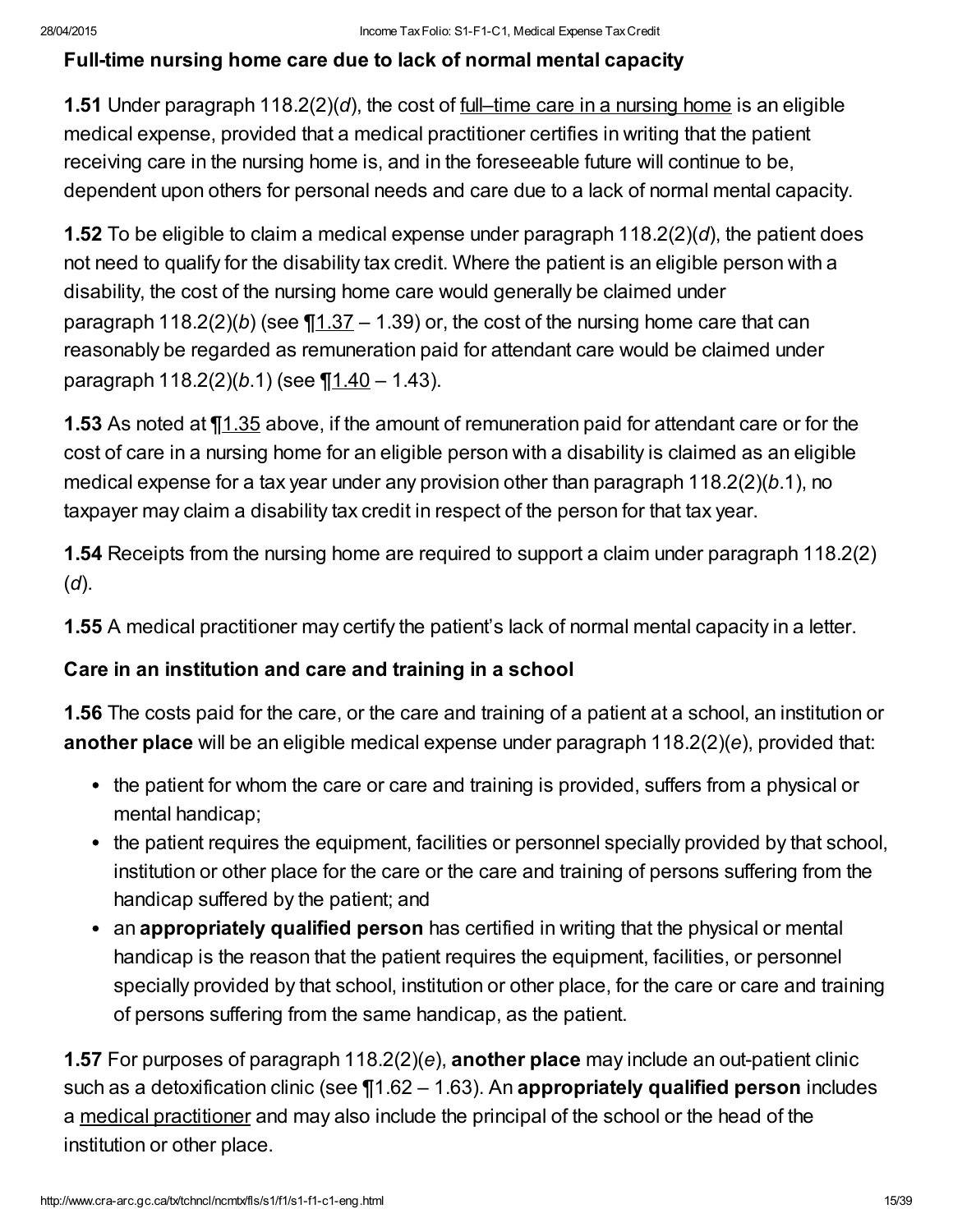1.58 The certification of the patient's need for specialized equipment, facilities or personnel must be specific as to the school, institution or other place which provides the specialized equipment, facilities or personnel. For example, if an appropriately qualified person certifies in writing that a child who is hearing impaired requires the care and training provided by personnel at a particular school, where the personnel are specifically trained to provide care and training to children who are hearing impaired and the facilities are specially provided to meet the needs of children who are hearing impaired, the fees paid to the school would be an eligible medical expense.

1.59 Provided the requirements discussed at ¶1.56 are met, in respect of a patient attending a school, the fees paid to the school would be eligible medical expenses under paragraph 118.2(2)(e), even though some of the fees could be construed as being tuition (see Rannelli v MNR , 91 DTC 816). A school need not limit its enrolment to persons who require specialized care and training but must have the ability to provide the specialized care and training to those patients for whom it is required. Additionally, where the patient's attendance at the school is determined to be beneficial for the patient, but not required, the cost of attendance will not qualify for the medical expense tax credit.

1.60 A facility that primarily functions as a provider of rental accommodations will not be considered a school, institution or other place for purposes of paragraph 118.2(2)(e), merely because it provides incidental medical services to its residents (see Lister v [Canada](http://canlii.ca/t/1ptmd) , 2006 FCA 331, 2006 DTC 6721).

**1.61** Where the cost of care or care and training in respect of an eligible person with a disability is claimed as an eligible medical expense under paragraph  $118.2(2)(e)$ , a claim for the disability tax credit would not generally be denied under paragraph 118.3(1)(c).

1.62 The cost of care or care and training received by a patient who is addicted to drugs or alcohol in a detoxification clinic can also qualify under paragraph 118.2(2)(e) where the conditions discussed in ¶1.56 are met. Fees paid for a stop-smoking course or program are not considered to be eligible medical expenses under paragraph 118.2(2)(e) unless, in an exceptional case, such a course or program is part of a patient's medical treatment that is required because of a serious health deterioration problem and that is both prescribed by and monitored by a medical practitioner.

1.63 There is no requirement that a detoxification clinic be a public or licensed private hospital. While the care need not be full–time, it must be stressed that equipment, facilities and personnel must be specifically provided by the detoxification clinic for the care of persons who have the physical or mental impairment in question and that the other conditions set out in ¶1.56 must be met, for the fees to be eligible medical expenses under paragraph 118.2(2)(e).

## <span id="page-15-0"></span>Transportation and travel expenses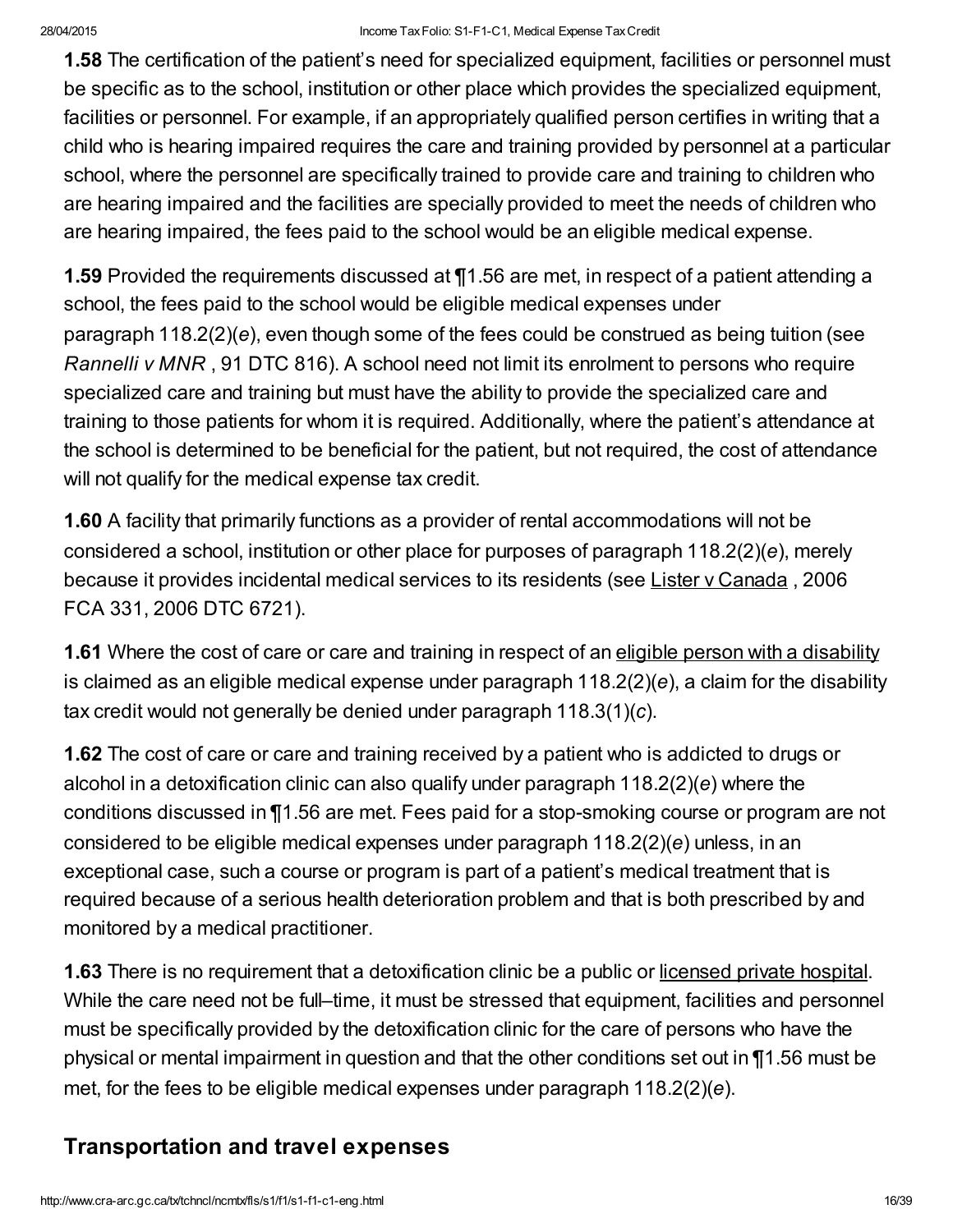1.64 An amount paid to transport a patient by ambulance to or from a public or licensed private hospital is an eligible medical expense under paragraph 118.2(2)(f) .

**1.65** Under paragraph 118.2(2)(g), an amount paid to a person engaged in the business of providing transportation services is an eligible medical expense to the extent that the payment relates to transporting a patient to and from a locality, under the following circumstances:

- the patient travels to a place that is at least 40 kilometres away from the locality where he or she dwells to receive medical services;
- substantially equivalent medical services are unavailable within the patient's locality;
- the patient takes a reasonably direct travel route having regard to the circumstances; and
- it is reasonable, in the circumstances, for the patient to travel to that place for the medical services.

1.66 If a person engaged in the business of providing transportation services is not readily available, subsection 118.2(4) instead allows a claim to be made under paragraph 118.2(2)(g), for reasonable expenses incurred for operating a vehicle (see ¶1.72 ) to transport a patient to and from the locality where the patient dwells to the place where the medical services are normally provided, as long as the requirements set out in ¶1.65 are otherwise fulfilled. For this purpose, the term vehicle means any type of conveyance used to transport the patient by land, water or air including a vehicle owned by the individual claiming the expenses, the patient or a family member.

**1.67** Whether a person engaged in the business of providing transportation services is readily available is a question of fact.

**1.68** Travel expenses, other than those described in paragraph 118.2(2)(g), may be eligible medical expenses under paragraph  $118.2(2)(h)$ . Paragraph  $118.2(2)(h)$  provides that eligible medical expenses include the cost of such other reasonable travel expenses to transport a patient provided the following conditions are met:

- the patient travels to a place that is at least 80 kilometres away from the locality where he or she dwells to receive medical services;
- substantially equivalent medical services are unavailable within the patient's locality;
- the patient takes a reasonably direct travel route, having regard to the circumstances; and
- it is reasonable, in the circumstances, for the patient to travel to that place for the medical services.

1.69 Other reasonable travel expenses (including meals, accommodation and parking) for purposes of paragraph  $118.2(2)$ (h), may be incurred in respect of the patient's travel to the location where the medical services are provided and for the patient's travel home following the completion of the medical services. Additionally, other reasonable travel expenses that are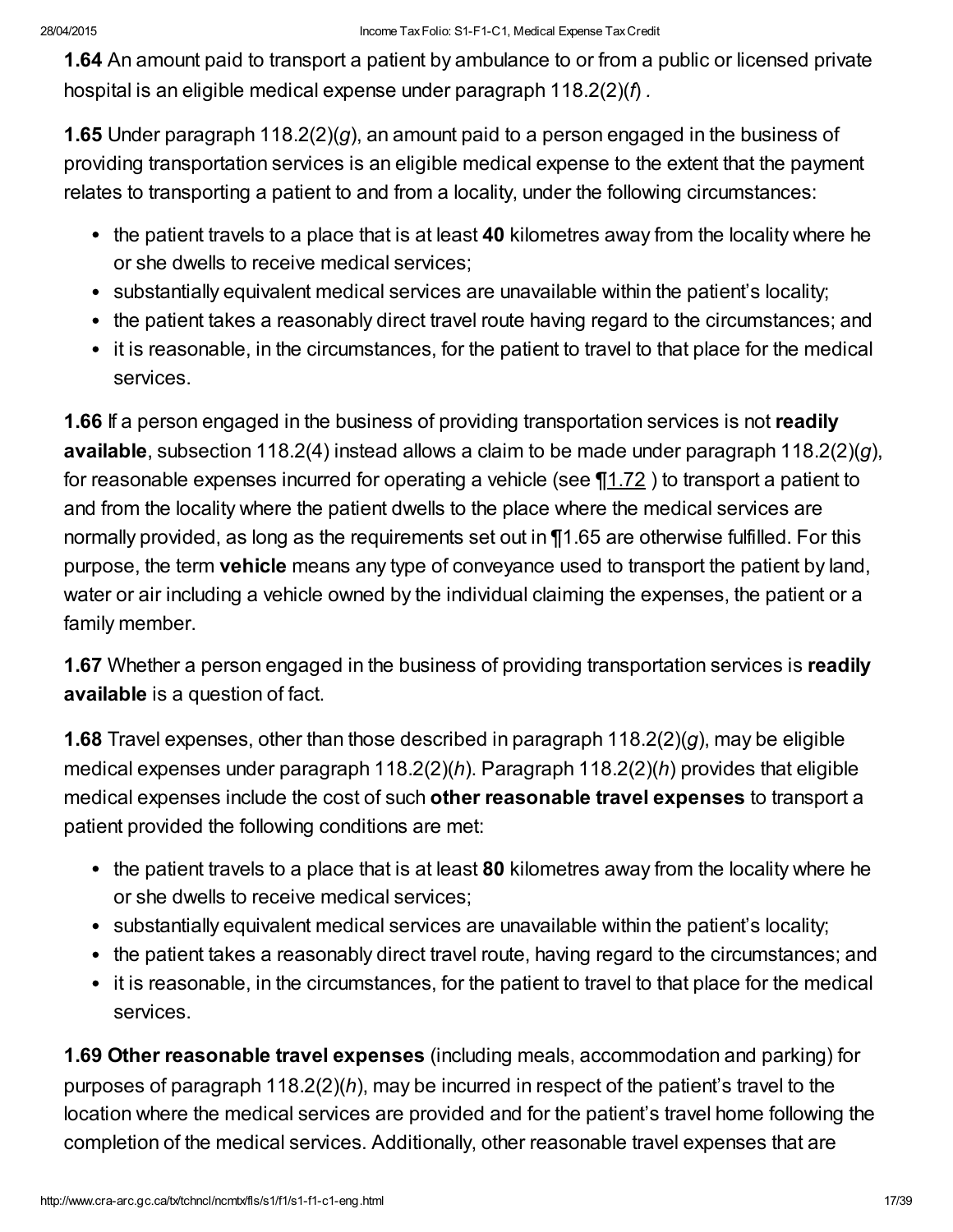#### 28/04/2015 Income TaxFolio: S1-F1-C1, Medical Expense TaxCredit

incurred during the time that the patient is receiving medical services will generally be considered eligible medical expenses, provided that it is reasonable in the circumstances for the patient to have remained at the place where they received the medical services.

1.70 If transportation or other reasonable travel expenses incurred in respect of a patient's travel to obtain medical services can be claimed under paragraph  $118.2(2)(g)$  or paragraph  $118.2(2)$ (h), as discussed above, the same kind of expenses for transporting one individual who accompanies the patient may also be claimed as an eligible medical expense provided that a medical practitioner has certified in writing that the patient is incapable of travelling without the assistance of an attendant.

1.71 Where fees paid to a school are eligible medical expenses under paragraph 118.2(2)(e) (see ¶1.56 – 1.63), the transportation and other reasonable travel costs incurred to transport the patient to the school and the travel costs home from the school at the end of the school year, would also qualify as medical expenses, provided the other conditions of paragraph  $118.2(2)(g)$ or 118.2(2)(h), as applicable, are met. The cost of rental accommodation near the school would not be considered other reasonable travel expenses for purposes of paragraph 118.2(2)(h). The travel costs incurred for visits home would not be considered to be travel to receive medical services and therefore would also not be considered eligible medical expenses.

1.72 Accommodation and parking costs must be supported by receipts. The onus is on the individual claiming the medical expense tax credit to demonstrate that the amounts qualify as medical expenses. For example, the individual may have to show that an amount paid for lodging is necessary as a result of the distance travelled, or the condition of the patient for travel, and not solely for the sake of convenience. The amount of vehicle and meal expenses that may be claimed can be calculated using either the detailed or simplified method. Additional information on receipt requirements and on the calculation of vehicle and meal expenses under the detailed and [simplified](http://www.cra-arc.gc.ca/tx/ndvdls/tpcs/ncm-tx/rtrn/cmpltng/ddctns/lns248-260/255/rts-eng.html) methods can be found by referring to Meal and vehicle rates used to calculate travel expenses on the CRA website.

## <span id="page-17-0"></span>Artificial limbs, aids and other devices and equipment

1.73 By virtue of paragraph 118.2(2)(i), eligible medical expenses include the purchase price or, where applicable, the rental charge or the cost of certain other expenses related to the following:

a) an artificial limb;

b) an iron lung;

c) a rocking bed for a patient with poliomyelitis;

d) a wheelchair;

e) crutches;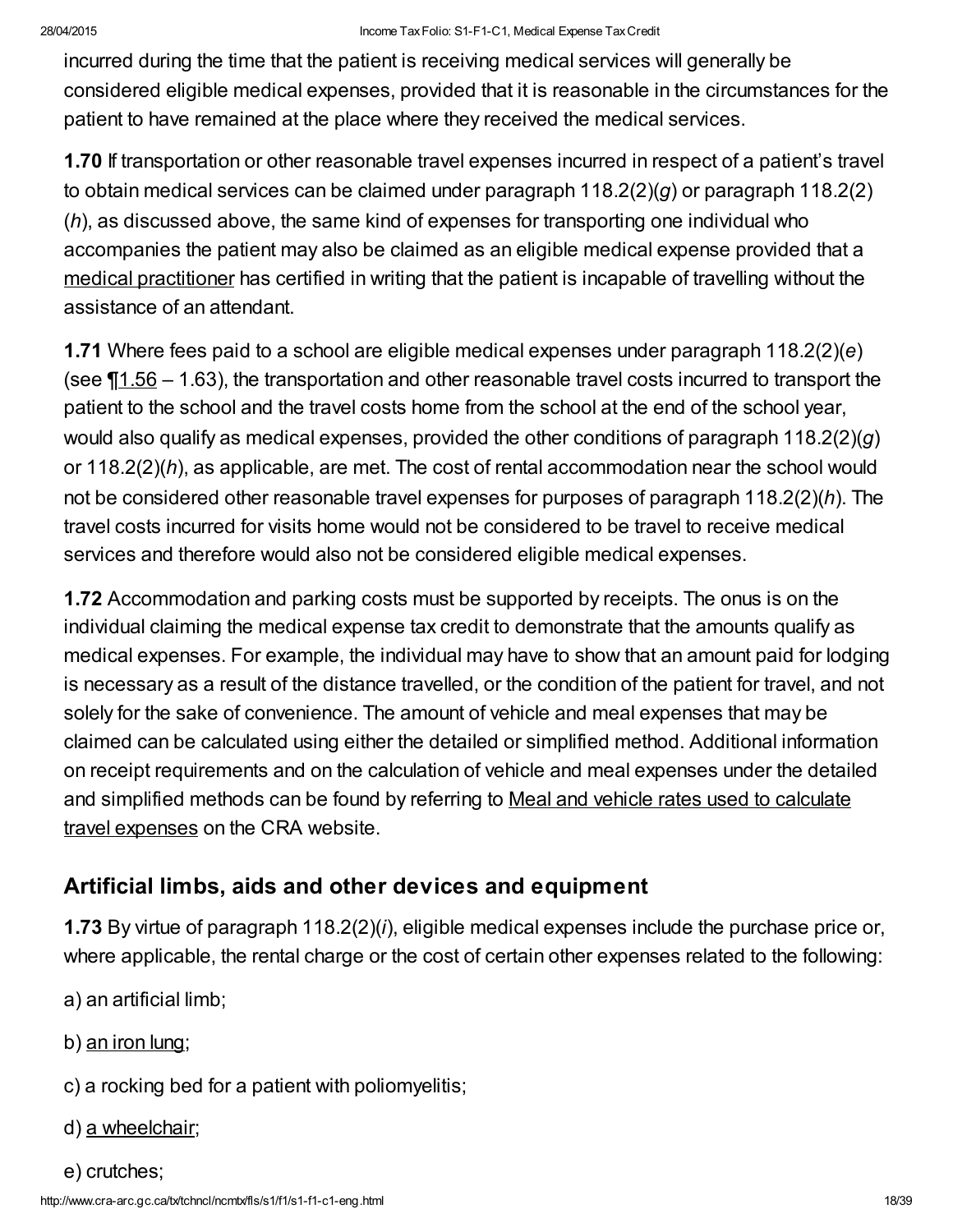f) a spinal brace (including a spinal support);

g) a brace for a limb;

h) an ileostomy or a colostomy pad;

i) a truss for a hernia;

j) an artificial eye;

k) a laryngeal speaking aid;

l) an aid to hearing;

m) an artificial kidney machine;

n) phototherapy equipment for the treatment of psoriasis or other skin disorders; and

o) an oxygen concentrator.

**1.74** In addition to the purchase price or rental cost for the devices listed in  $\P$ 1.73(a) – (o), certain expenses related to the operation of the devices also qualify as medical expenses under paragraph 118.2(2)(i). Such expenses include electricity or batteries to operate the device, repairs, replacement, maintenance, warranty contracts and supplies.

**1.75** The term iron lung includes a portable chest respirator that performs the same function in substantially the same manner as the appliance ordinarily thought of as an iron lung. That term is also accepted as including a machine for supplying air (possibly in combination with oxygen or medication) to the lungs under pressure, for therapeutic use.

1.76 The term wheelchair is not restricted to the conventional arm-powered or battery-powered wheelchairs but also includes scooters and wheel-mounted geriatric chairs.

**1.77 A brace for a limb** does not necessarily have to be something of a rigid nature, although at least one of the functions of the brace must be to impart some degree of rigidity to the limb which is being braced. Accordingly, that phrase is considered to include woven or elasticized stockings where these are of a kind that are carefully fitted to measurement or are made to measure. When a brace for a limb is necessarily built into a boot or shoe in order to permit a patient to walk, the brace will be considered to include the boot or shoe.

1.78 The term ileostomy or colostomy pads include pouches and adhesives used for the same purpose. The term does not apply to products required because of incontinence which are provided for under paragraph 118.2(2)(i.1).

**1.79 A laryngeal speaking aid** is an electronic type of instrument that assists a patient to produce speech sounds. An artificial larynx or a similar type of speaking aid for a patient who would otherwise be deprived of an effective speech capability may also qualify for purposes of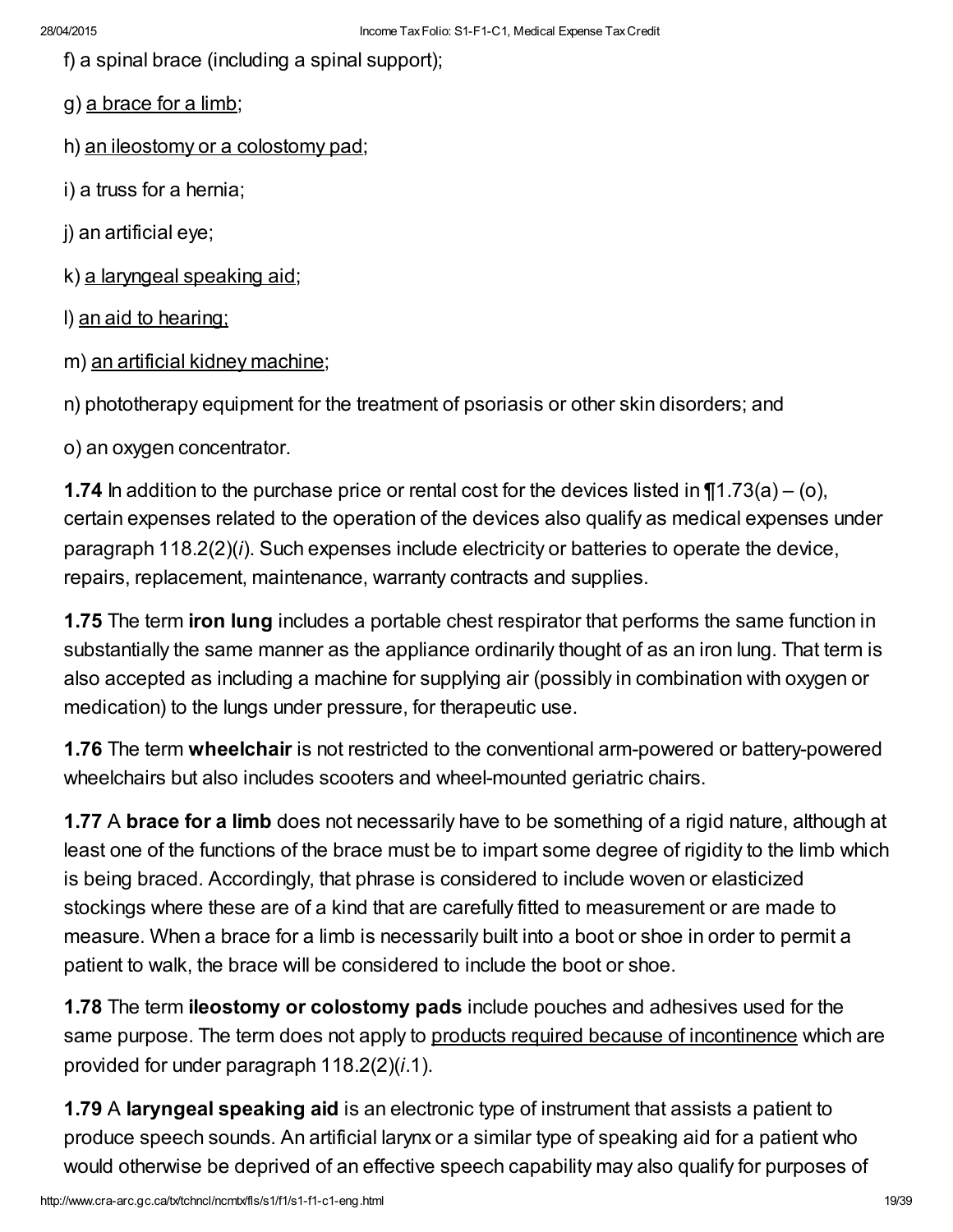the medical expense tax credit.

**1.80** In addition to the more usual hearing aid devices, an **aid to hearing** includes:

- a device that produces extra-loud audible signals such as a bell, horn or buzzer;
- a device to permit the volume adjustment of telephone equipment above normal levels;
- a bone-conduction telephone receiver; and
- a Cochlear implant, which consists of a series of electrodes surgically placed in the sensory organ of a patient who is profoundly deaf and for whom traditional hearing aids are not feasible.

1.81 When a hearing aid is incorporated into the frame of a pair of eyeglasses, both the hearing aid and the eyeglass frame qualify under paragraph  $118.2(2)(i)$ . A listening device that is acquired to alleviate a hearing impairment by eliminating or reducing sound distortions for the purpose of listening to television programs, movies, concerts, business conferences or similar events, is also considered to qualify as an aid to hearing under paragraph 118.2(2)(i).

1.82 Eligible medical expenses relating to an artificial kidney machine include the costs of alterations to a home or the upgrading of the home's existing electrical or plumbing systems, provided that these costs are reasonable in the circumstances and are necessary for the installation of the machine. In addition to providing receipts to substantiate such costs, the individual should provide a certificate from the official at the hospital who authorized the installation of the artificial kidney machine stating that such expenditures were required to enable the hospital to install the equipment.

1.83 When an artificial kidney machine is installed at the patient's residence, the following costs, to the extent that they are reasonable, may also be included as eligible medical expenses under paragraph  $118.2(2)(i)$ :

a) repairs, maintenance, and supplies for the machine;

b) water and electricity to operate the machine (see ¶1.84);

c) the costs of housing the machine (that is, municipal taxes, insurance, heating, lighting, and maintenance and repairs, but not including capital cost allowance or mortgage interest) or the portion of rent that is attributable to the room where the machine is kept (see ¶1.84 and 1.85 ); and

d) the costs of climate controlled storage space where required to store the machine or supplies for the machine.

1.84 If it is not possible to determine the actual amount of one of the costs of operating or housing an artificial kidney machine, as referred to in ¶1.83(b) or (c), it will be necessary to allocate a reasonable proportion of the total amount of that particular cost for the whole home (for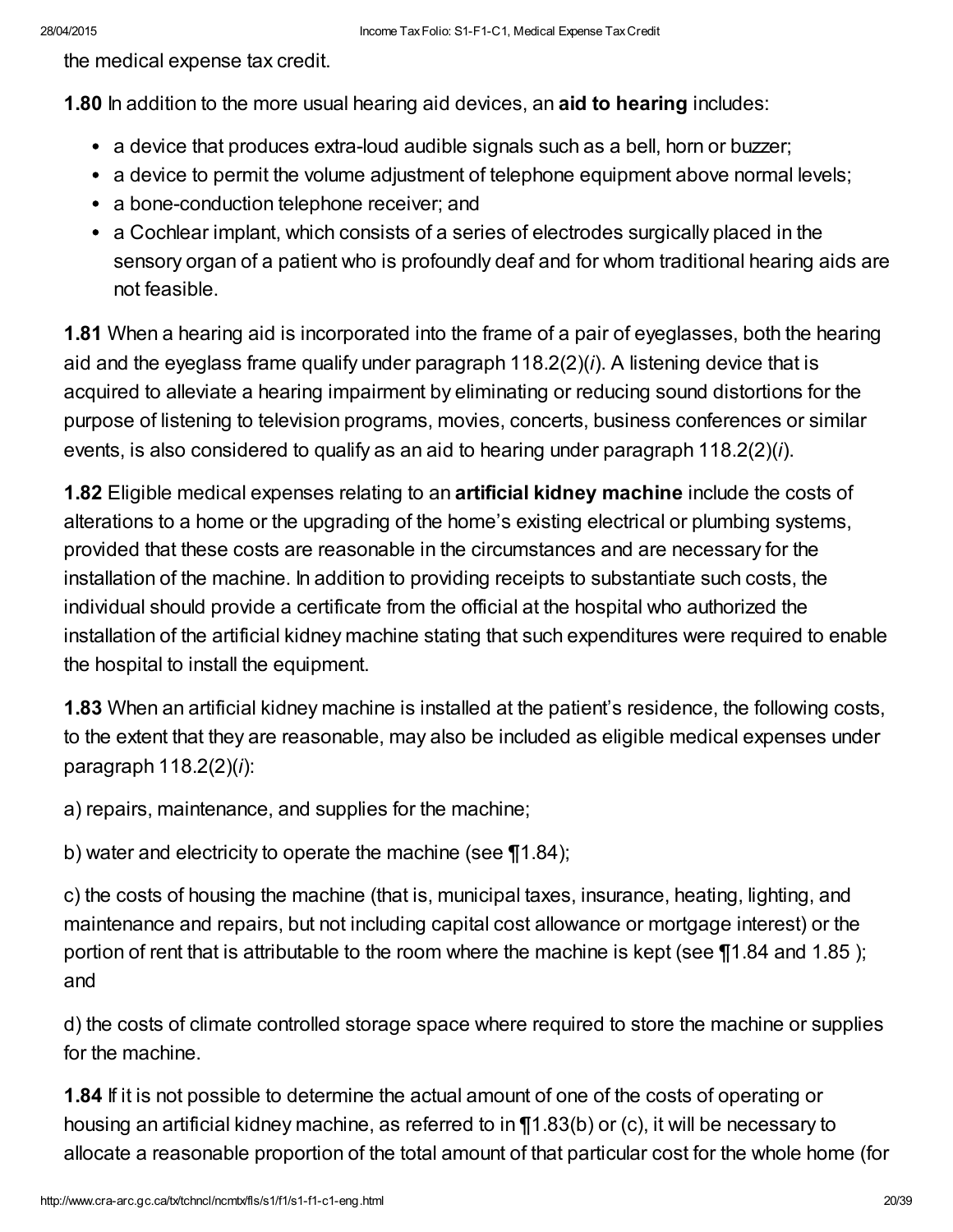example, the total insurance or the total heating cost) in order to determine the portion that is an eligible medical expense pertaining to the artificial kidney machine. However, no portion of a cost should be claimed if that cost cannot reasonably be considered to relate to the operation or housing of the machine. Thus, for example, a repair expense for another part of the home would not qualify. When an actual cost of operating or housing the machine can be determined, this actual cost must be used when determining the total which qualifies as a medical expense (for example, the amount of municipal taxes attributable to an addition to the home that houses the machine when such an amount can be ascertained from the property tax bill, or the cost of lighting repairs in the room where the machine is kept).

1.85 In determining the portion of rent that qualifies as a medical expense, the amount must be based on actual rent paid and not on the rental value of the room in a home that is owned.

1.86 Necessary and unavoidable costs of transporting supplies for the artificial kidney machine may be included as eligible medical expenses when the supplier will not deliver, as long as the following conditions are met:

- the distance from the patient's residence to the nearest supply depot is at least 40 kilometres;
- the means of transportation is the least expensive available that is suitable in the circumstances; and
- the quantity of supplies obtained is adequate for a reasonable period of time.

#### <span id="page-20-0"></span>Products required because of incontinence

1.87 The cost of diapers, disposable briefs, catheters, catheter trays, tubing, or other products required by a patient because of incontinence caused by illness, injury or affliction are eligible medical expenses under paragraph  $118.2(2)(i.1)$ . The reference to other products in paragraph  $118.2(2)(i.1)$  is restricted to the same class of products as diapers, disposable briefs, catheters, catheter trays, and tubing. To the extent that items such as bed clothing, disposable gloves for caregivers, body ointments and baby wipes are generic and not designed for use by incontinent persons, the expenses would not be considered medical expenses under paragraph  $118.2(2)(i.1)$ .

1.88 The cost of medical ointments to treat or prevent infection may be an eligible medical expense under subparagraph  $118.2(2)(n)(i)$  provided all the requirements under that provision are met (see Drugs, [medicaments](#page-31-1) or other preparation or substances for more information).

#### <span id="page-20-1"></span>Vision care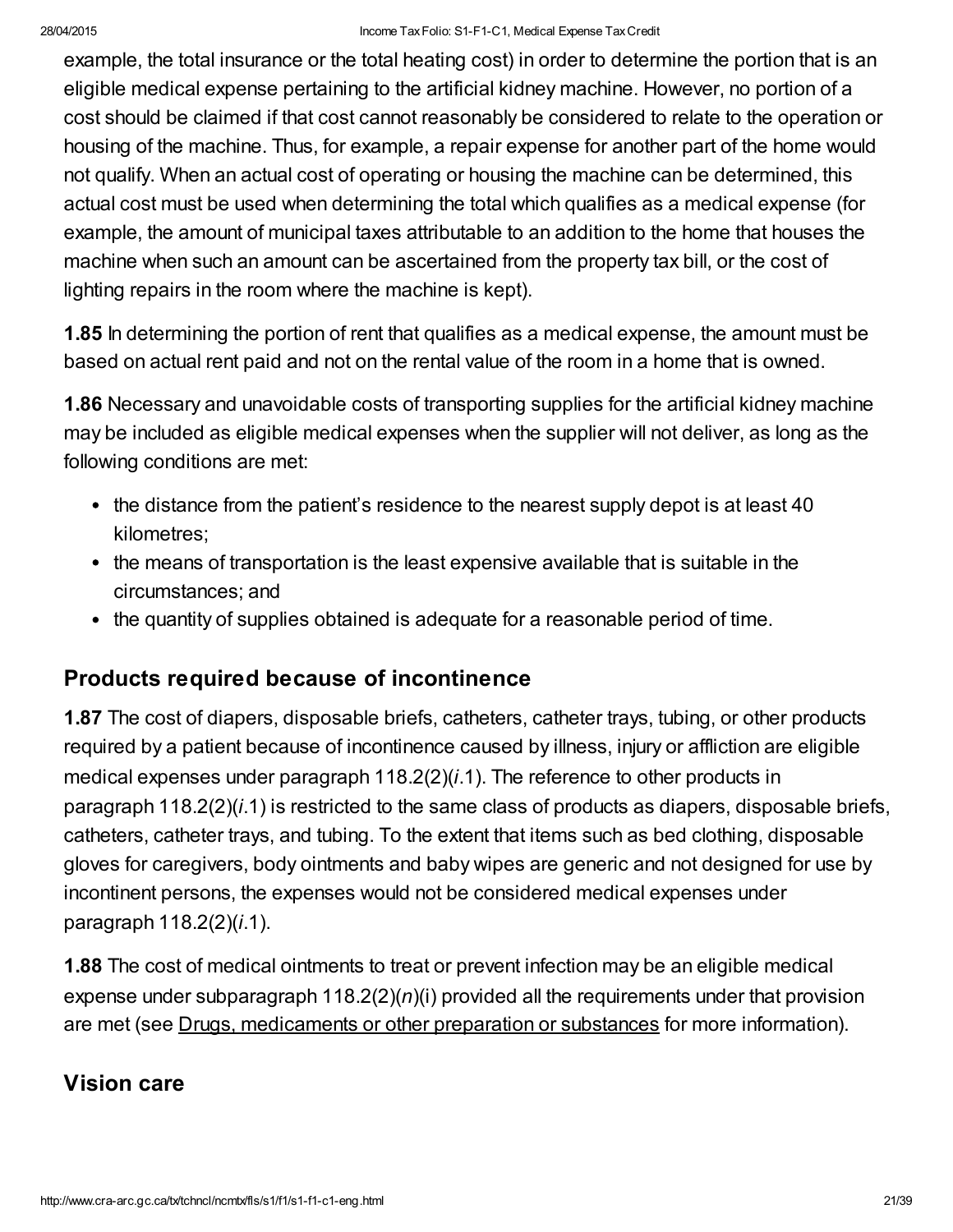1.89 Under paragraph 118.2(2)(j) , amounts paid for eyeglasses, including the cost of both the frames and lenses, and other devices for the treatment or correction of a defect of vision of a patient are eligible medical expenses. The phrase, "other devices for the treatment or correction of a defect of vision" includes contact lenses. To be eligible, the item must be prescribed by a medical practitioner (oculist or ophthalmologist) or an optometrist. Fees paid to a medical practitioner for eye exams and treatments, such as laser eye surgery, are generally considered eligible medical expenses under paragraph  $118.2(2)(a)$  (see  $\P$ 1.24).

## <span id="page-21-1"></span>Oxygen, insulin and injections for pernicious anaemia

<span id="page-21-3"></span>1.90 The cost of buying or renting an oxygen tent or other equipment necessary to administer oxygen for medical purposes (including, for example, oxygen face masks, tanks containing oxygen under pressure) is an eligible medical expense under paragraph  $118.2(2)(k)$  if prescribed by a medical practitioner for use by the patient. In addition, this same paragraph provides that the cost of insulin, oxygen, liver extract injectible for pernicious anaemia or vitamin B12 for pernicious anaemia for use by a patient is an eligible medical expense if these treatments are prescribed by a medical practitioner.

**1.91** Although insulin substitutes are not covered under paragraph  $118.2(2)(k)$ , they are generally considered drugs, medicaments and other preparations or substances, the cost of which is an eligible medical expense under paragraph  $118.2(2)(n)$  provided the requirements under that provision are otherwise met. Furthermore, when a patient with diabetes has to take sugar-content tests using test-tapes or test tablets and a medical practitioner has prescribed this diagnostic procedure, the tapes or tablets qualify as devices or equipment under paragraph 118.2(2)(m) and section 5700 of the Regulations (see Devices and equipment prescribed by regulation). An amount paid by patients with diabetes for a scale to weigh themselves or their food is not an eligible medical expense under any provision of subsection 118.2(2).

## <span id="page-21-2"></span>Guide and hearing‑ear dogs and other animals

1.92 The cost of acquiring an animal on behalf of a patient who is blind or profoundly deaf or has severe autism, severe diabetes, severe epilepsy or a severe and prolonged impairment that markedly restricts the use of the person's arms or legs, may be an eligible medical expense under paragraph 118.2(2)(*l*). The cost of caring for the animal, including food and veterinary care, may also qualify as a medical expense under the same paragraph. For more information on expenses that may be eligible medical expenses under paragraph 118.2(2)(l), please refer to the discussion of [Animals](http://www.cra-arc.gc.ca/tx/ndvdls/tpcs/ncm-tx/rtrn/cmpltng/ddctns/lns300-350/330/llwxpns-eng.html#animal) under the list of eligible medical expenses on the CRA website.

## <span id="page-21-0"></span>Bone marrow or organ transplants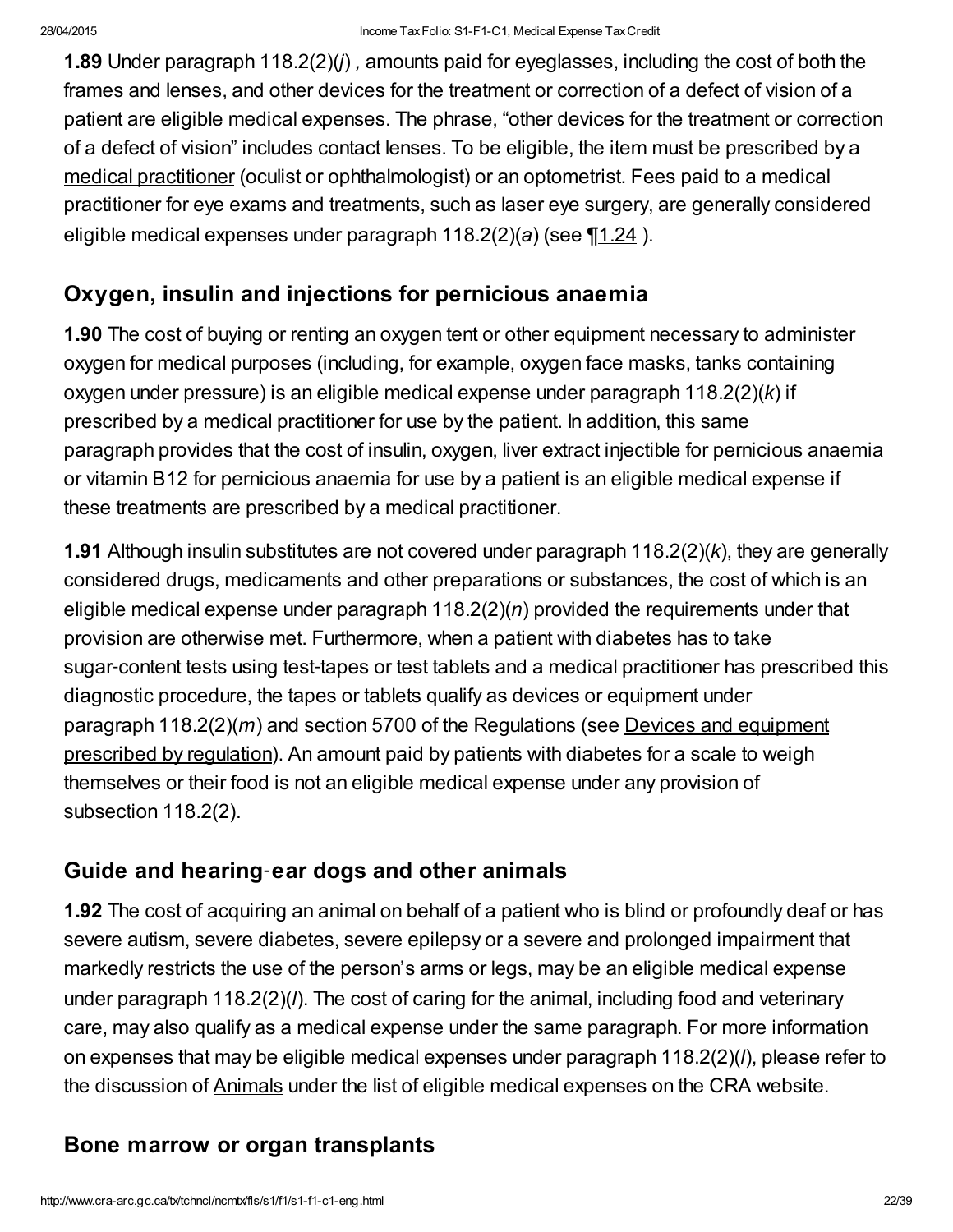1.93 Reasonable expenses, including legal fees and insurance premiums, paid to locate a compatible bone marrow or organ transplant donor for a patient and to arrange for the transplant, are eligible medical expenses under paragraph 118.2(2)(l.1). Reasonable travel, board and lodging expenses (other than transportation and travel expenses described in paragraphs 118.2(2)(g) and (h)) paid for the donor and the patient, in respect of the transplant, also qualify under paragraph  $118.2(2)(1.1)$ . The same types of expenses paid in respect of the transplant, for a person who accompanies the donor and for a person who accompanies the patient, are also eligible medical expenses. For these purposes, the option of using either the detailed or simplified method is available for calculating meal and vehicle expenses. For information on using the detailed or simplified method of calculating meal and vehicle expenses, please refer to Meal and vehicle rates used to calculate travel [expenses](http://www.cra-arc.gc.ca/tx/ndvdls/tpcs/ncm-tx/rtrn/cmpltng/ddctns/lns248-260/255/rts-eng.html) on the CRA website.

## <span id="page-22-0"></span>Alterations to an existing dwelling or construction of a new dwelling

1.94 In the case of a patient who lacks normal physical development or who has a severe and prolonged mobility impairment, eligible medical expenses may include reasonable expenses relating to renovations or alterations to the patient's dwelling or incremental costs related to the construction of a new principal place of residence for the patient. Renovation and alteration expenses are provided for under paragraph 118.2(2)(l.2). Incremental costs related to the construction of a new dwelling are provided for under paragraph 118.2(2)(l.21). To claim eligible medical expenses under either paragraph  $118.2(2)(1.2)$  or  $118.2(2)(1.21)$ , the following conditions must be met:

- the expenses were paid to enable the patient to gain access to the their dwelling or be mobile or functional within it;
- the expenses would not typically be expected to increase the value of the dwelling; and
- the expenses would not normally be incurred by persons who have normal physical development or who do not have severe and prolonged mobility impairment.

1.95 Included in this category are reasonable expenses for alterations, renovations or incremental construction costs such as:

- the purchase and installation of outdoor or indoor ramps where stairways impede the patient's mobility;
- the enlarging of halls and doorways to allow the patient access to the various rooms of the dwelling; and
- the lowering of kitchen or bathroom cabinets to allow the patient to be more functional in their dwelling.

Reasonable expenses pertaining to a particular renovation or alteration may include payments to an architect or a contractor.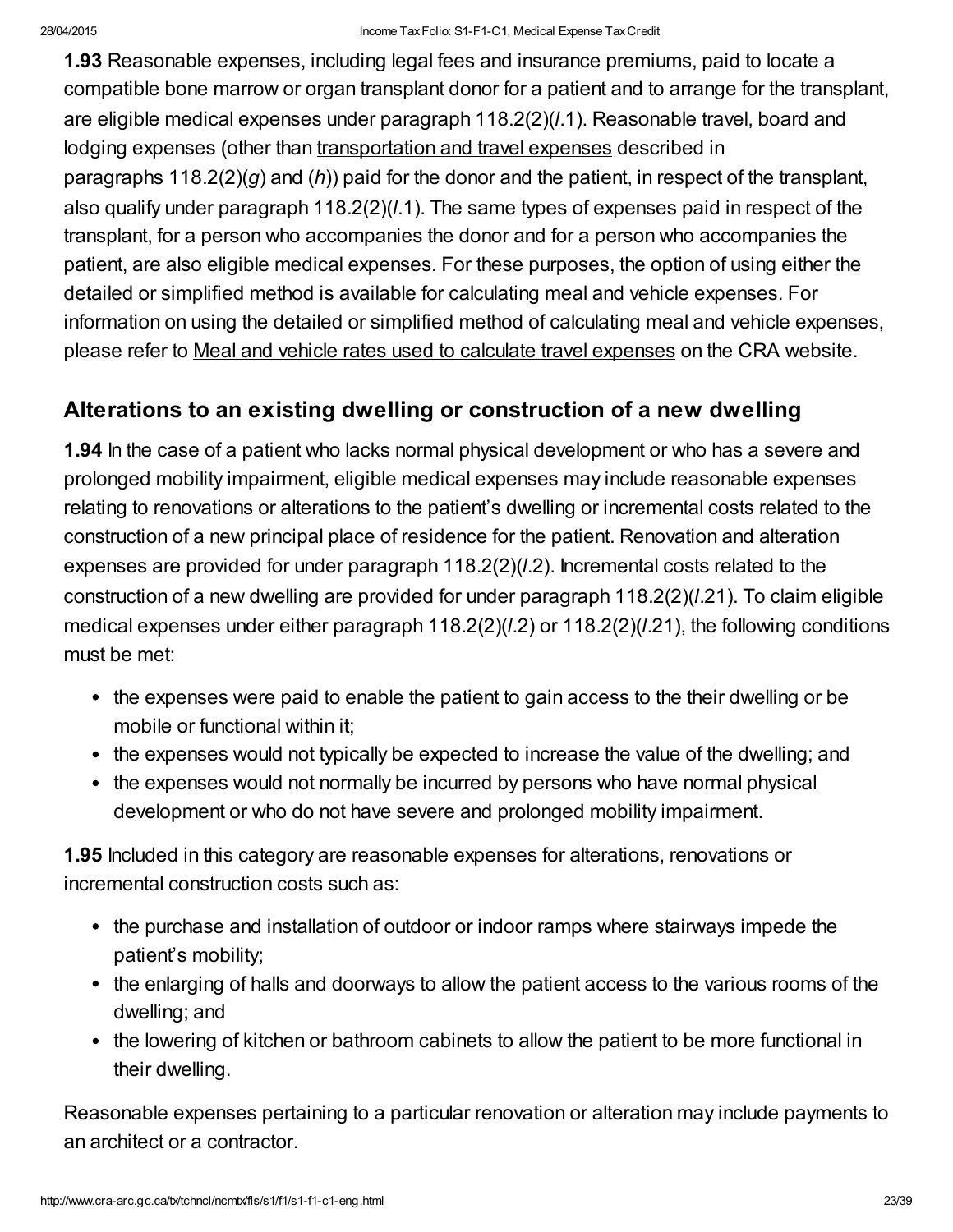1.96 The types of renovations or alterations that could be eligible are not restricted to the above examples. Claims under paragraph  $118.2(2)(1.2)$  or  $118.2(2)(1.21)$  will be considered on a case by case basis. It is a question of fact whether an individual or a particular renovation or alteration will qualify under these paragraphs. The onus is on the individual to prove that the conditions of either of these paragraphs have been met.

1.97 Examples of common renovation or construction expenses that would generally not be considered eligible medical expenses, because they would be expected to increase the value of the dwelling or because they would normally be incurred by persons who have normal physical development or who do not have a severe and prolonged mobility impairment, include:

- hardwood flooring;
- hot tubs; and
- pools.

1.98 Paragraph 118.2(2)(1.21) uses the term **incremental costs** to identify the above-average costs in construction of a new dwelling. For example, where a house is being constructed to enable a patient with a mobility impairment to be more functional in their dwelling and doorways are made larger than they would be where the home was being built for a person who did not have a mobility impairment, the cost of a wider doorway in excess of the cost of a standard doorway would be considered an incremental cost.

**1.99** The credit under paragraph 118.2(2)(*l.*2) applies to renovations or alterations made to the dwelling of the patient (either owned or rented) and the credit under paragraph 118.2(2)(*l.*21) applies to the construction of the patient's principal place of residence. It is a question of fact whether any particular dwelling is the dwelling of the patient or the patient's principal place of residence, but the CRA would not generally consider the dwelling of a patient's parents to be a dwelling of the patient or the patient's principal place of residence, for purposes of this provision, where the patient has year round use of his or her own apartment or house.

1.100 The renovation, alteration or construction costs that may be included in eligible medical expenses must be reduced by any related rebates, such as those for goods and services/harmonized sales tax (GST/HST).

## <span id="page-23-1"></span>Rehabilitative therapy

1.101 The amount paid for reasonable expenses relating to rehabilitative therapy, including training in lip reading or sign language, incurred to adjust for hearing or speech loss are eligible medical expenses under paragraph 118.2(2)(l.3).

## <span id="page-23-0"></span>Sign language services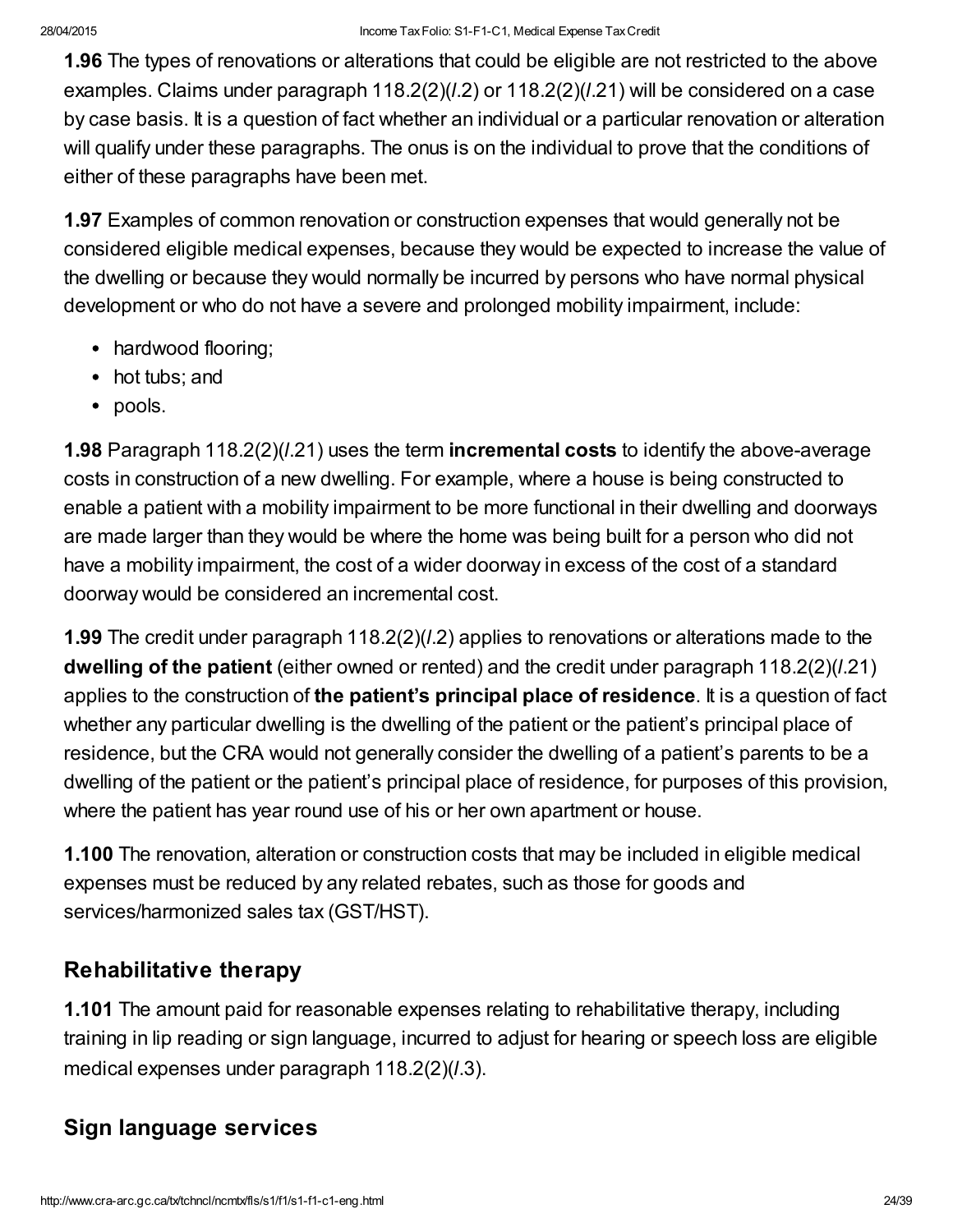1.102 The cost of sign language interpretation services or real-time captioning services for a patient who has a speech or hearing impairment are eligible medical expenses under paragraph 118.2(2)(l.4), provided the payment is made to a person in the business of providing such services.

#### <span id="page-24-4"></span>Note-taking services

1.103 The amount paid for note-taking services for a patient who has a mental or physical impairment is an eligible medical expense under paragraph 118.2(2)(l.41), provided the payment is made to a person in the business of providing such services and a medical practitioner has certified in writing that the patient requires such services because of their mental or physical impairment.

#### <span id="page-24-0"></span>Voice recognition software

1.104 Under to paragraph 118.2(2)(l.42), the cost of voice recognition software, acquired for use by a patient who has a physical impairment, is an eligible medical expense provided the patient has been certified in writing by a medical practitioner to be a person who requires such services because of the physical impairment.

## <span id="page-24-3"></span>Reading services

1.105 An amount paid for reading services for a patient who is blind or who has a severe learning disability is an eligible medical expense under paragraph 118.2(2)(l.43), provided the payment is made to a person in the business of providing such services and the patient has been certified in writing by a medical practitioner to be a person who requires such services because of the impairment.

## <span id="page-24-1"></span>Deaf-blind intervening services

1.106 Paragraph 118.2(2)(l.44) provides that amounts paid for blind-deaf intervening services for a patient who is blind and profoundly deaf are eligible medical expenses if the payment is made to a person in the business of providing such services.

## <span id="page-24-2"></span>Moving expenses

1.107 Under paragraph 118.2(2)(*l.*5), eligible medical expenses include reasonable moving expenses, up to a maximum of \$2,000, to move a patient who lacks normal physical development or has a severe and prolonged mobility impairment, to a dwelling that is more accessible by the patient or in which the patient is more mobile or functional. Moving expenses are defined in subsection 62(3) and are explained in [Interpretation](http://www.cra-arc.gc.ca/E/pub/tp/it178r3-consolid/README.html) Bulletin IT-178R3, Moving Expenses.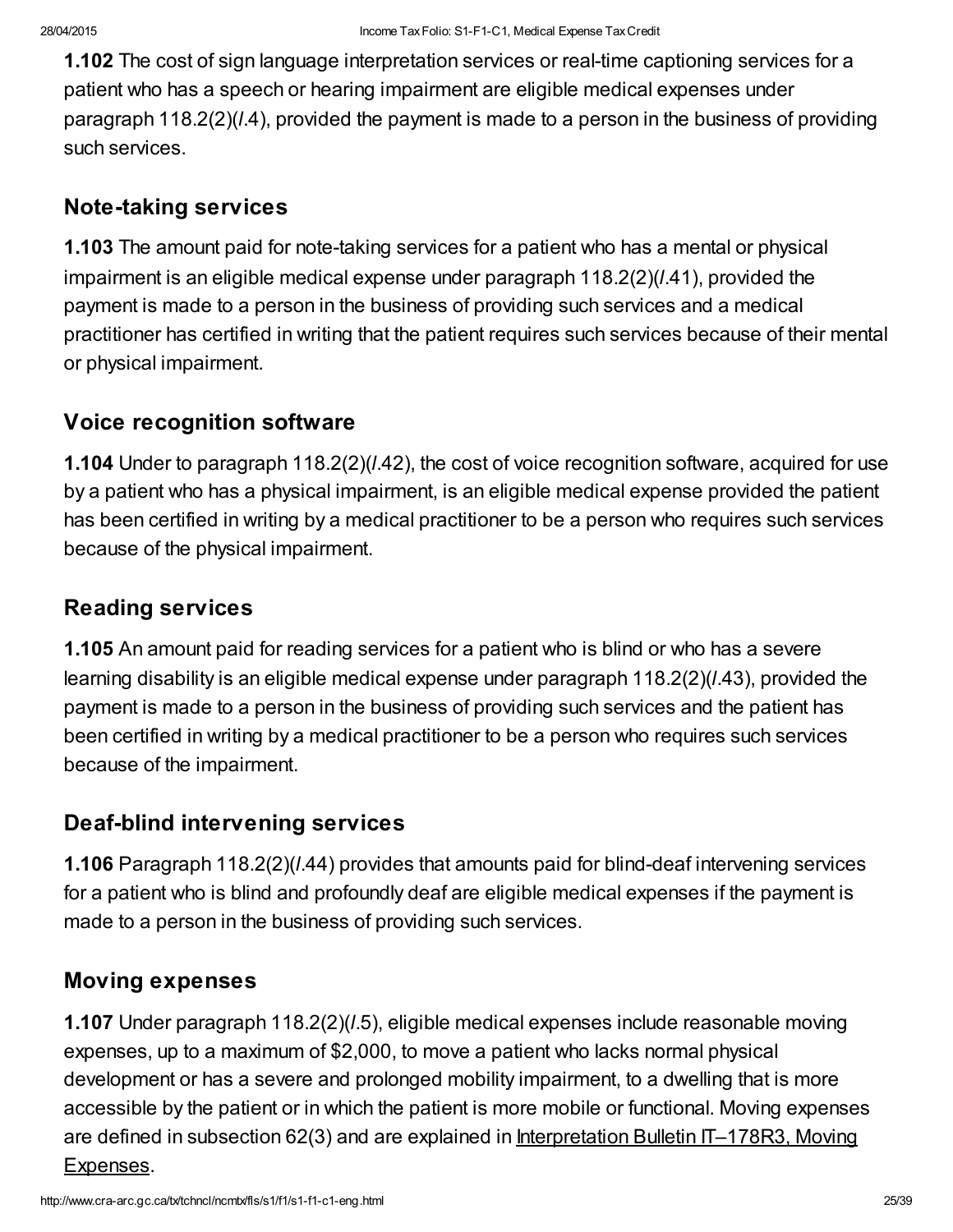#### <span id="page-25-0"></span>Driveway alterations

1.108 In the case of a patient who has a severe and prolonged mobility impairment, paragraph 118.2(2)(l.6) provides that reasonable expenses relating to alterations to a driveway at the patient's principal place of residence to facilitate access to a bus can be claimed as medical expenses. Reasonable expenses relating to alterations to the driveway would also qualify under this provision if they facilitate access to whatever mode of transportation, bus or otherwise, that is ordinarily used by the patient.

#### <span id="page-25-1"></span>Van for wheelchair

1.109 Under paragraph 118.2(2)(1.7), a portion of the amount paid to acquire a van for use in transporting a patient who requires the use of a wheelchair, may be an eligible medical expense. To be eligible, the van must be adapted, at the time it is acquired or within six months after the time it is acquired, for the transportation of a patient who requires a wheelchair.

1.110 The cost of the adaptations, to the extent that it is an eligible medical expense under paragraph 118.2(2)(*m*) (see  $\P$ 1.118), is to be claimed under paragraph 118.2(2)(*m*), and is excluded from the cost of the van for the purposes of determining the amount of the eligible medical expense under paragraph 118.2(2)(*l.7*). The maximum amount which may be claimed in respect of the van is the lesser of:

- \$5,000; and
- 20% of the amount paid for the van (excluding any amount included in the purchase price that was for a device or equipment that can be claimed as an eligible medical expense under paragraph  $118.2(2)(m)$ ).

1.111 If a van that has been owned for more than six months is subsequently adapted for the transportation of a patient who requires a wheelchair, no amount may be claimed under paragraph 118.2(2)(l.7) in respect of the cost of the van. However, the cost of the adaptations to the van may be claimed as eligible medical expenses under paragraph  $118.2(2)(m)$  provided the adaptations meet the requirements in that provision.

1.112 As discussed in ¶1.121, the cost of repairs and maintenance related to devices and equipment, the cost of which qualifies as a medical expense under paragraph  $118.2(2)(m)$  is generally a qualifying medical expense as well. However, the cost of general repairs and maintenance for the van that was adapted for use by a patient in a wheelchair would not be an eligible medical expense. Only the repair and maintenance costs associated with the devices or equipment added to the van to make it accessible or functional for the patient would be eligible medical expenses and then, only if the costs of the devices or equipment themselves qualified as medical expenses under paragraph  $118.2(2)(m)$ .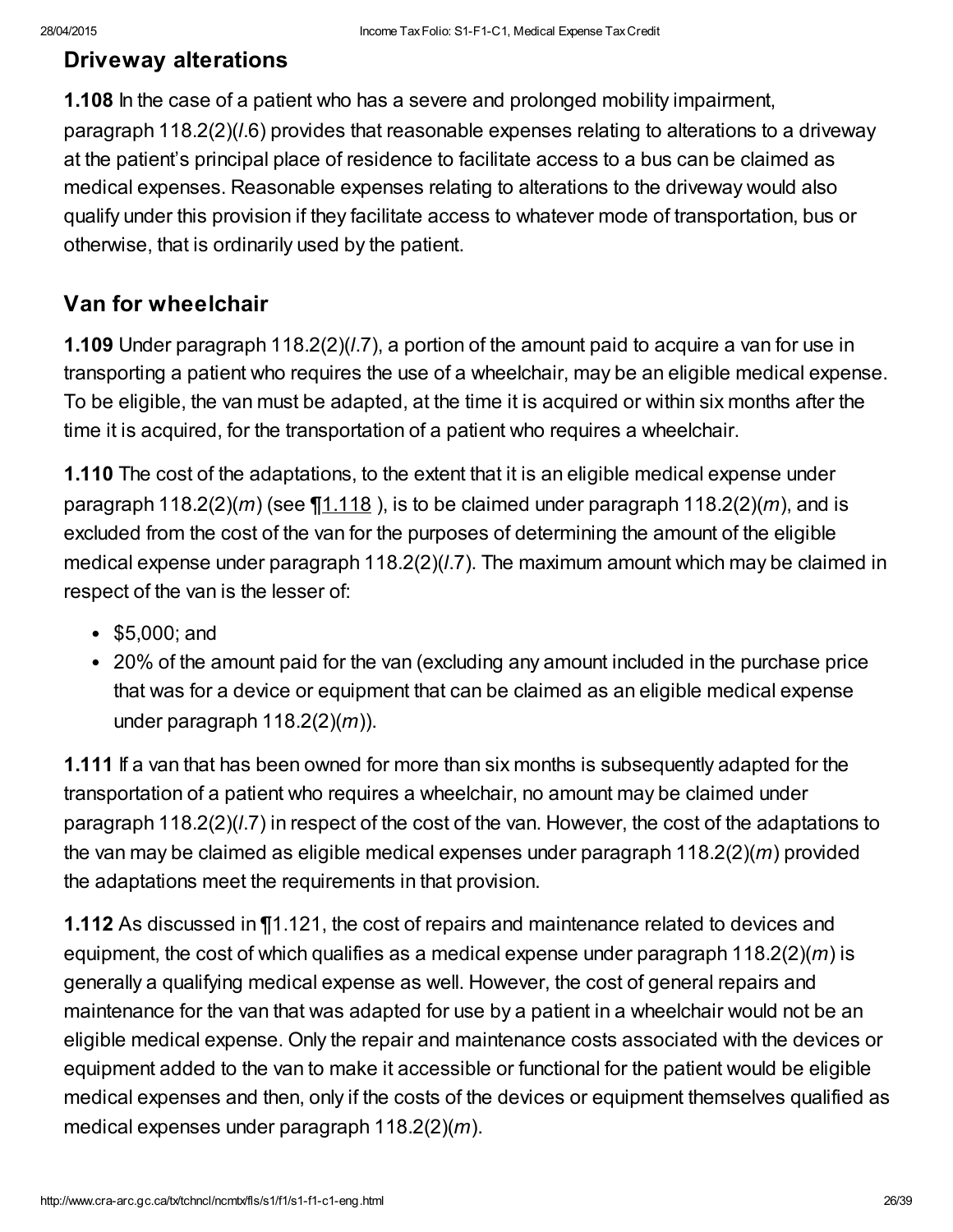#### <span id="page-26-0"></span>Caretaker training

1.113 Under paragraph 118.2(2)(*l.*8) reasonable expenses paid to train the individual, or a person related to the individual, to care for a patient with a mental or physical infirmity, are eligible medical expenses provided that the patient with a mental or physical infirmity is:

- related to the individual; and
- is either a member of the individual's household or is dependent on the individual for support.

1.114 The amounts paid are not eligible medical expenses where the person paid to provide the training is the individual's spouse or common–law partner, or under 18 years of age at the time the payment is made.

## <span id="page-26-2"></span>Therapy for eligible person with a disability

1.115 An amount paid as remuneration for therapy may be an eligible medical expense under paragraph 118.2(2)(l.9) where the therapy was provided to the patient because of the patient's severe and prolonged impairment. The remuneration paid will be an eligible medical expense only where the following conditions are satisfied:

- the patient is an eligible person with a disability for the year in which the remuneration is paid;
- the therapy is prescribed by, and administered under the general supervision of, a medical doctor or a psychologist in the case of a mental impairment, or a medical doctor or an occupational therapist in the case of a physical impairment;
- at the time the remuneration is paid, the payee is neither the individual's spouse or common-law partner nor an individual who is under 18 years of age; and
- the receipts filed with the Minister to prove payment of the remuneration must be issued by the payee and contain, where the payee is an individual, the payee's social insurance number.

1.116 The requirement that the therapy be administered under the general supervision of a medical doctor, psychologist or occupational therapist is not considered to be met where the medical practitioner is merely monitoring a patient who is undergoing therapy.

## <span id="page-26-1"></span>Tutoring services

1.117 Paragraph 118.2(2)(l.91) provides that eligible medical expenses may include amounts paid as remuneration for tutoring services provided to a patient where the following conditions are satisfied:

• the tutoring is supplementary to the primary education of the patient;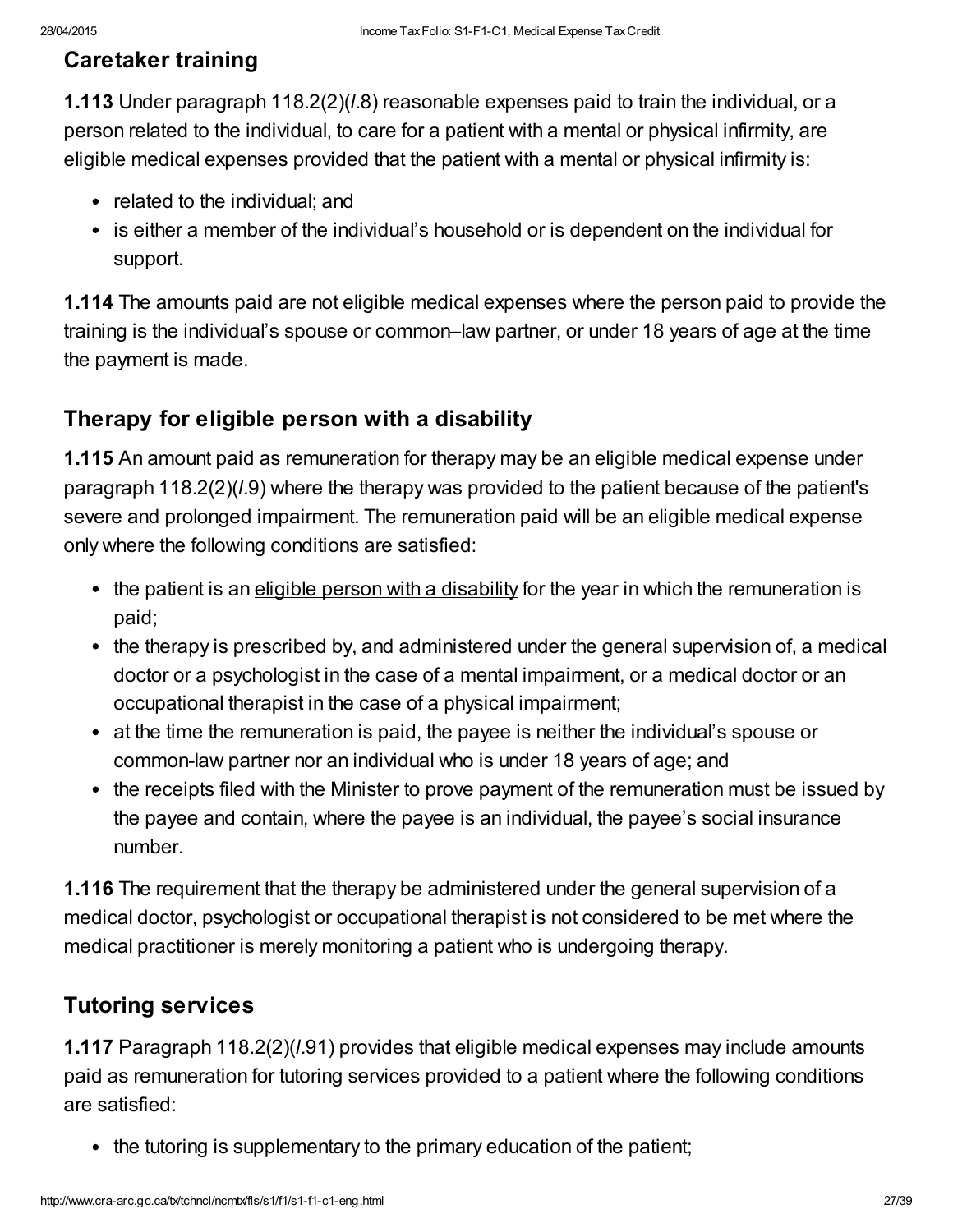- the patient has a learning disability or a mental impairment;
- a medical practitioner has certified in writing that the patient requires the tutoring services because of that disability or impairment; and
- the payment must be made to a person ordinarily engaged in the business of providing tutoring services to persons who are not related to the payee.

#### <span id="page-27-0"></span>Individualized therapy plan

1.117.1 Under paragraph 118.2(2)(l.92), eligible medical expenses of an individual may include remuneration paid for the design of an individualized therapy plan for an individual with a severe and prolonged mental or physical impairment, who is an eligible person with a [disability.](#page-4-1) Such remuneration is eligible for the medical expense tax credit if:

- an individualized therapy plan is required to access public funding for specialized therapy, or, the individualized therapy plan is prescribed by:
	- $\circ$  a medical doctor or an occupational therapist in the case of a physical impairment; or
	- $\circ$  a medical doctor or psychologist in the case of a mental impairment;
- the therapy set out in the plan is prescribed by and, if undertaken, administered under the general supervision of:
	- $\circ$  a medical doctor or an occupational therapist in the case of a physical impairment; or
	- a medical doctor or psychologist in the case of a mental impairment; and
- the amounts are paid to persons ordinarily engaged in the business of providing such services to unrelated individuals.

## <span id="page-27-1"></span>Devices and equipment prescribed by regulation

**1.118** Under paragraph 118.2(2)( $m$ ), eligible medical expenses include amounts paid for devices or equipment for use by the patient, where the device or equipment:

- is specified by section 5700 of the Regulations;
- is prescribed by a medical practitioner;
- is not described in any other paragraphs of subsection 118.2(2); and
- meets such conditions described in section 5700 of the Regulations, as are applicable to its use or the reason for its acquisition.

1.119 The device or equipment does not need to be purchased new in order to be eligible for the credit. Whether purchased new or used, the amount that may be claimed is the amount actually paid to acquire the device, up to any maximum amount specified in the Regulation.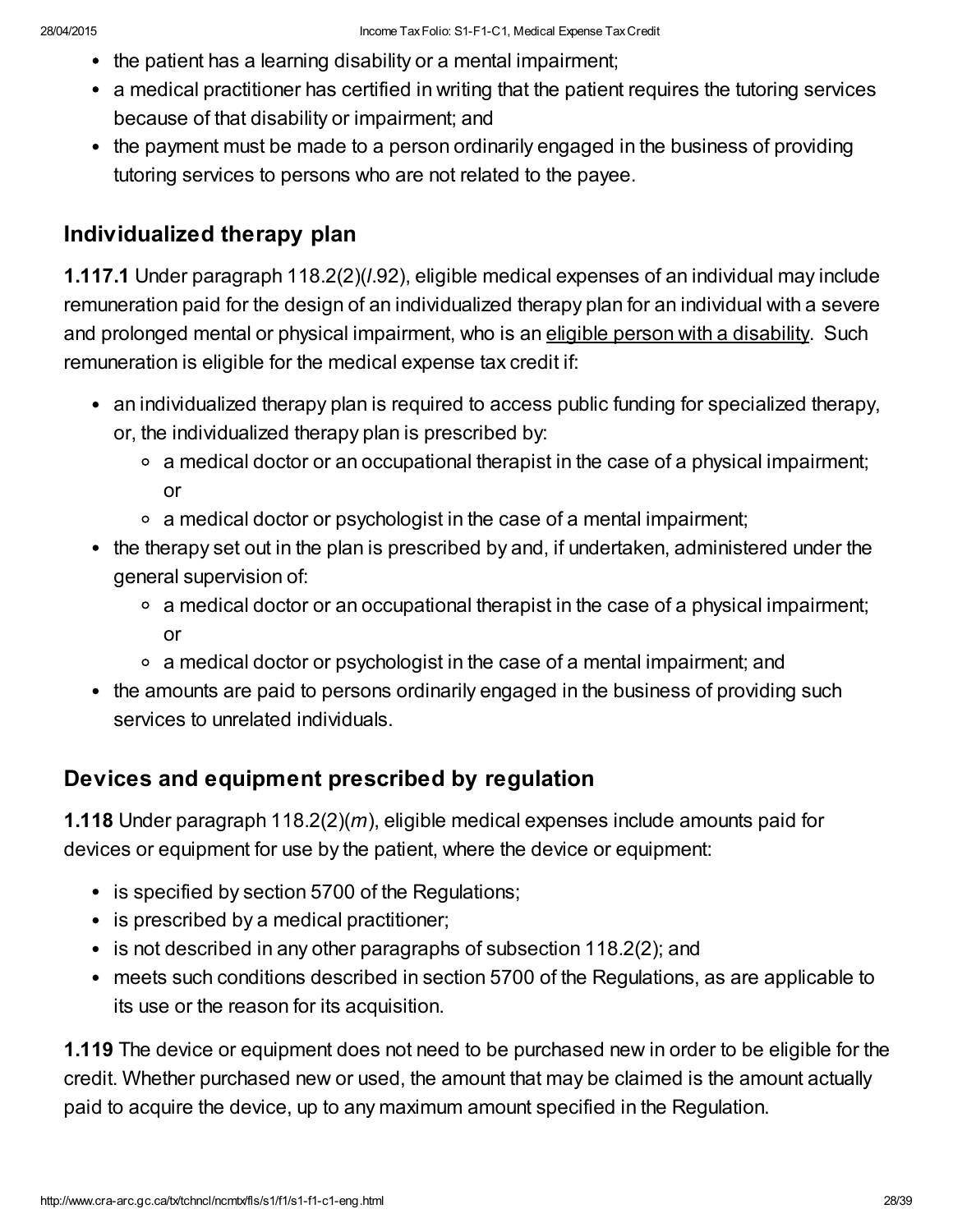1.120 Where the Regulations prescribe an amount that may be claimed in respect of a particular device or equipment, the amount that is eligible for the medical expense tax credit under paragraph  $118.2(2)(m)$  is the lesser of the amount paid for the device and the amount prescribed by regulation.

1.121 Reasonable servicing and repair costs related to devices and equipment listed in section 5700 of the Regulations are also generally considered to be eligible medical expenses.

1.122 The devices and equipment specified in the various paragraphs of section 5700 of the Regulations are described below:

a) A wig that is made to order for a patient who has suffered abnormal hair loss owing to disease, medical treatment or accident (paragraph 5700(a)).

b) A needle or syringe designed to be used for the purpose of giving an injection (paragraph  $5700(b)$ ).

c) A device or equipment, including a replacement part, designed exclusively for use by a patient suffering from a severe chronic respiratory ailment or a severe chronic immune system disregulation (paragraph 5700(c)). Paragraph 5700(c) specifically excludes air conditioners, humidifiers, dehumidifiers, heat pumps and heat or air exchangers. A limited amount in respect of an air conditioner may be allowed under paragraph 5700(c.3).

d) An air or water filter or purifier, for use by a patient who is suffering from a severe chronic respiratory ailment or a severe chronic immune system disregulation to cope with or overcome that ailment or disregulation (paragraph 5700(c.1)). A water softener may be considered a water filter or purifier for this purpose.

e) An electric or sealed combustion furnace (paragraph 5700(c.2)). The furnace must have been acquired to replace a furnace that is neither an electric furnace nor a sealed combustion furnace and the replacement of the furnace must have been necessary solely because of a patient's severe chronic respiratory ailment or severe chronic immune system disregulation.

f) An air conditioner that was acquired for use by a patient to cope with the patient's severe chronic ailment, disease or disorder (paragraph 5700(c.3)). The maximum eligible medical expense that may be claimed in respect of the air conditioner is the lesser of \$1,000 and 50% of the amount paid for the air conditioner. The cost of electricity to operate the air conditioner is not considered to be an eligible medical expense.

g) A heart monitoring device or pacemaker acquired for a patient who suffers from heart disease (paragraph  $5700(d)$ ).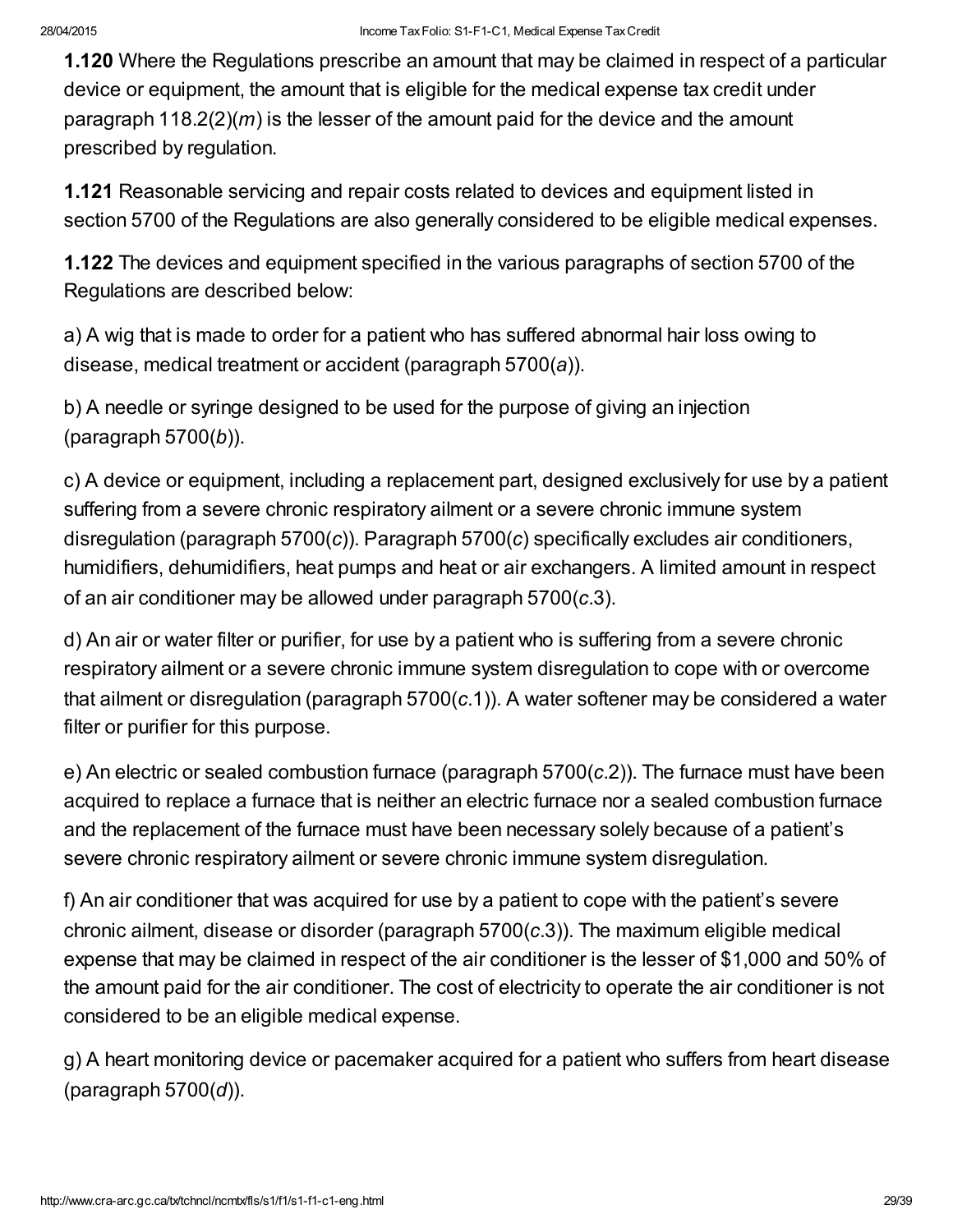h) An orthopaedic shoe or boot or insert (paragraph 5700(e)). The orthopaedic shoe or boot or insert is only an eligible medical device where it was made to order for a patient in accordance with a prescription to overcome a physical disability of the patient.

i) A power-operated guided chair installation, for a patient that is designed solely to be used in a stairway (paragraph 5700(f)).

j) A mechanical device or equipment designed to assist a patient to enter or leave a bathtub or shower, or to get on or off a toilet (paragraph  $5700(q)$ ).

k) A hospital bed, including attachments that are included in the prescription therefor (paragraph  $5700(h)$ ).

l) A walking aid, exclusively designed to provide support in the action of walking, where the patient has a mobility impairment (paragraph 5700(i)). Common examples of walking aids are canes, crutches and walkers. Hot tubs and exercise equipment such as treadmills are not generally exclusively designed to provide support in the action of walking and therefore are not considered eligible devices or equipment under paragraph 5700(i).

m) An external breast prosthesis that is required because of a mastectomy (paragraph 5700(j)).

n) A teletypewriter or similar device, including a telephone ringing indicator, that enables a patient who is deaf or mute to make and receive telephone calls (paragraph  $5700(k)$ ).

o) An optical scanner or similar device designed to be used by a patient who is blind, to enable him to read print (paragraph  $5700(1)$ ).

p) A device or software designed to enable a patient who is blind or who has a severe learning disability, to read print (paragraph  $5700(1.1)$ ).

q) A power-operated lift or transportation equipment designed exclusively for use by, or for, a patient with a disability to allow the patient to access to different areas of a building or to assist the patient in gaining access to a vehicle or to place the patient's wheelchair in or on a vehicle (paragraph  $5700(m)$ ).

r) A device exclusively designed to enable a patient with a mobility impairment to operate a vehicle (paragraph  $5700(n)$ ).

s) A device or equipment exclusively designed to enable a patient who is blind in the operation of a computer (paragraph 5700(o)). Examples of such devices or equipment are synthetic speech systems, braille printers and large print-on-screen devices.

t) An electronic speech synthesizer that enables a patient who is mute to communicate by use of a portable keyboard (paragraph  $5700(p)$ ).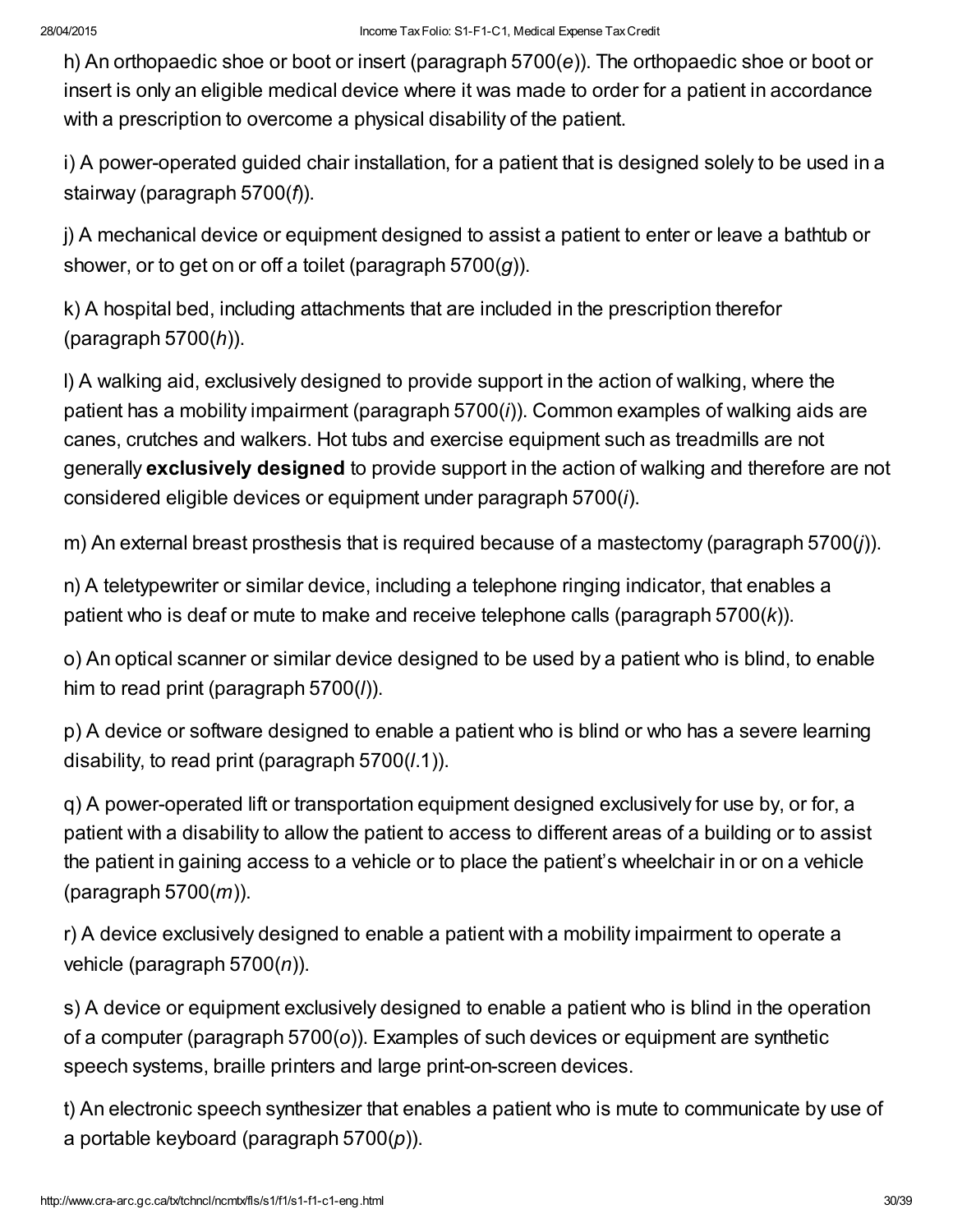u) A device to decode special television signals to permit the script of a program to be visually displayed (paragraph  $5700(q)$ ).

v) A visual or vibratory signaling device, including a visual fire alarm indicator, for a patient with a hearing impairment (paragraph  $5700(q.1)$ ).

w) A device designed to be attached to infants diagnosed as being prone to sudden infant death syndrome and to sound an alarm if the infant ceases to breathe (paragraph 5700(r)).

x) An infusion pump, including disposable peripherals, used in the treatment of diabetes or a device designed to enable a diabetic patient to measure blood sugar level (paragraph 5700(s)).

y) A blood coagulation monitor, including disposable peripherals, for use by a patient who requires anti-coagulation therapy (paragraph 5700(s.1)).

z) An electronic or computerized environmental control system, exclusively designed for use by a patient with a severe and prolonged mobility restriction (paragraph 5700(t)).

aa) An extremity pump or elastic support hose, exclusively designed to relieve swelling caused by chronic lymphedema (paragraph  $5700(u)$ ).

bb) An inductive-coupling osteogenesis stimulator for treating non-union of fractures or aiding in bone fusion (paragraph  $5700(v)$ ).

cc) A talking textbook for use by a patient with a perceptual disability (paragraph 5700(w)). The talking textbook must be for use in connection with that patient's enrolment at an education institution in Canada or a designated educational institution. (See Income Tax Folio [S1-F2-C1](http://www.cra-arc.gc.ca/tx/tchncl/ncmtx/fls/s1/f2/s1-f2-c1-eng.html#p1.9) for the meaning of designated educational institution.)

dd) A Bliss symbol board, or similar device, designed to help a patient who has a speech impairment to communicate by selecting the symbols or spelling out words (paragraph  $5700(x)$ ).

ee) A Braille note-taker designed to enable a patient who is blind to take notes that can be read back to them or printed or displayed in Braille, with the help of a keyboard (paragraph 5700 $(y)$ ).

ff) A page turner, designed for use by a patient who has a severe and prolonged impairment that markedly restricts their ability to use their arms or hands to turn the pages of a book or other bound document (paragraph 5700(z)).

gg) An altered auditory feedback device, designed to be used by a patient who has a speech impairment (paragraph 5700(z.1)).

hh) An electrotherapy device, designed to be used by a patient who has a medical condition or by a patient who has a severe mobility impairment (paragraph 5700(z.2)).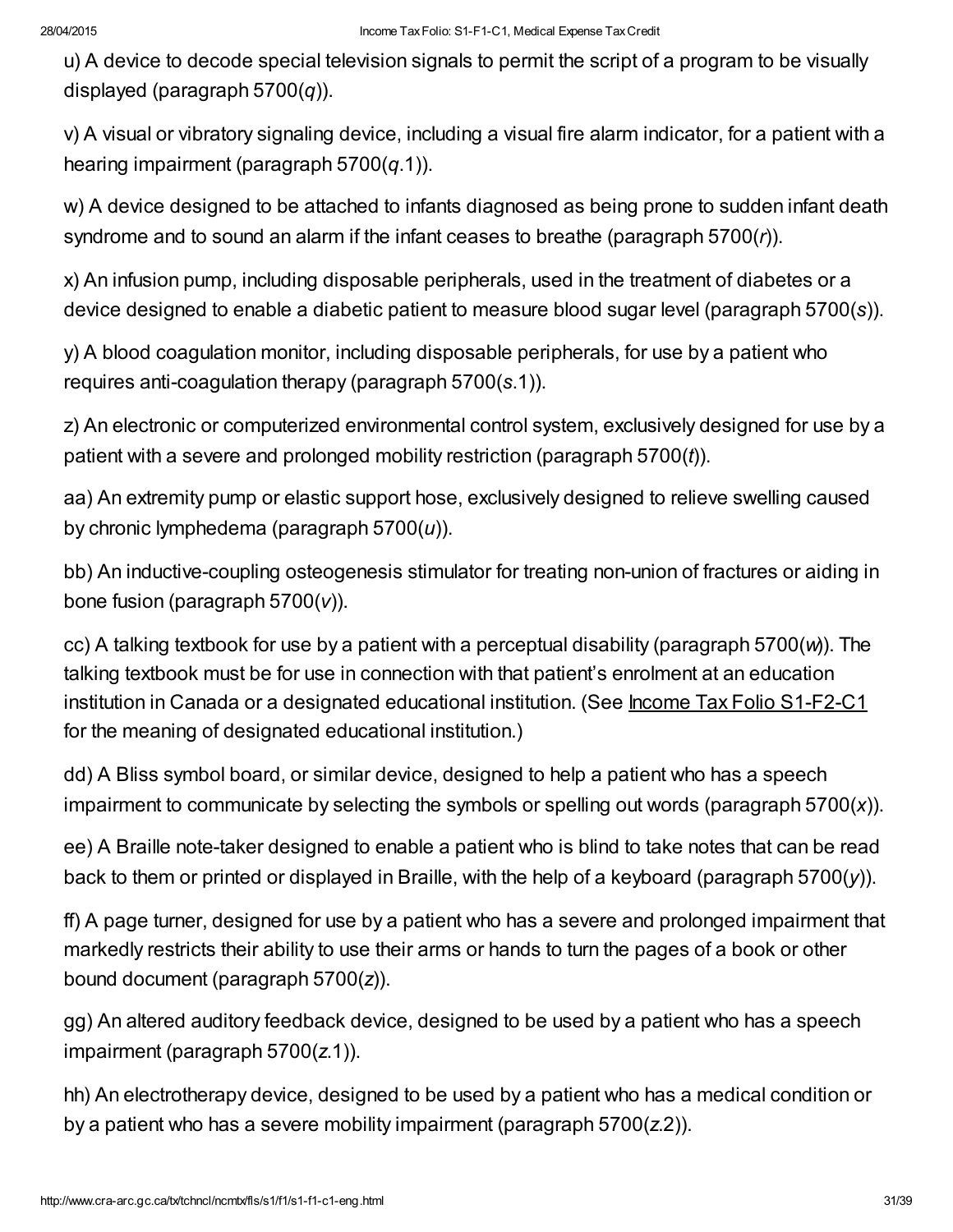ii) A standing device, designed for use by a patient who has a severe mobility impairment to undertake standing therapy (paragraph 5700(z.3)).

jj) A pressure pulse therapy device, designed to be used by a patient who has a balance disorder (paragraph 5700(z.4)).

#### <span id="page-31-0"></span>Drugs, medicaments and other preparations or substances

<span id="page-31-1"></span>1.123 Amounts paid for drugs, medicaments or other preparations or substances (referred to in this Chapter as **drugs**) are eligible medical expenses under paragraph  $118.2(2)(n)(i)$  provided all of the following conditions are met:

- the drug is not described under [paragraph](#page-21-3)  $118.2(2)(k)$  (See Oxygen, insulin and injections for pernicious anaemia);
- the drug is manufactured, sold or represented for use in the diagnosis, treatment, or prevention of a disease, disorder or abnormal physical state, or its symptoms, or in restoring, correcting or modifying an organic function;
- the drug can only be lawfully acquired if it is prescribed by a medical practitioner or dentist for use by the patient; and
- the purchase of the drug is recorded by a pharmacist.

1.124 Generally, the costs of drugs that can be lawfully acquired without a prescription do not qualify as medical expenses even if prescribed by a medical practitioner or dentist. There is an exception to this general rule in subparagraph  $118.2(2)(n)(ii)$ , which provides that drugs that do not otherwise qualify under the criteria set out above, will nevertheless be eligible medical expenses if they are described in section 5701 of the Regulations. Drugs that are described in section 5701 of the Regulations are those that:

- are manufactured, sold or represented for use in the diagnosis, treatment, or prevention of a disease, disorder or abnormal physical state, or its symptoms, or in restoring, correcting or modifying an organic function;
- may, in the jurisdiction in which they are acquired, only be lawfully acquired for use by the patient with the intervention of a medical practitioner (a pharmacist, for example); and
- have been prescribed for the patient's use by a medical practitioner.

1.125 The cost of over-the-counter products such as vitamins, herbs and low-dose aspirin will not generally qualify as a medical expense, even where a prescription has been obtained from a medical practitioner, as these products can be lawfully acquired without a prescription and do not generally require the intervention of a medical practitioner to be lawfully acquired.

1.126 The cost of insulin substitutes, prescribed by a medical practitioner for use by a patient is an eligible medical expense under paragraph 118.2(2)(n), provided the conditions in  $\P$ 1.123 or ¶1.124 are otherwise met. The cost of insulin, prescribed by a medical practitioner for use by a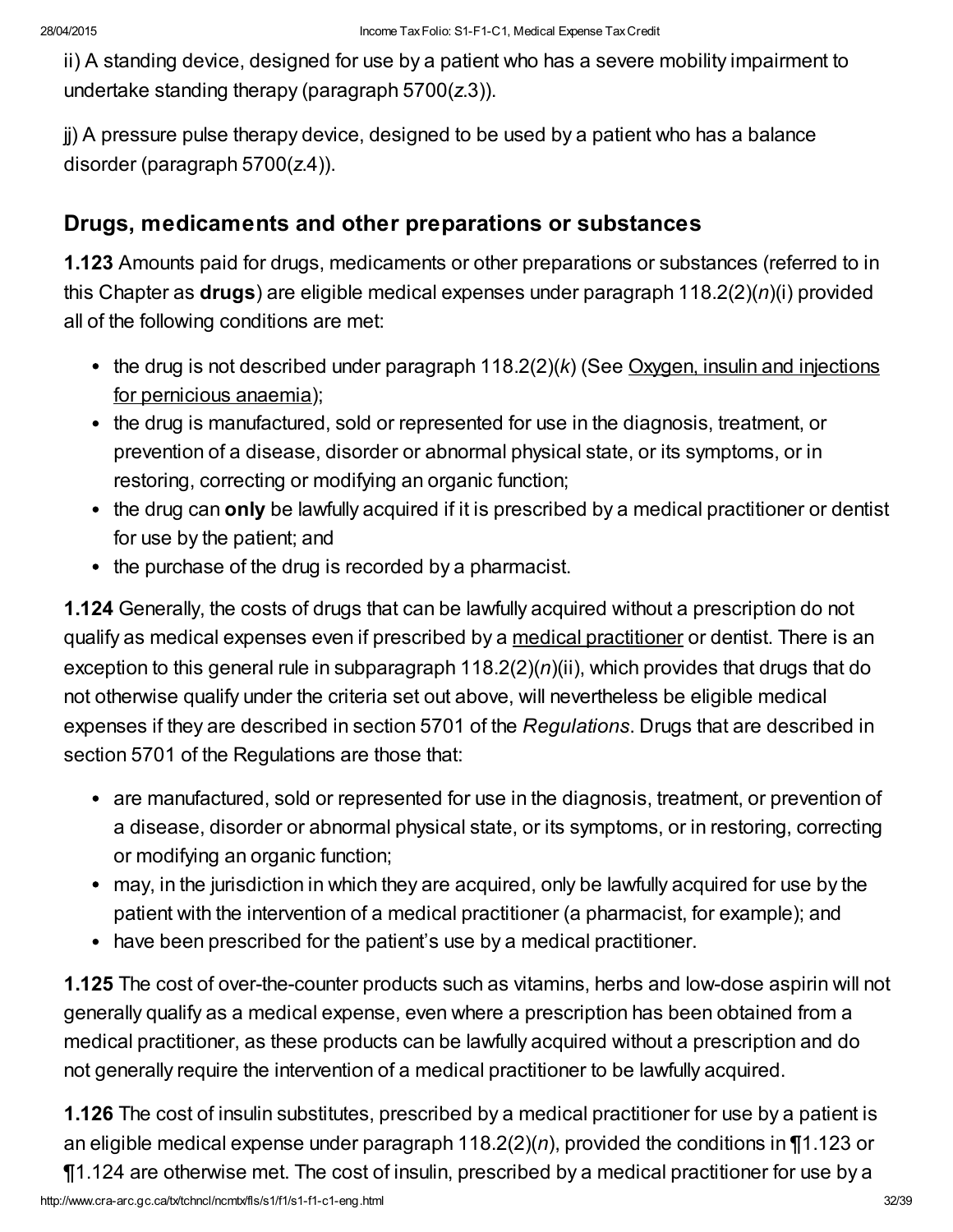patient is generally an eligible medical expense under [paragraph](#page-21-3) 118.2(2)(k) (see Oxygen, insulin and injections for pernicious anaemia).

1.127 Birth control pills, prescribed by a medical practitioner for use by a patient are eligible medical expenses under paragraph 118.2(2)(n) provided the conditions in  $\P$ 1.123 or  $\P$ 1.124 are otherwise met.

### <span id="page-32-0"></span>Preventive, diagnostic and other treatments

1.128 Eligible medical expenses under paragraph 118.2(2)(o) include the cost of laboratory, radiological and other diagnostic procedures or services, with necessary interpretations, for maintaining health, preventing disease or assisting in the diagnosis or treatment of any injury, illness or disability of the patient. The procedures or services must be prescribed by a medical practitioner or dentist for their costs to qualify as medical expenses.

1.129 The reference to other diagnostic procedures or services is generally limited to diagnostic services or procedures of the same class as laboratory or radiological services. That is, the procedures or services must assist a medical practitioner or dentist in making a diagnosis and formulating a course of treatment (where the medical practitioner or dentist determines it is appropriate to do so).

1.130 An example of expenses that may fall under paragraph 118.2(2)(o), are the following expenses involved with artificial insemination:

- the in-vitro fertilization procedure;
- daily ultrasound and blood tests once the in-vitro procedure has begun;
- anaesthetist fees: and
- cycle monitoring fees.

1.131 There are costs associated with a number of procedures or treatments that may be considered to be for maintaining health, preventing disease or assisting in the diagnosis or treatment of any injury, illness or disability of a patient, but are not generally considered eligible medical expenses under paragraph 118.2(2)(o) because they are not laboratory, radiological or other diagnostic procedures or services. Some of these costs may be eligible medical expenses under other paragraphs of subsection 118.2(2). Some examples are as follows:

- The cost of drugs used in the treatment or prevention of disease or maintaining health may be eligible medical expenses under paragraph 118.2(2)(n) (Drugs, medicaments and other preparations or substances), provided they meet the conditions set out under that provision.
- The cost of liver extract injectible and vitamin B12 for the treatment of pernicious anaemia, as well as the cost of insulin, for use by a patient as prescribed by a medical practitioner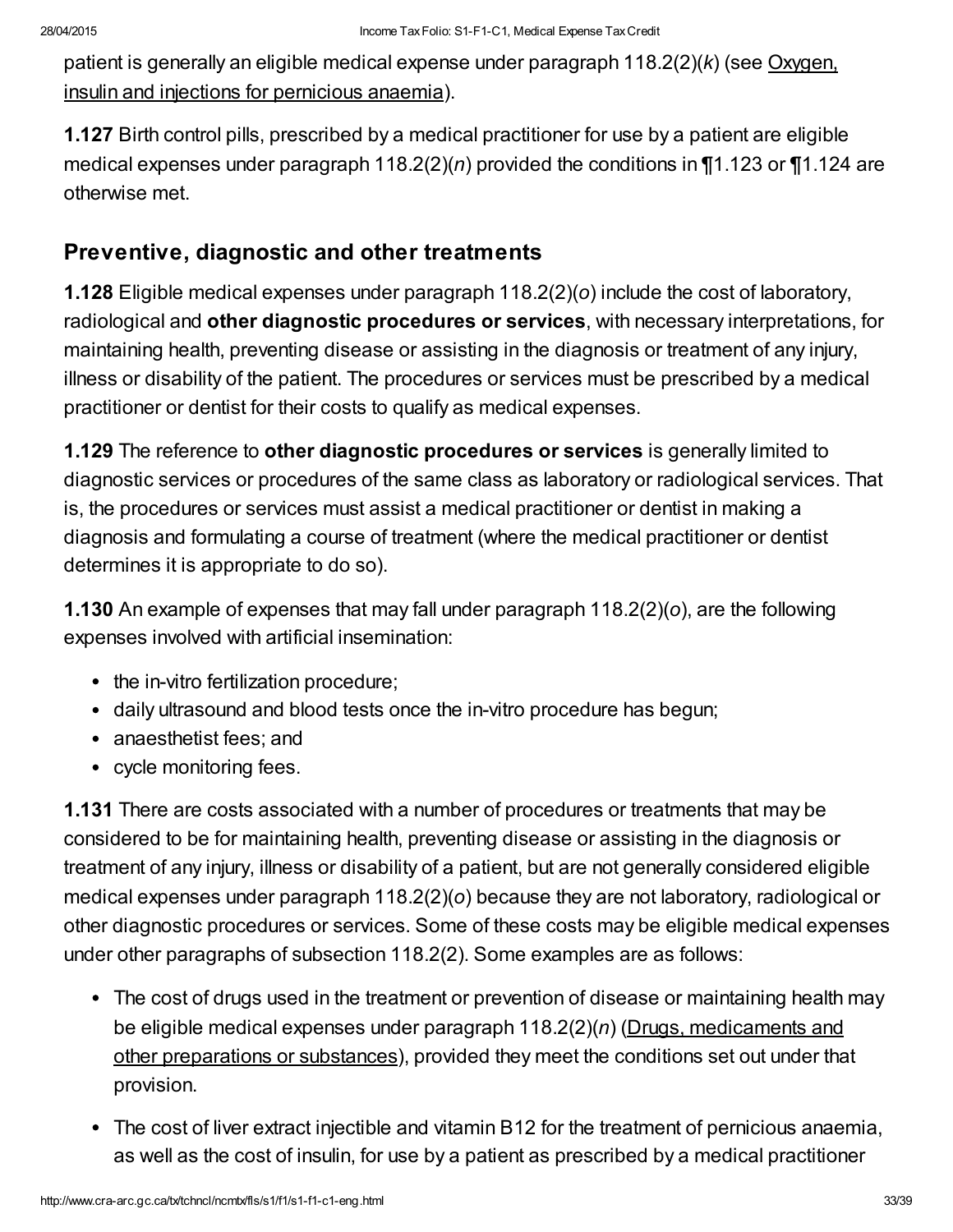are eligible medical expenses under [paragraph](#page-21-3) 118.2(2)(k) (Oxygen, insulin and injections for pernicious anaemia).

- The cost of a device designed to enable a diabetic patient to measure the patient's blood sugar level, including the cost of test tapes or test tablets, is an eligible medical expense under paragraph  $118.2(2)(m)$  and paragraph (s) of section 5700 of the Regulations (see Devices and equipment prescribed by regulation). However, the cost of various kinds of scales, which patients with diabetes frequently use for weighing themselves or their food, is not an eligible medical expense under any paragraph of subsection 118.2(2).
- The cost of a hot tub or whirlpool treatment, prescribed by a medical practitioner and paid to a public or licensed private hospital or a medical practitioner is generally an eligible medical expense under paragraph 118.2(2)(a). However, the cost of purchasing a hot tub or whirlpool bath is not an eligible medical expense as it is not prescribed in section 5700 of the Regulations.
- The cost of acupuncture treatments may be eligible medical expenses under paragraph 118.2(2)(a), where the acupuncture treatments are provided by, and paid to, a medical practitioner (see  $\P$ 1.24).

#### <span id="page-33-1"></span>**Dentures**

**1.132** Under paragraph 118.2(2)( $p$ ), amounts paid to a dental mechanic, denturist or denturologist, who is authorized under the laws of a province to make or repair dentures or to otherwise carry on the business of a dental mechanic (including a denturist or denturologist), are eligible medical expenses. The provision covers amounts paid for the making or repairing of an upper or lower denture, or for the taking of impressions, bite registrations and insertions in respect of the making, producing, constructing and furnishing of an upper or lower denture for the patient. Where a denture is prescribed and fitted by a dentist, even though it may have been made in a dental laboratory, the payment is an eligible medical expense under paragraph 118.2(2)(a) as an amount paid to a dentist (see  $\P$ 1.24).

#### <span id="page-33-0"></span>Premiums paid to a private health services plan (PHSP)

1.133 Subject to the exception discussed at ¶1.135, paragraph 118.2(2)(q) provides that any premium, contribution or other consideration (including GST, PST, HST and premium taxes) that an individual has paid to a PHSP for that individual, the individual's spouse or common–law partner, or a member of the household with whom the individual is connected by blood relationship, marriage, common–law partnership or adoption may be an eligible medical expense. See [Interpretation](http://www.cra-arc.gc.ca/E/pub/tp/it339r2/README.html) Bulletin IT-339R2 for more information on PHSPs.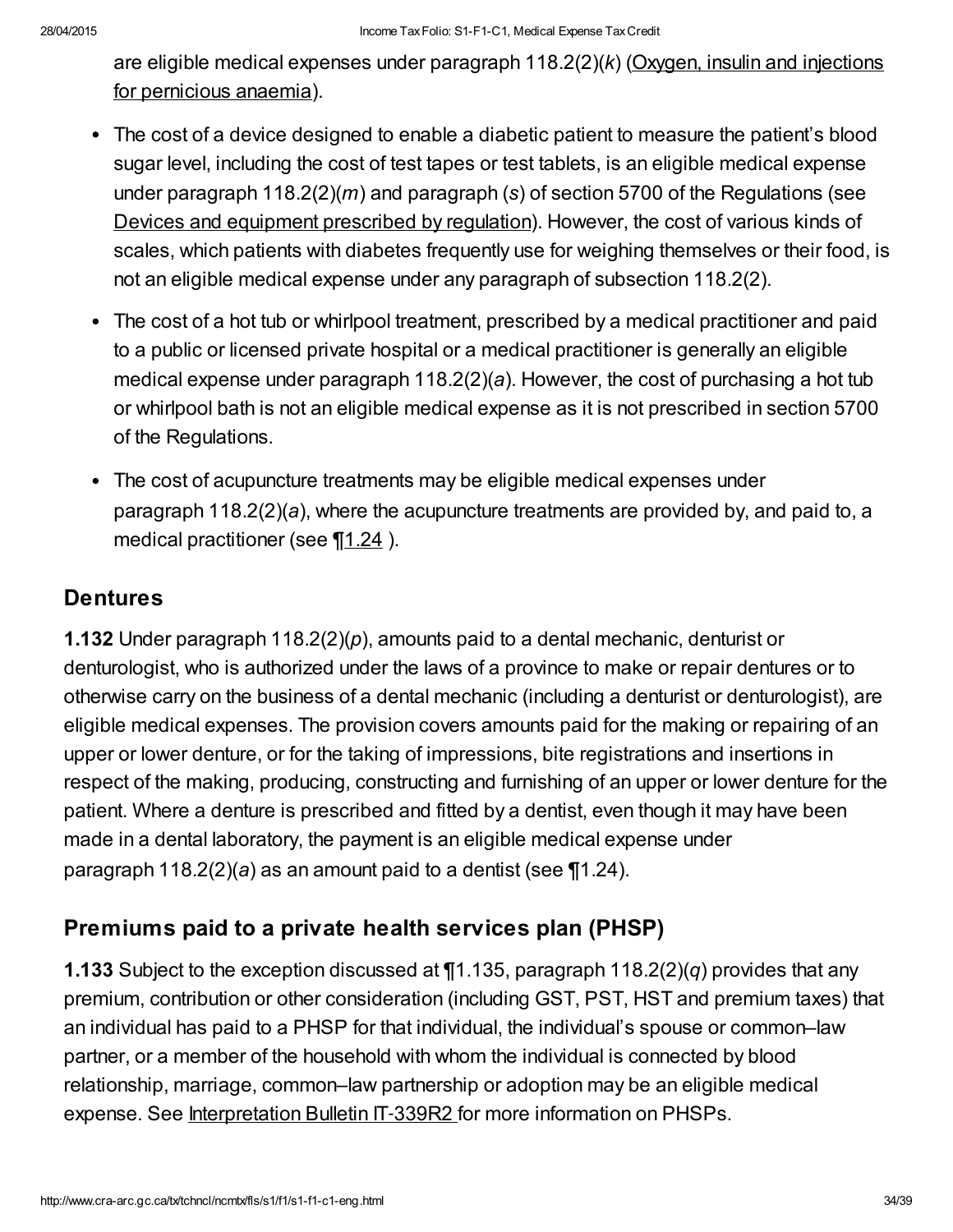1.134 Premiums, contributions or other consideration paid to provincial medical or hospitalization insurance plans are not eligible medical expenses.

1.135 To the extent premiums, contributions or other consideration paid to a PHSP are deducted under subsection 20.01(1) in computing an individual's income for any tax year from a business carried on by the individual, the amounts are not deductible under paragraph 118.2(2)  $(q)$ .

### <span id="page-34-0"></span>Gluten-free food

1.136 The incremental cost of acquiring gluten-free food products compared to the cost of comparable non-gluten free food products may be eligible medical expenses under paragraph 118.2(2)(r). The cost must be incurred on behalf of a patient who has celiac disease and who has been certified in writing by a medical practitioner to be a person who, because of that disease, requires a gluten-free diet. For more information, please refer to the discussion of [gluten-free](http://www.cra-arc.gc.ca/tx/ndvdls/tpcs/ncm-tx/rtrn/cmpltng/ddctns/lns300-350/330/clc-eng.html) products on the CRA website.

#### <span id="page-34-1"></span>Drugs not yet approved for sale

1.137 Amounts paid for drugs obtained under Health Canada's Special Access [Programme,](http://www.hc-sc.gc.ca/dhp-mps/acces/drugs-drogues/index-eng.php) in accordance with sections C.08.010 and C.08.011 of the Food and Drug [Regulations](http://laws-lois.justice.gc.ca/eng/regulations/C.R.C.%2C_c._870/page-311.html) and purchased for use by the patient are eligible medical expenses under paragraph 118.2(2)(s).

#### <span id="page-34-2"></span>Medical devices not yet approved for sale

1.138 Amounts paid for medical devices obtained under Health Canada's Special Access Programme, in accordance with Part 2 of the Medical Devices [Regulations,](http://laws-lois.justice.gc.ca/eng/regulations/SOR-98-282/page-16.html#h-45) and purchased for use by the patient are eligible medical expenses under paragraph 118.2(2)(t).

#### <span id="page-34-3"></span>Medical marihuana

**1.139** If a patient is authorized to possess marihuana for medical purposes under the Marihuana Medical Access Regulations or section 56 of the Controlled Drugs and [Substances](http://laws-lois.justice.gc.ca/eng/regulations/SOR-2001-227/index.html) Act, the cost of the medical marihuana or marihuana seeds may qualify as medical expenses under paragraph  $118.2(2)(u)$ .

1.140 In order for its cost to qualify as a medical expense, medical marihuana must be purchased from either:

- Health Canada: or
- an individual who possesses, on behalf of that patient, a designated-person production license to produce marihuana under the Marihuana Medical Access Regulations or an exemption for cultivation or production under section 56 of the Controlled Drugs and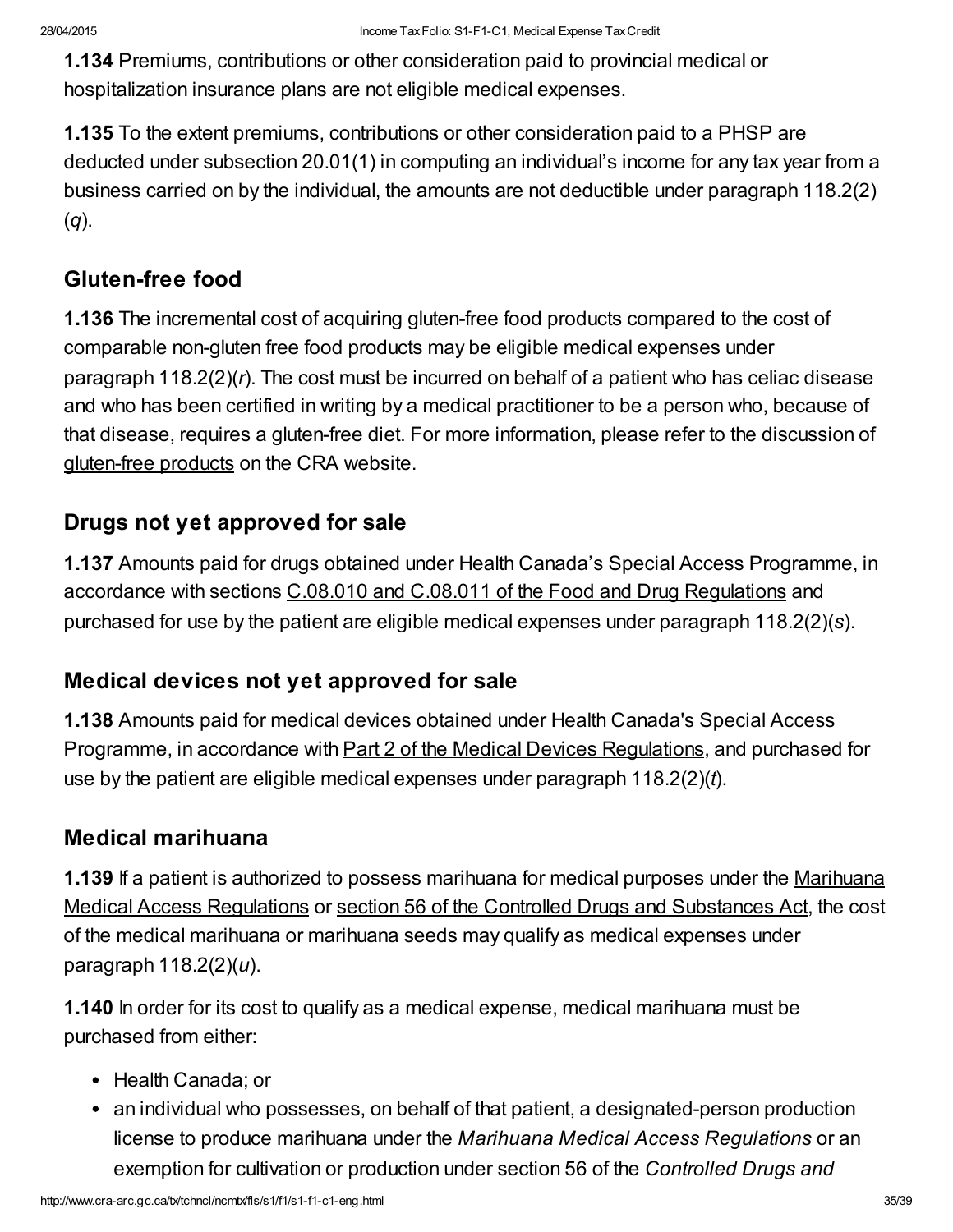Substances Act.

1.141 The cost of marihuana seeds will only qualify as a medical expense if purchased from Health Canada.

1.142 None of the costs related to growing the medical marihuana from seed (other than the cost of the seeds as discussed at  $\P$ 1.139 – 1.141) are included under paragraph 118.2(2)(*u*).

#### <span id="page-35-0"></span>Cosmetic procedures

1.143 An amount that may otherwise be an eligible medical expense described under subsection 118.2(2) may be denied pursuant to subsection 118.2(2.1) if the service was provided purely for cosmetic purposes. In particular, subsection 118.2(2.1) excludes from eligible medical expenses, an amount paid for medical or dental services (including any related expenses), which are provided purely for cosmetic purposes. Cosmetic procedures that are necessary for medical or reconstructive purposes will not be denied under subsection 118.2(2.1).

1.144 It is a question of fact whether a particular service or procedure was provided purely for cosmetic purposes, and the onus is on the individual claiming the credit to substantiate that a particular expense is not subject to this provision. Thus, where a particular medical procedure or service is cosmetic in nature, taxpayers may wish to obtain a detailed description of the nature and purpose of the medical service from the authorized medical practitioner performing the service as a means of establishing that subsection 118.2(2.1) does not apply.

1.145 Procedures that would generally be considered to have a medical or reconstructive purpose include those that would ameliorate a deformity arising from, or directly related to, a congenital abnormality, a personal injury resulting from an accident or trauma, or a disfiguring disease. Some common procedures, which are not disallowed by subsection 118.2(2.1) are:

- breast implant and related procedures for reconstructive purposes after a mastectomy;
- hair removal, in limited circumstances, such as for persons with polycystic ovarian syndrome; and
- removal of excess skin after rapid weight loss due to a risk of infection.

1.146 Common procedures the costs of which are generally not considered to be eligible medical expenses because of the application of subsection 118.2(2.1) include:

- augmentations (such as chin, cheek, lips);
- filler injections (for removal of wrinkles);
- liposuction; and
- teeth whitening.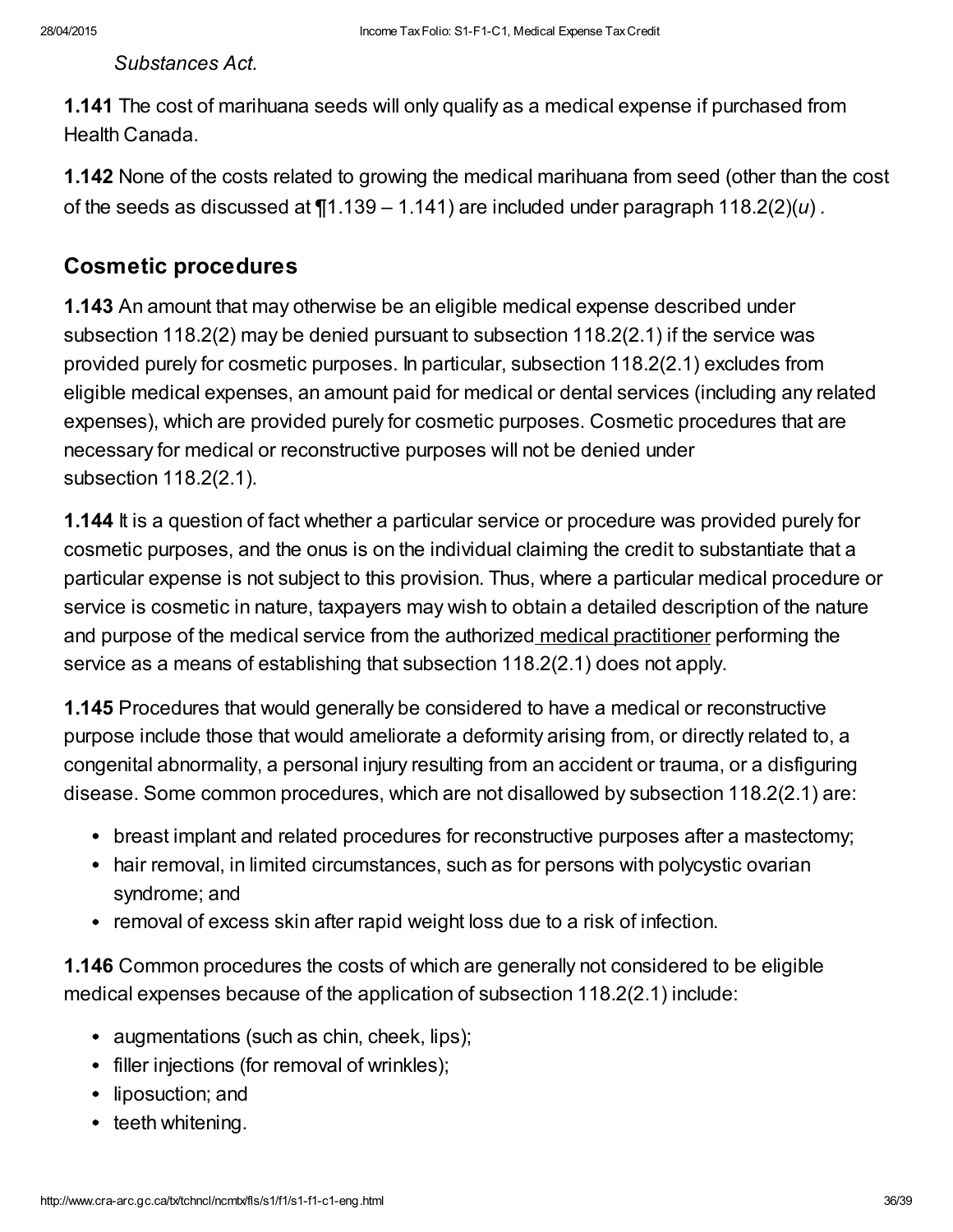# <span id="page-36-1"></span>Receipts

1.147 Generally, all expenses claimed as eligible medical expenses must be supported by proper receipts. A receipt should indicate the purpose of the payment, the date of the payment, the patient for whom the payment was made and, if applicable, the audiologist, dentist, medical doctor, medical practitioner, nurse, occupational therapist, optometrist, pharmacist, physiotherapist, psychologist, or speech-language pathologist who prescribed the purchase or gave the service. A cancelled cheque is not acceptable as a substitute for a proper receipt. In addition to receipts, proof of payment or proof of support may be required in situations where an individual claims the medical expenses tax credit for amounts paid in respect of a dependant who is 18 years of age or older at the end of the year. If required forms, receipts or other supporting documents are not filed with the income tax return, such as when the return is electronically filed (E‑filed), they should nevertheless be retained and readily available as they may subsequently be requested as proof of the claims being made or in support of the information being reported. Receipts are not required for meal and vehicle expenses claimed as transportation and travel expenses under paragraph  $118.2(2)(g)$  and  $(h)$ , or in connection with bone marrow or organ transplants under paragraph 118.2(2)(*l*.1) where the simplified method of calculating meal and vehicle expenses is chosen.

## <span id="page-36-0"></span>Refundable medical expense supplement

1.148 In addition to being able to claim a medical expense tax credit and, where applicable, the disability supports deduction (see Income Tax Folio [S1-F1-C3](http://www.cra-arc.gc.ca/tx/tchncl/ncmtx/fls/s1/f1/s1-f1-c3-eng.html) ), an individual who has high medical expenses and low income for a tax year may be able to claim a refundable medical expense supplement under section 122.51. When it applies, section 122.51 deems a portion of the individual's combined allowable medical expenses and disability supports deduction for the year, as taxes paid in respect of the year. To the extent an individual's section 122.51 amount exceeds their taxes payable for the year before factoring in the section 122.51 amount, the excess will result in a tax refund.

1.149 Trusts are not eligible for the refundable medical expense supplement. To be eligible to make a claim under section 122.51 for a particular tax year:

- the individual must have been resident in Canada throughout the year, or if the individual died in the year, they must have been resident in Canada throughout the portion of the year prior to death;
- the individual must be at least 18 years of age at the end of the tax year;
- the individual must have earned at least \$3,333 during the year (for 2013 and indexed annually in accordance with subsection 117.1(1)), on a combined basis, from the following sources:
	- o office or employment (computed without reference to employment insurance benefits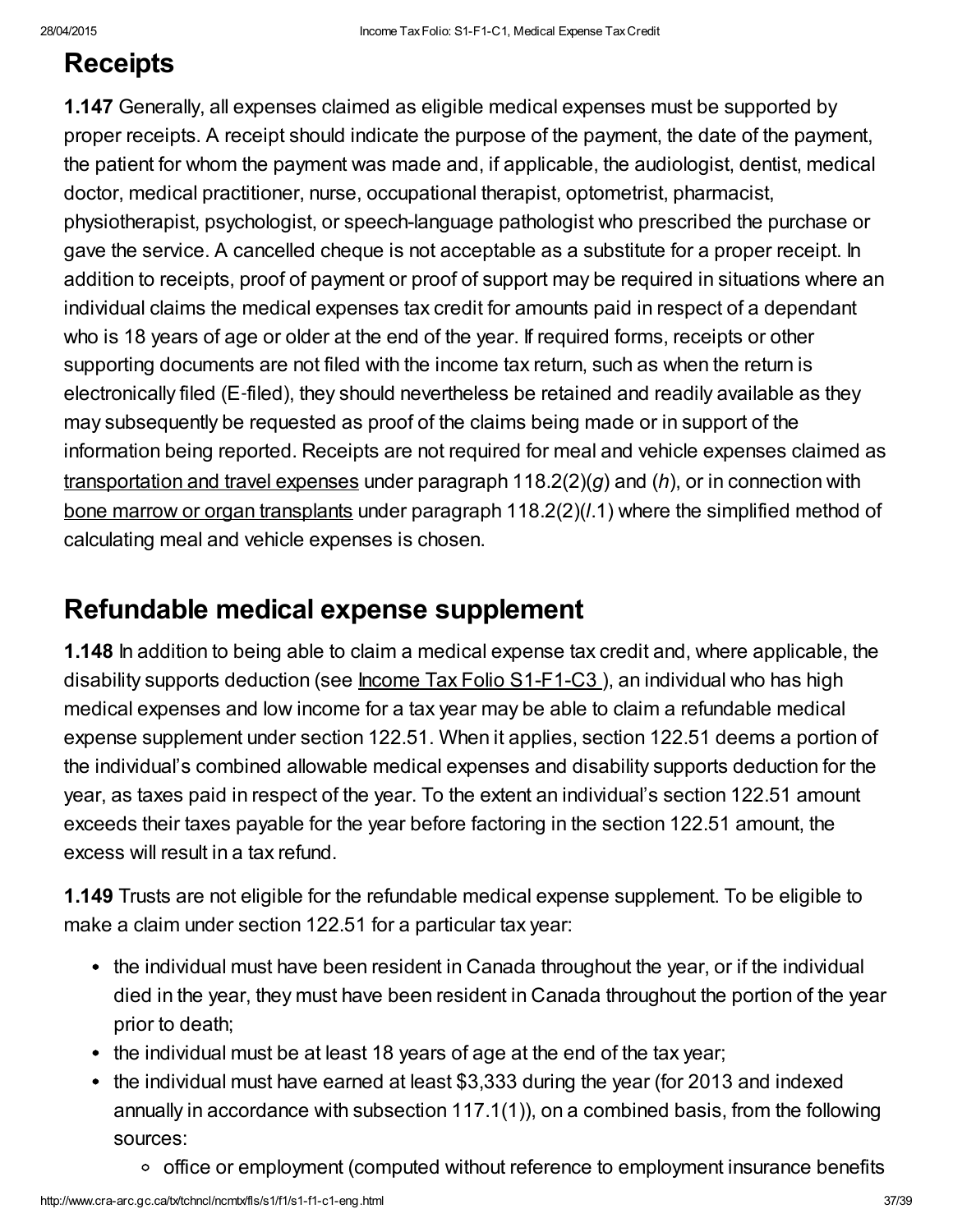under paragraph  $6(1)(f)$ ;

- businesses carried on by the individual either alone or as a partner actively engaged in the business, and
- ∘ the program established under the Wage Earner [Protection](http://laws-lois.justice.gc.ca/eng/acts/W-0.8/index.html) Program Act;
- the individual must have been entitled to claim a medical expense tax credit under section 118.2 or a disability supports deduction under section 64 for the year; and
- a tax return must be filed for the year in respect of the individual (other than a return in respect of a deceased individual under subsections 70(2) or 150(4), or paragraph 104(23) (d), or a return filed under paragraph 128(2)(e) in respect of a bankrupt individual).

1.150 The maximum amount that an individual may claim as a refundable medical expense supplement for a particular tax year is equal to the lesser of:

- a fixed amount (\$1,142 for 2013 and indexed annually in accordance with subsection 117.1(1)); and
- the total of:
	- $\circ$  25% of the individual's allowable medical expenses for the year; and
	- 25% of the amount of any disability supports deduction claimed by the individual for the year.

1.151 An individual's allowable medical expenses for the year refers to the total of the amounts determined for the individual for the year under the calculations described in  $\P$ 1.3 and  $\P 1.7$ .

1.152 Where the individual claiming the refundable medical expense supplement has adjusted income for the year that exceeds a fixed amount (\$25,278 for 2013 and indexed annually in accordance with subsection 117.1(1)), the maximum amount discussed under ¶1.150 above, is reduced by 5% of the excess.

1.153 Subsection 122.51(1) defines adjusted income to be the same amount used in computing an individual's child tax benefit under section 122.6. Under section 122.6, an individual's adjusted income is the total of all amounts, each of which would be the income for the year of the individual or of the person who was the individual's cohabiting spouse or common–law partner at the end of the year if the income was calculated:

- excluding,
	- $\circ$  amounts required to be included in computing income under paragraph 56(1)(q.1) in respect of payments from a registered disability savings plan;
	- $\circ$  amounts required to be included in computing income under subsection 56(6) in respect of child care benefits received under section 4 of the [Universal](http://laws-lois.justice.gc.ca/eng/acts/U-3.2/index.html) Child Care Benefit Act;
	- any gain on the disposition of property to which section 79 applies; or